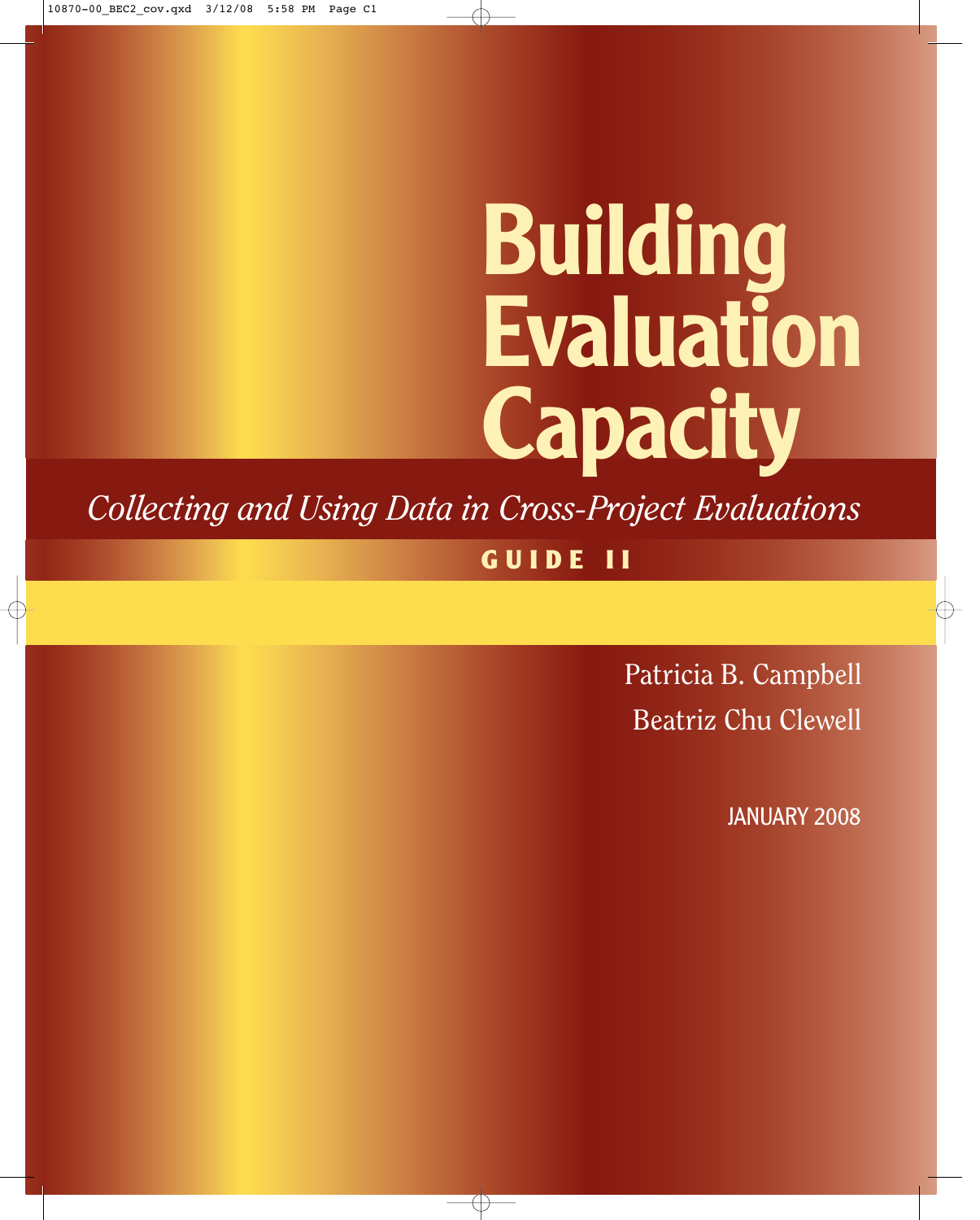# **Building Evaluation Capacity**

*Collecting and Using Data in Cross-Project Evaluations*

**GUIDE II**



Patricia B. Campbell and Beatriz Chu Clewell JANUARY 2008

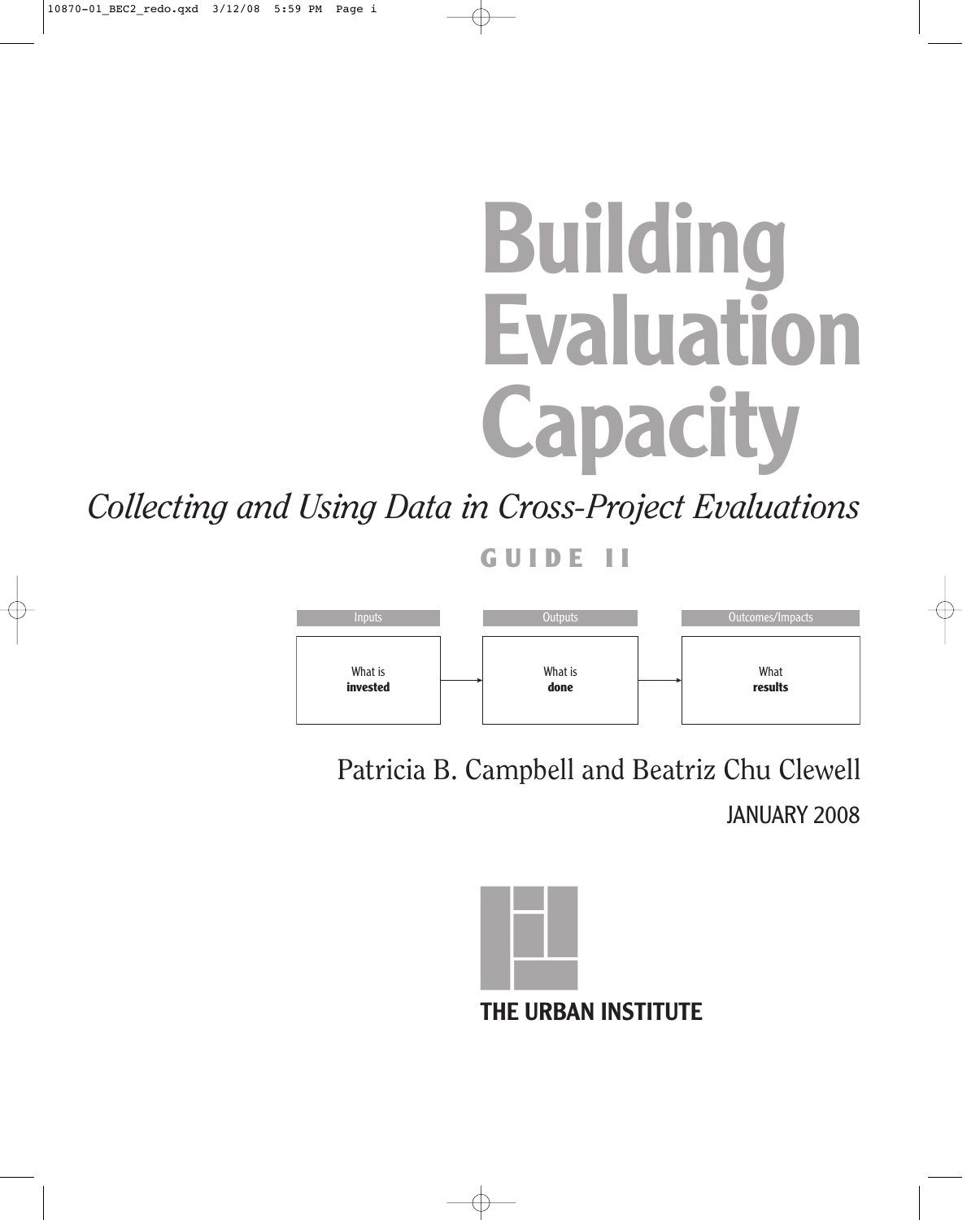The Urban Institute's Program for Evaluation and Equity Research (PEER) focuses on education research. PEER staff conduct studies in the fields of educational attainment, educational access, minorities in mathematics and science, teacher education, teacher recruitment and retention, and educational assessments.

This report was prepared for the National Science Foundation Directorate for Education and Human Resources (EHR) and supported by REC-0231644.

Copyright © February 2008. The Urban Institute. All rights reserved. Except for short quotes, no part of this report may be reproduced or utilized in any form or by any means, electronic or mechanical, including photocopying, recording, or by information storage or retrieval system, without written permission from the Urban Institute.

The Urban Institute is a nonprofit, nonpartisan policy research and educational organization that examines the social, economic, and governance problems facing the nation. The views expressed are those of the authors and should not be attributed to the National Science Foundation or to the Urban Institute, its trustees, or its funders.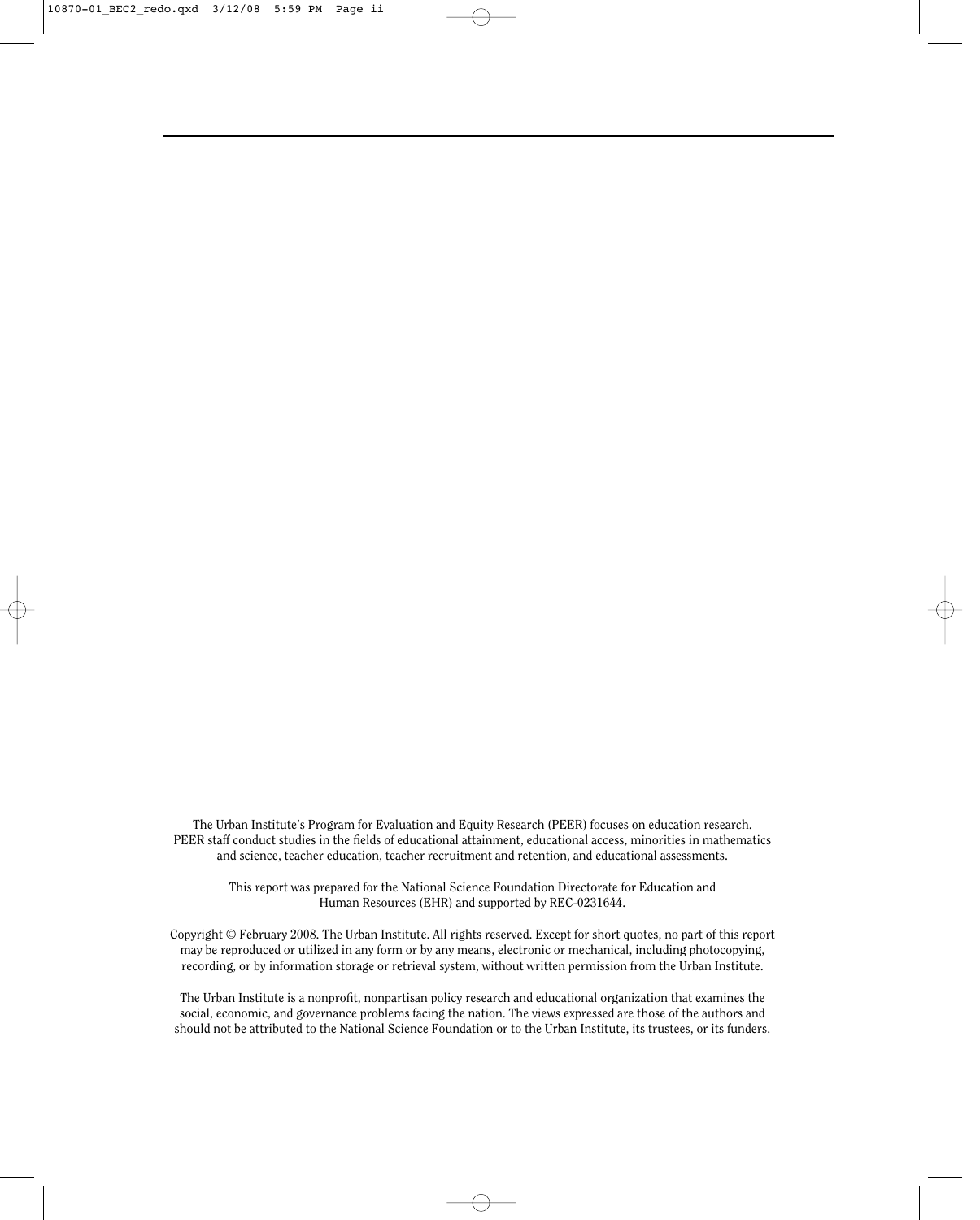# **CONTENTS**

| Acknowledgments                                  | iv |    |    |    |
|--------------------------------------------------|----|----|----|----|
| Introduction                                     | 1  |    |    |    |
| <b>Data-Collection Formats</b>                   |    | 4  |    |    |
| <b>Scheduling Data Collection</b>                |    | 9  |    |    |
| Data Quality                                     | 11 |    |    |    |
| Data Unique to Individual Projects               |    |    | 13 |    |
| Protection of Human Subjects                     |    | 13 |    |    |
| <b>Building Project Data-Collection Capacity</b> |    |    |    | 14 |
| <b>Making Comparisons</b>                        | 15 |    |    |    |
| Reporting Data                                   | 19 |    |    |    |
| Displaying Data                                  | 21 |    |    |    |
| Using Cross-Project Data                         |    | 24 |    |    |
| Conclusion                                       | 27 |    |    |    |
| Notes<br>27                                      |    |    |    |    |
| References                                       | 28 |    |    |    |
| Appendix A. Comparison Databases                 |    |    | 29 |    |
| Appendix B. List of State Web Sites              |    |    | 51 |    |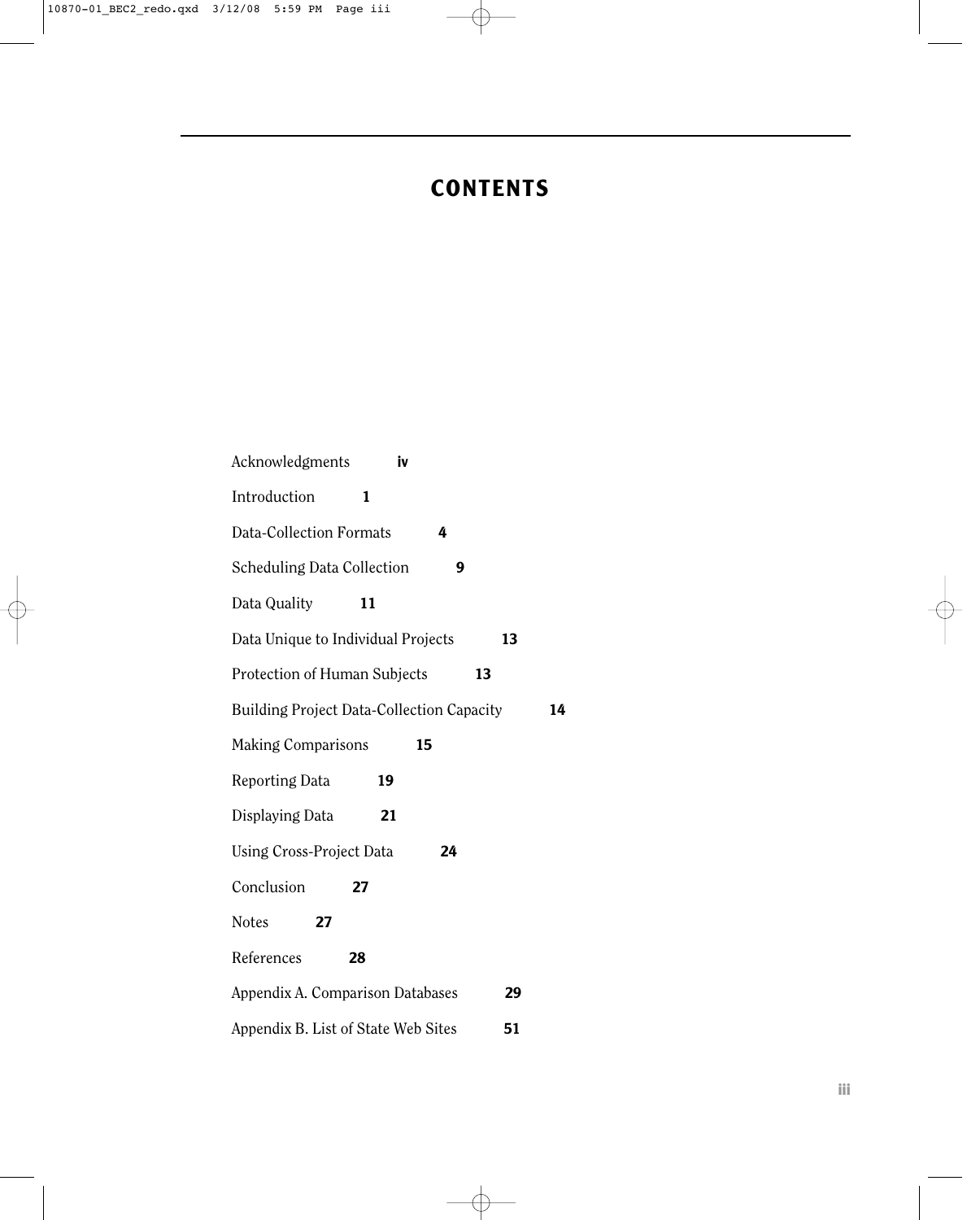## **Acknowledgments**

The authors wish to acknowledge the assistance of the many evaluator colleagues, agency staff, and grantees who contributed to these guides. The nine members of the Delphi panel, expert evaluators all, who participated in the process of identifying key indicators and measures for the selected programs, deserve our heartfelt thanks. Because one of the characteristics of the Delphi technique is that panel members retain their anonymity, we cannot reveal their identities. Program officers in the Division of Human Research Development at the National Science Foundation, the Division of Minority Opportunities in Research at the National Institutes of Health, and the GE Foundation provided valuable input and feedback to the guides. Principal investigators and project staff of the grantee projects featured in the guides—ADVANCE, AGEP, LSAMP, MARC, MBRS, and Math Excellence—participated in interviews and focus groups that gave us an on the ground look at the cross-project evaluation process from the perspective of the grantees. Marsha Matyas, of the American Physiological Society, and Jason Kim, of Systemic Research, advisors to the project, guided our early efforts. Bernice Anderson and Elmima Johnson, of the National Science Foundation, reviewed the draft guides and were instrumental in helping us enhance their usefulness to funding agencies. Kathy Zantal-Weiner reviewed the final draft of the manuscript and provided good suggestions for improving the guides' appeal to evaluators.

Last, but not least, we wish to thank the members of our project team: Matthew Buettgens, Laurie Forcier, Nicole Deterding, and Nicole Young, all formerly of the Urban Institute and Lesley Perlman and Rosa Carson, formerly of Campbell-Kibler Associates, who contributed substantively to the development and production of the guides. Will Bradbury of the Urban Institute was, as always, extremely helpful in overseeing the editing and production process.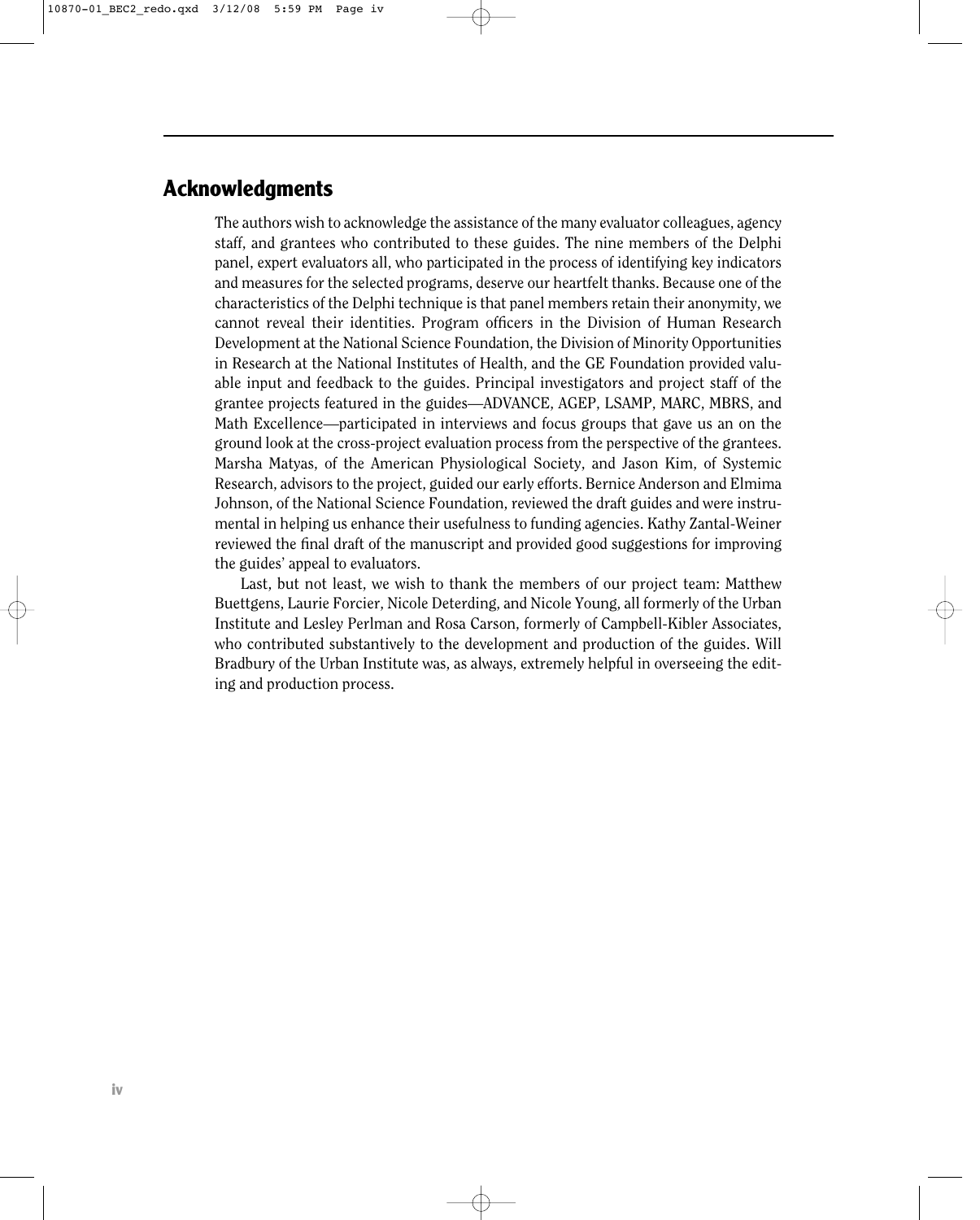## **Building Evaluation Capacity:**

#### **Collecting and Using Data in Cross-Project Evaluations—Guide II**

The national trend toward increasing the accountability of the public sector, which gave rise to the enactment in 1993 of the Government Performance and Results Act (GPRA), has placed added emphasis public agencies' ability to report accurately and consistently on performance and results. The more recent No Child Left Behind Act, with its calls for scientific evidence in education research, and the current Campbell Collaborative, which seeks to improve social science research through a focus on random assignment in studies in social, behavioral, and educational arenas, are indications that this trend is growing. Evaluation capacity building (ECB), a system for enabling organizations and agencies both public and private—to develop the mechanisms and structure to facilitate evaluation to meet accountability requirements, is a concept whose time has come.

One of the most important ways that ECB differs from mainstream evaluation is that ECB is continuous and sustained rather than episodic. Other characteristics are that it is context-dependent, operates on multiple levels, is flexible in responding to multiple purposes (requiring continuous adjustments and refinements), and requires a wide variety of evaluation approaches and methodologies (Stockdill, Baizerman, and Compton 2002).

This project's goal was to develop a model to build evaluation capacity in three organizations: the National Science Foundation (NSF), the National Institutes of Health (NIH), and the GE Foundation. Specifically, the project's intent was to test the feasibility of developing models to facilitate the collection of cross-project evaluation data for programs within these organizations that focus on increasing the diversity of the STEM workforce. To help standardize the model, we chose programs with a similar goal: increasing the participation and success of underrepresented groups<sup>1</sup> in STEM fields of study and careers. A description of each program used to test the model appears in Guide I, appendix A.

ECB [Evaluation Capacity Building] is the intentional work to continuously create and sustain overall organizational processes that make quality evaluation and its uses routine. (Stockdill, Baizerman, and Compton 2002, 14).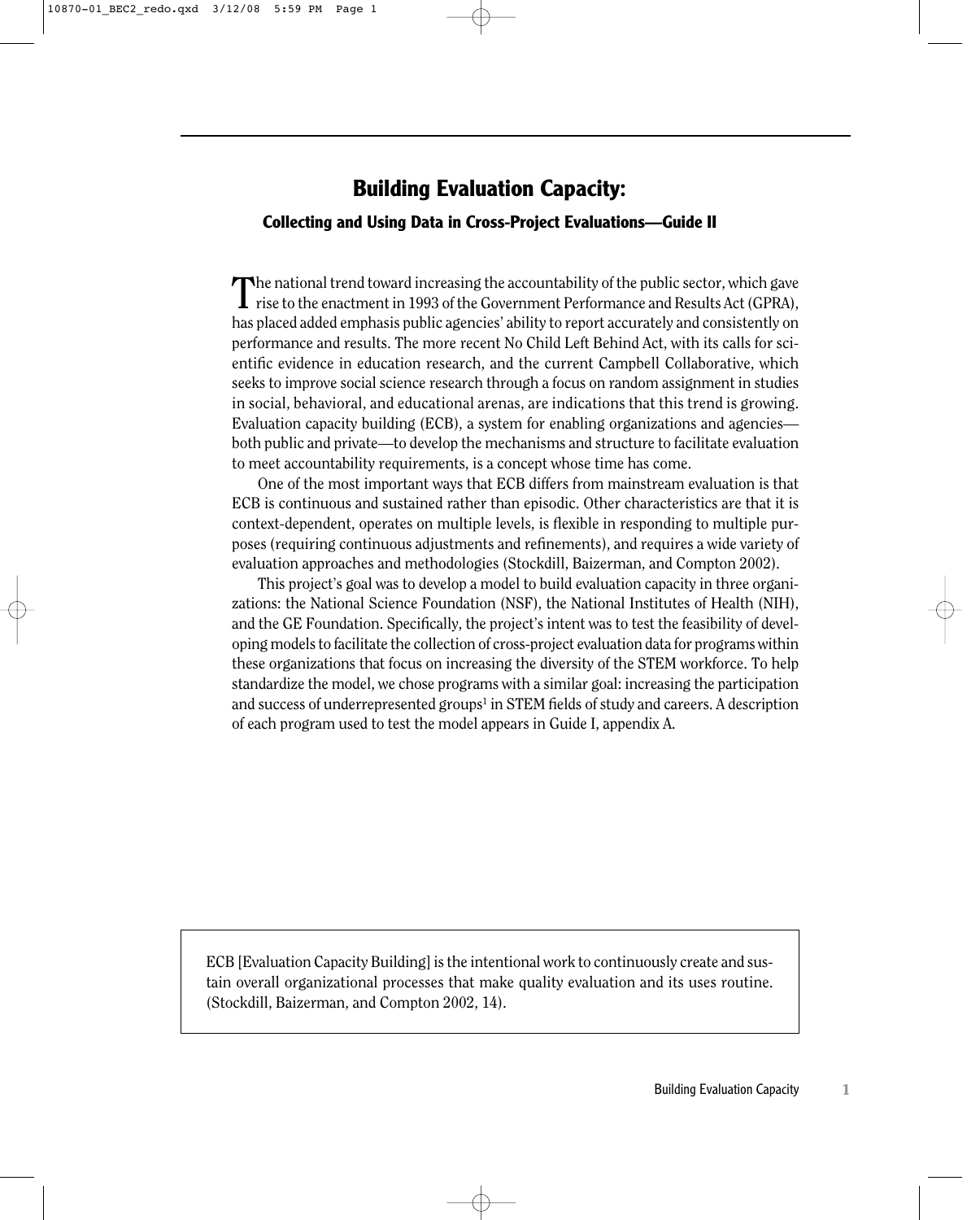# **Programs within Three Funding Agencies**

#### **National Science Foundation:**

*ADVANCE* Division of Human Resource Development (HRD)

*Alliances for Graduate Education in the Professoriate (AGEP)* Division of Human Resource Development (HRD)

*Louis Stokes Alliances for Minority Participation (LSAMP)* Division of Human Resource Development (HRD)

#### **National Institutes of Health:**

*Minority Access to Research Careers (MARC)* Division of Minority Opportunities in Research (MORE)

*Minority Biomedical Research Support (MBRS)* Division of Minority Opportunities in Research (MORE)

#### **GE Foundation:**

*Math Excellence*

## **Why Cross-Project Evaluation?**

Several government agencies as well as private foundations target broad programmatic areas for funding. For example, NSF's Division of Human Resource Development (HRD) within the Education and Human Resources (EHR) Directorate, strives to address NSF's agency-wide commitment to broaden the participation of underrepresented groups and institutions in STEM fields. Within NIH, the National Institute of General Medical Science's (NIGMS) Division of Minority Opportunities in Research (MORE) supports research and research training programs whose goal is to increase the number of minority biomedical and behavioral scientists. Within these two broad programmatic areas—HRD and MORE—several programs are funded that address the same or similar goals and the same or similar target populations (i.e., AGEP, LSAMP, ADVANCE at NSF, MARC and MBRS at NIH).

In this era of accountability, programs are frequently asked to provide evidence that they are reaching their goals. However, assessing broad program effectiveness is often difficult without aggregating similar data across individual projects to determine the overall effect of the program. Cross-project evaluation in the interest of evaluating a program depends on each project collecting uniform data so that data may be aggregated across projects.

In addition to meeting accountability requirements, being able to report on program level outcomes—*Has this program produced the intended results?*—brings other benefits. For example, it strengthens funders' ability to make informed funding decisions—*Should we continue to put money into this program?*—and has the potential to improve the knowledge base of what works (and what works for whom) by providing a larger database allowing for disaggregation of data—*Who benefits the most from this intervention? Who doesn't?*

The goal of cross-project evaluation is most often to provide data for a summative evaluation by assessing the program's overall success in meeting its goals as measured by the success of individual projects in contributing to those goals. This report, therefore, will focus on the role of cross-project evaluation in summative evaluation.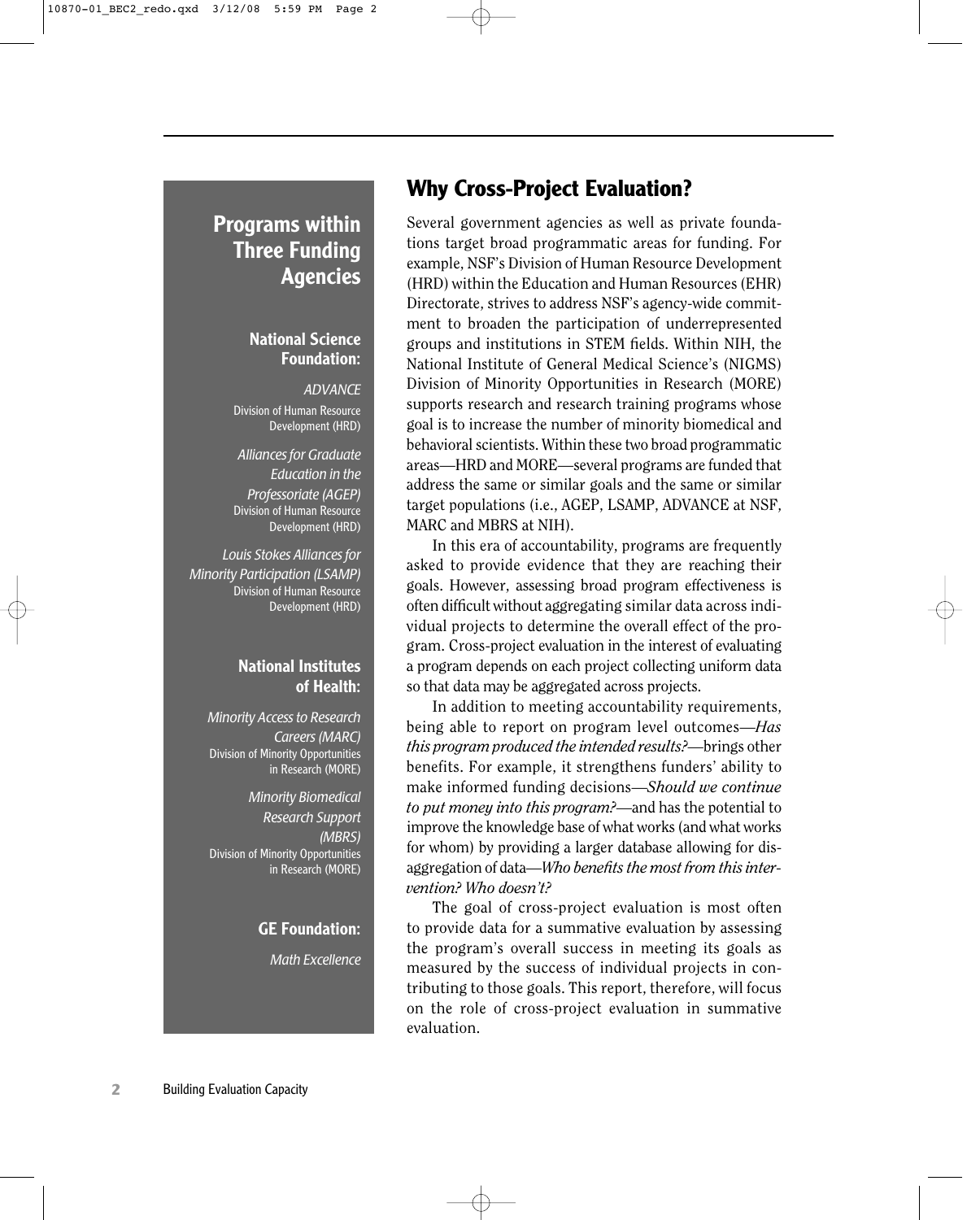The two guides target three groups of potential users:

- *Funders of program evaluations.* These can be staff in the program area or staff in an evaluation center within an organization. They are responsible for writing requests for proposals (RFPs) to solicit proposals to evaluate programs, monitoring the evaluations, and working with the evaluators to convey the results of the evaluation to the organization and the public.
- *Those involved in program evaluation.* These are typically evaluators who receive contracts from funding agencies or organizations to design and carry out cross-project evaluations within a program to assess the overall effectiveness of the program.
- *Those involved in project evaluation.* These project evaluators focus on designing and collecting data to evaluate individual projects. They work directly with the projects and typically report their data to the project director or principal investigator of the project.

These guides provide guidance for developing a model to guide procedures for building the capacity and ability of an organization (or an area within an organization) to conduct cross-project evaluations. They can also be used by evaluators responsible for assessing the effects of a program area to conceptualize cross-project evaluation and organize data collection and analysis. Finally, they can help evaluators of individual projects to understand their role in contributing to the larger cross-project evaluation.

Two basic assumptions underlie the evaluation approach used and the evaluation knowledge and expertise the targeted audience possesses. The evaluation approach (i.e., the goals and procedures of evaluation) presented here is the "goal-oriented approach" (Stecher and Davis 1990), which determines program success based on fulfillment of program-specific goals. We deemed this the most appropriate evaluation approach because of the purposes for which cross-project evaluations are typically used: to justify or inform funding decisions. For example, a program of funding is established to address an identified need through implementing projects that, by carrying out specified activities, promise to produce specific results. Cross-project evaluation, by determining whether or not the projects have achieved these results, justifies—or not—the decision to establish a funding initiative. The question the evaluation addresses—*Has this program fulfilled its goal?*—is therefore an appropriate one.

Because its target audience consists of evaluators, the guide assumes that readers will have a basic knowledge of evaluation principles and procedures. The guide, therefore, will not contain detailed instructions for implementing routine evaluation tasks.2 The expectation is that users of these guides will gain an appreciation of the value of conducting cross-project evaluations; learn how to design such an evaluation; become aware of the special issues inherent in collecting and reporting cross-project data; and understand the many uses of cross-project data in decisionmaking.

The two guides discuss the following areas relevant to cross-project evaluation:

Building Evaluation Capacity I: Designing a Cross-Project Evaluation

- 1. Evaluation design, including identification and operationalization of program goals, building of logic models, and indicator setting; and
- 2. Selection of indicators to be measured and appropriate measures for these indicators;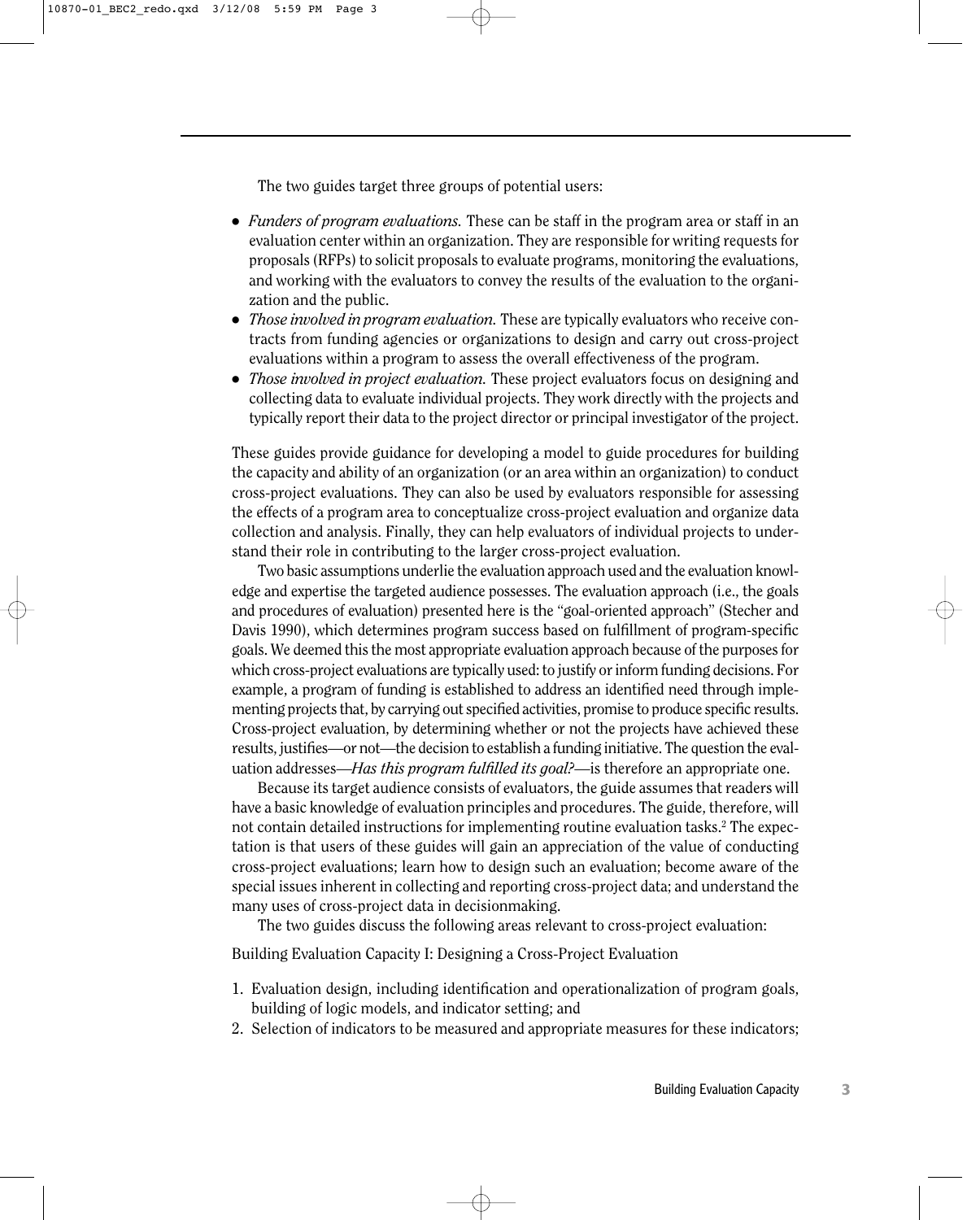Building Evaluation Capacity II: Collecting and Using Cross-Project Evaluation Data

- 1. Data collection: formats and scheduling;
- 2. Ensuring data quality;
- 3. Use of comparison data;
- 4. Reporting and displaying data; and
- 5. Using cross-project data.

Building Evaluation Capacity II concerns data—its collection, reporting, and use. The first section lays out the multiple issues involved in data collection: the strengths and weaknesses of formats that can be used in data collection; data-collection scheduling; data quality and methods of ensuring it; data unique to individual projects; and confidentiality and the protection of human subjects in data collection. Other sections of this report concern ways of building data-collection capacity among projects; rationales, sources, and measures of comparison data; issues inherent in the reporting and displaying of data; and the uses to which cross-project data might be put.

# **Data-Collection Formats**

Each major data-collection format—electronic, paper, fax, telephone, and in person—may be appropriate based on the situation and the available resources. The following describes the different formats, including their strengths and weaknesses and when each should be used.

#### **Electronic Formats**

In most cross-project evaluations, electronic data collection is the most efficient and costeffective way to collect data. This can be done in several ways, using a variety of different formats, each with its own strengths and weaknesses.

#### Online Data-Collection Systems

Using survey-generating software, surveys or other measures targeting individuals are put up on a web site. Individuals from whom data are to be collected submit their data to the site. The entered data are stored on the server for later retrieval or sent as an email to the evaluation team.

An online data-collection system can be done in-house by the evaluation team if the necessary technical skills are available. Otherwise, commercial vendors can help develop the surveys and measures, put them online, host the web site, and send the data to the evaluation team.

#### Strengths of Online Data-Collection Systems

The following is an overview of the strengths of this format:

● *Cost-effective.* Costs are significantly less than e-mail, phone, or mail contact with individuals.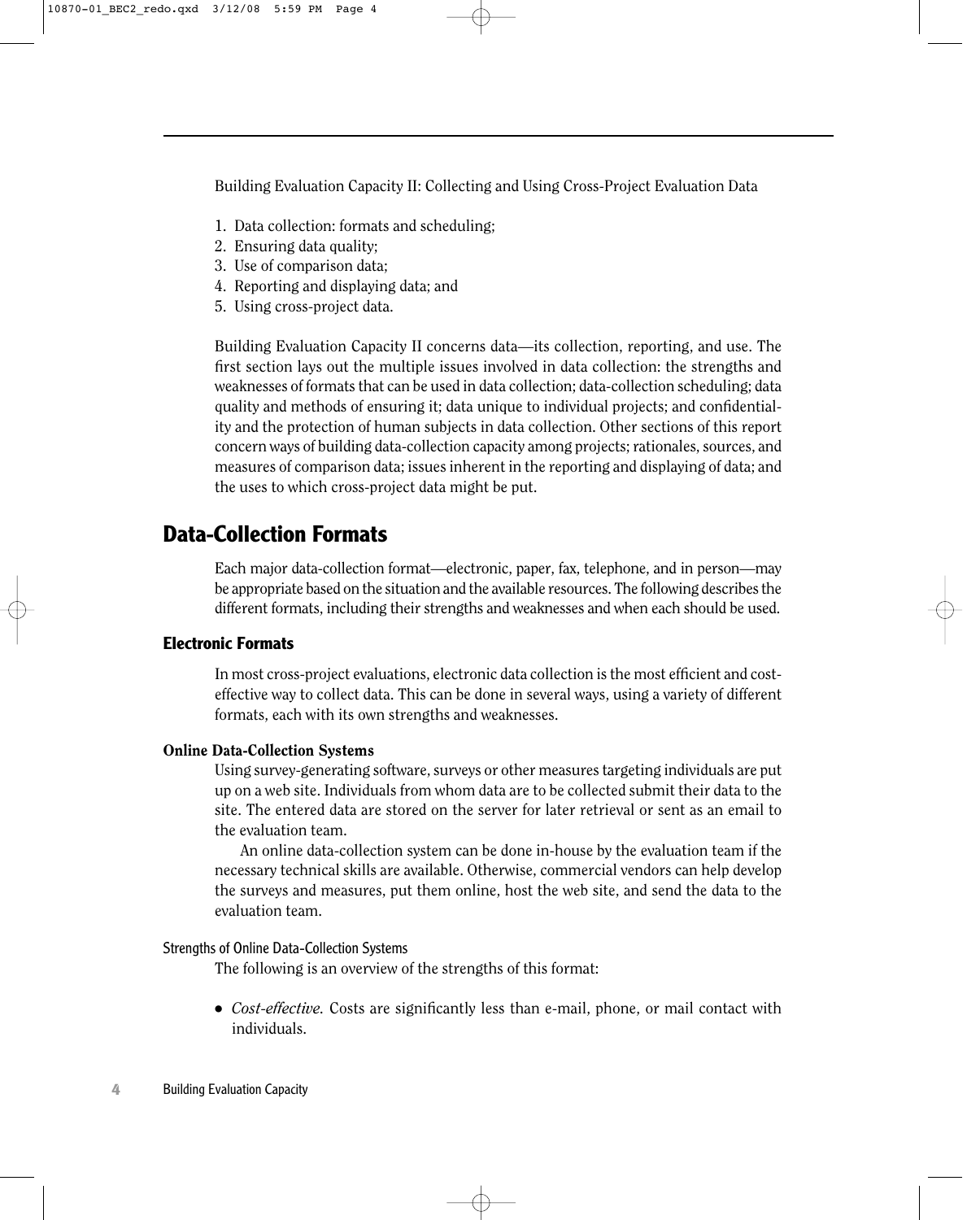- *Easy data entry*. The data entry can be done automatically.
- *Automatic updates.* Data can be automatically put into an existing database, allowing at least some analysis to be automatically updated.
- *Complete data.* The requirement that certain fields be completed can be enforced.
- *Automatic data checking.* Some data checking can be done automatically. Each entry can be compared against established parameters and immediately rejected if not within the parameters.
- *Verified skip patterns.* Any "skip patterns" (i.e., if the answer to question 15 is yes, go to question 25) can be enforced.
- *Password-free.* If the expectation is that the survey or measure will be completed in one sitting and that the data will be taken off the web and quickly and automatically put into a database, log-ins and passwords are not necessary.
- *Possible to edit.* Changing the surveys or measures to, for example, add questions based on early results is relatively easy and cost-effective.
- *Simple to publicize.* Live links to the survey or measure can be put in appropriate web sites and e-mail lists (sometimes called LISTSERVs) to encourage target audiences to participate in the data collection, as long as checking is done for multiple entries.

#### Weaknesses of Online Data-Collection Systems

The following is an overview of the weaknesses of this format:

- *Requires web access.* To enter data, people must have access to a computer and the web. If data are collected from a group of participants, then they each need individual access to the web.
- *Integration with paper*. If individual participants complete paper forms and project staff enter multiple paper forms, using the online system is cumbersome and more time-consuming than entering them into, for example, a spreadsheet software data entry form.
- *Limited length*. This format is not useful for surveys or measures that are too long to be completed in one sitting or that require data that might not be immediately available. If respondents must save their work and return to the online form, not only are project log-ins and individual passwords needed, the software involved becomes much more complex and is not generally available.
- *Unrestricted access.* If there are no log-ins and passwords, there is a danger of participants entering data more than once and individuals not involved with the projects submitting phony data.
- *Best for new data only.* Online data-collection systems tend to be inefficient ways of collecting data that already exist in an electronic format because, in most cases, the data have to be reentered.

Online data-collection systems are especially useful when data are being collected from many individuals or institutions and the surveys or measures being used are relatively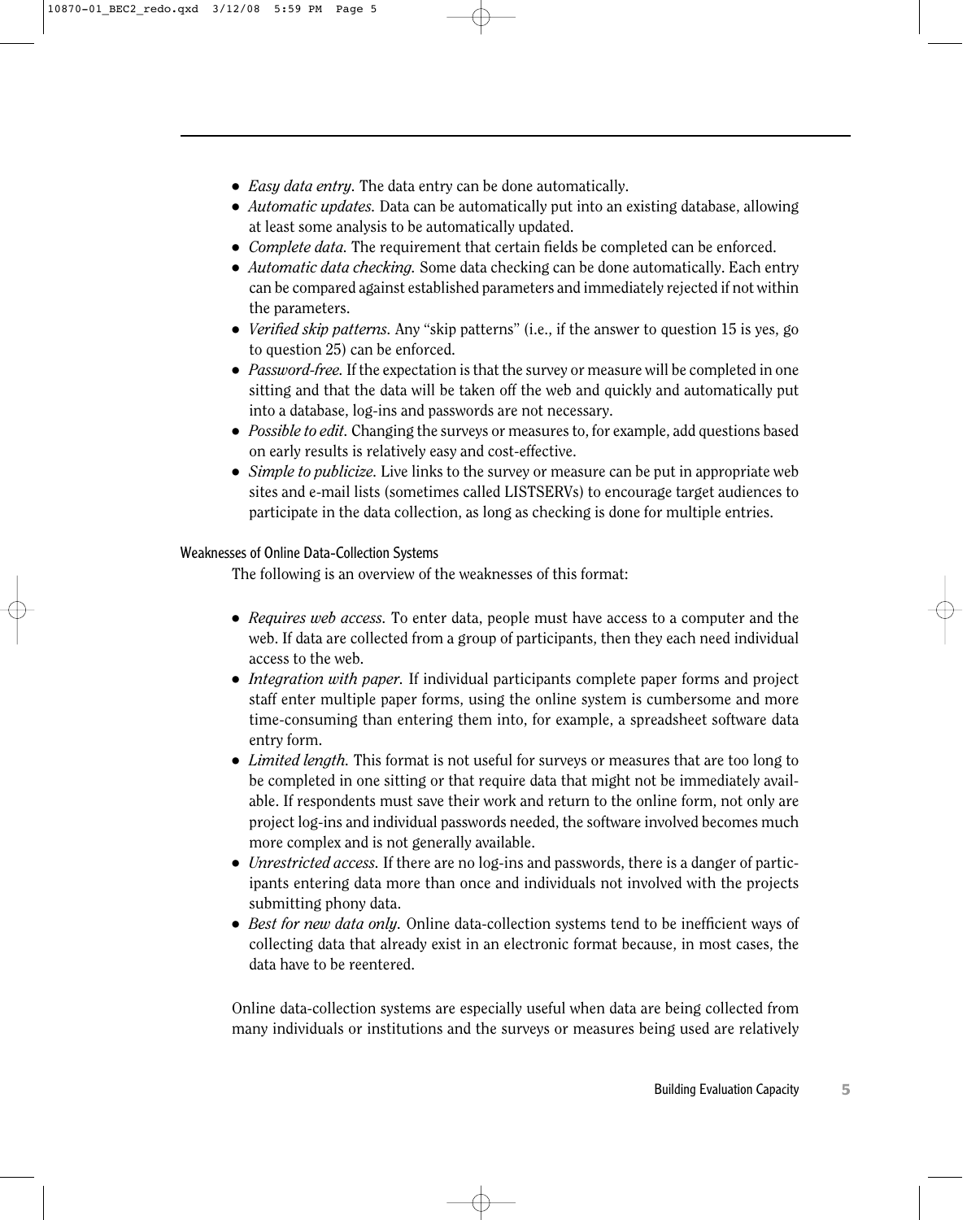short. Online data-collection systems are less useful when existing data, rather than new data, are being collected or when people must see the data they previously entered.

#### Downloadable Data-Collection Templates

A data-collection template, usually based on Microsoft Excel or Microsoft Access, is made available as a downloadable file on a web site. Project staff download the template, complete it, and either e-mail the file to the evaluation team or upload it to the web site. If the files are to be uploaded to the web site, a file transport protocol (FTP) is needed.

Data-collection templates can also be sent to participating projects as e-mail attachments or can be sent on digital media through the mail. In a variation of this format, project staff can submit their own databases. While this tends to be easier for individual project staff, the possibility of incompatible formats and data may cause problems for the evaluation team.

Asking a sample of staff from different projects about the software they can access and feel comfortable using helps ensure project staff can actually use the template. In the GE Foundation's Math Excellence and the National Science Foundation's (NSF) Alliances for Graduate Education and the Professorate's (AGEP) cross-project data-collection efforts, staff from school districts, colleges, and universities chose Microsoft Excel as the software that would be easiest for them to use. In NSF's Louis Stokes Alliance for Minority Progress (LSAMP), participants who were surveyed were given the choice of responding via a variety of methods: easy-to-use web-based surveys, paper and pencil, and telephone interviews.

#### Strengths of Downloadable Data-Collection Templates

The following is an overview of the strengths of this format.

- *Cost-effective*. Costs are significantly lower than e-mail or regular mail contact with individuals.
- *No data entry by the evaluation team.* Individual project staff, not the evaluation team, do the data entry.
- *Automatic data checking.* Some data checking can be done automatically. Each entry can be compared against established parameters and immediately rejected if it is not within the parameters.
- *Easy to manipulate.* If the template is set up appropriately, existing data can be pasted into the template. For example, if a template is set up in Excel, then rows and columns from existing Excel files could be copied and pasted in. Similarly, data in a Microsoft Access database can be converted into Excel format and vice versa. With the assistance of technical staff, a variety of transformations can be made.
- *Password-free.* Log-ins and passwords are not needed unless the template is individualized by project.
- *Multiple ways to deliver*. Project staff whose virus protection software doesn't allow them to download Excel files or files with macros from e-mails can download templates from the web.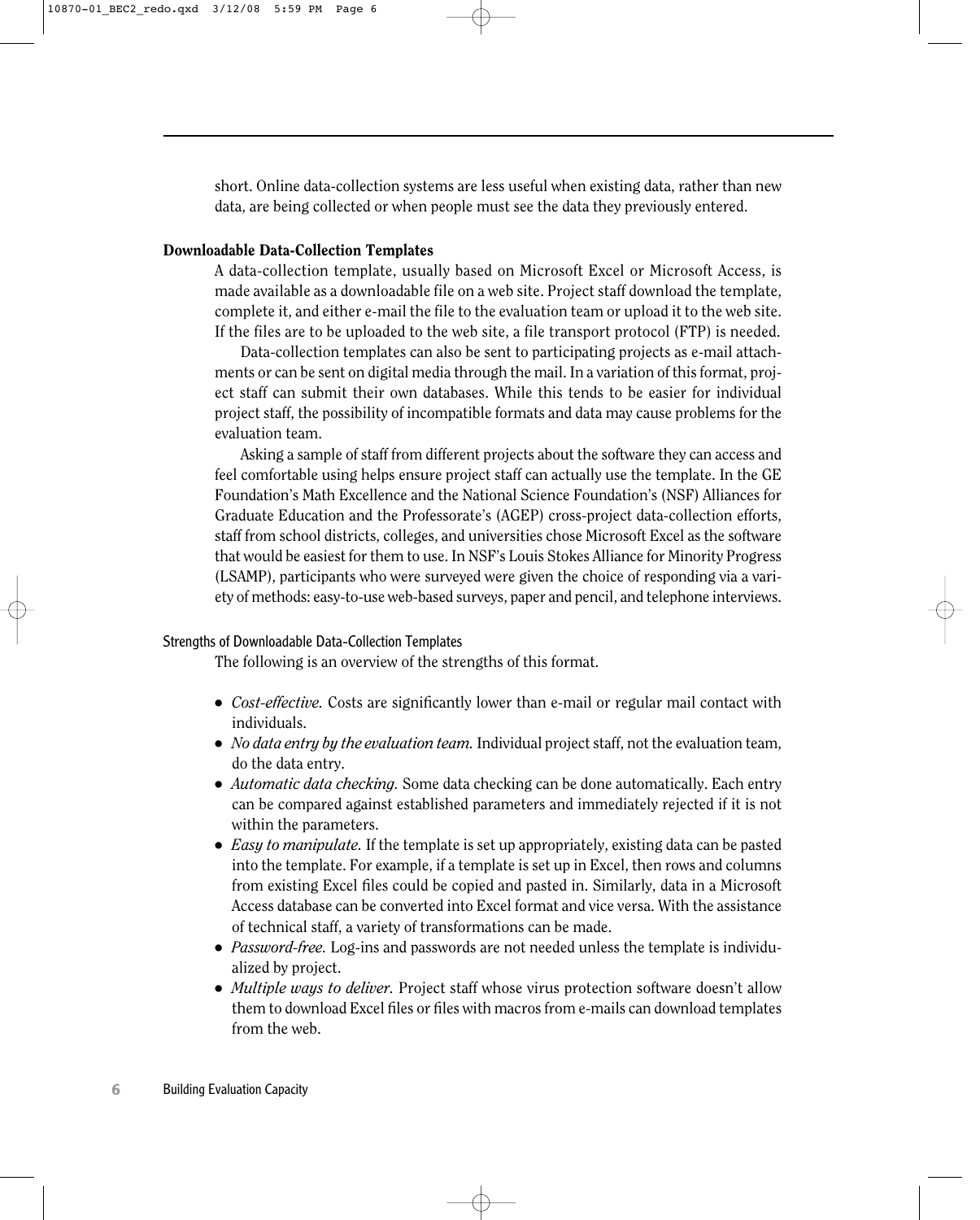#### Weaknesses of Downloadable Data-Collection Templates

The following is an overview of the weaknesses of this format.

- *Possible delivery problems.* Spam filters in some institutions don't allow individuals to even receive e-mails that contain data-collection templates.
- *Possible user errors.* Even if cells are locked or protected, because they feel it would be more convenient or more clear, some users will "break" in and change the format and the parameters.
- *Technical competence required.* There is a need to develop "data loading" and data cleaning programs specific to the data-collection templates. Using scripts written in Perl or similar programs, the process of taking data from a template, checking them for accuracy, and loading them into a common database may be automated. However, developing and implementing such software is a not a task a programming novice should undertake.

Downloadable templates for data collection are useful when the data to be collected already exist and can be electronically imported. Downloadable templates are also useful when those submitting the data must be able to check previously submitted data for completeness and accuracy. Downloadable templates may not be a good choice for data collection when new data are being collected or when those submitting the data have little technical knowledge.

#### **Paper or Fax Formats**

Print surveys or other measures are distributed and completed, then returned to the evaluation team. The distribution and return can be done by mail, by fax, or in person.

- Paper copies are sent to individual participants, usually with stamped, addressed return envelopes.
- Responses are returned to the evaluation team.
- The evaluation team enters the data.

#### Strengths of Paper or Fax Formats

The following is an overview of the strengths of these formats.

- *Simple for respondents.* Respondents need no access to technology and no technical skills.
- *Flexible for projects.* Participating projects need no access to technology and no technical skills.

#### Weaknesses of Paper or Fax Formats

The following is an overview of the weaknesses of these formats.

• *Time-intensive.* Distributing the measures by mail or by fax requires additional time for data collection.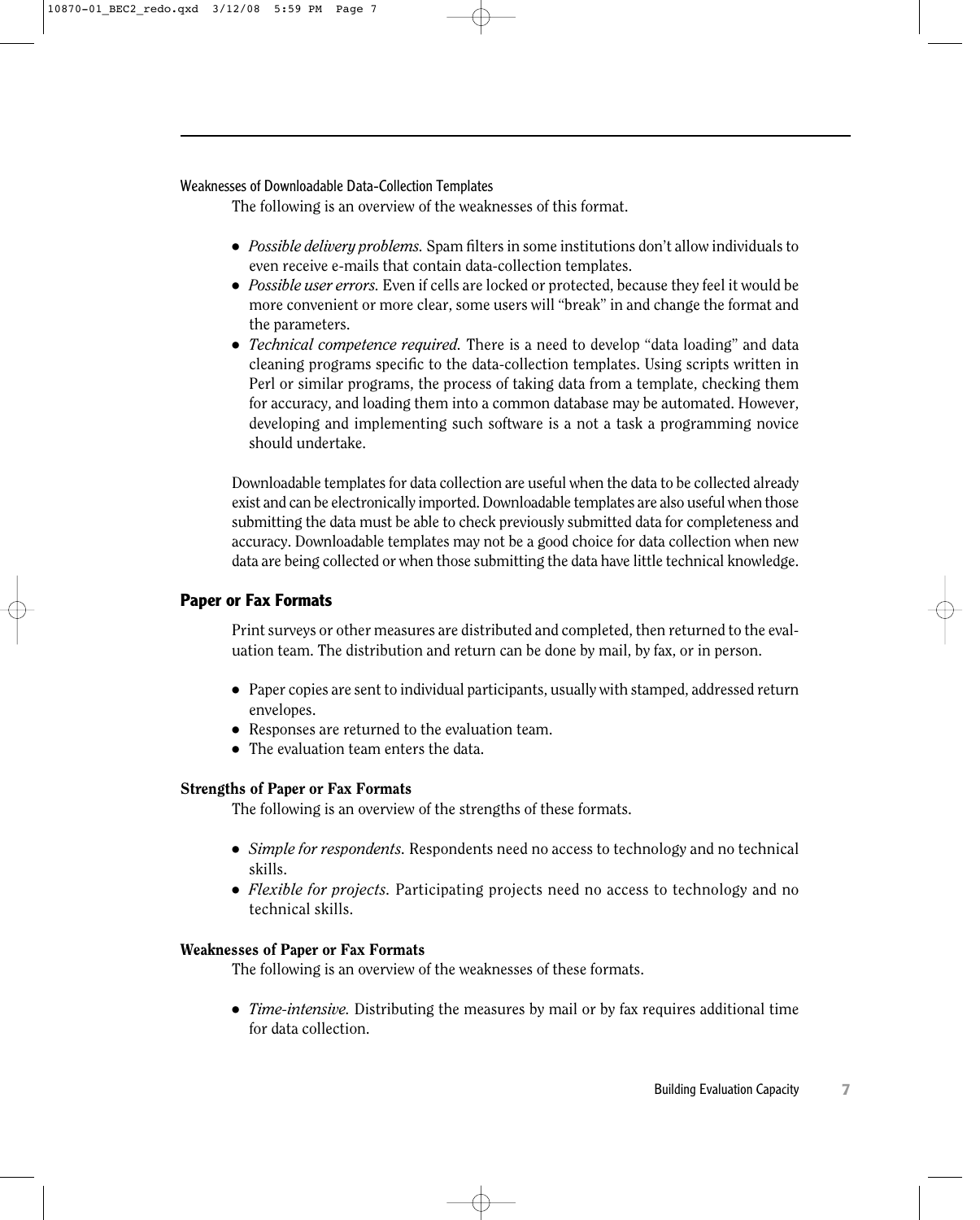● *Difficult to distribute.* Mail carrier services are expensive and cheaper options, such as bulk mail, do not provide information on the whether the data-collection instruments were delivered or received.

Paper or fax formats are useful when data are being collected from participants without access to or knowledge of technology. Often paper formats can be used with other datacollection formats to increase response rates.

#### **Telephone Data Collection**

Survey or interview questions are asked of participants by phone. Participants are generally contacted by mail or e-mail, asked to participate in a telephone interview or survey, and asked to select a convenient time for the call. Participants can also be called "cold" and asked if they would be willing to answer questions right at that moment or at a more convenient time. The interviewer asks the questions and either records the participants' responses or enters them electronically.

#### Strengths of Telephone Data Collection

The following is an overview of the strengths of this format.

- *Simple for respondents.* Respondents need no access to technology and no technical skills.
- *Higher response rates.* If telephone numbers are accurate, response rates can be higher than paper or electronic data-collection efforts.
- *Wide-ranging questions*. More complex open-ended questions can be asked.
- *Easy clarification*. Respondents can be asked to expand upon or clarify their responses.
- *More inclusive*. Data can be collected from nonliterate participants.

#### Weaknesses of Telephone Data Collection

The following is an overview of the weaknesses of this format.

- *Relatively expensive.* The format is very resource and time intensive.
- *Alienation of respondents*. Respondents may not like being called.

The live phone conversation can be a useful format to use to follow-up with nonrespondents or when more complex, open-ended questions are being asked.

#### **Collecting Data in Person**

Individuals or teams of evaluators either go to project locations or project staff come to them. If a site visit is being conducted, evaluation team members go to the project location. Among the tasks they may do there are interview participants and other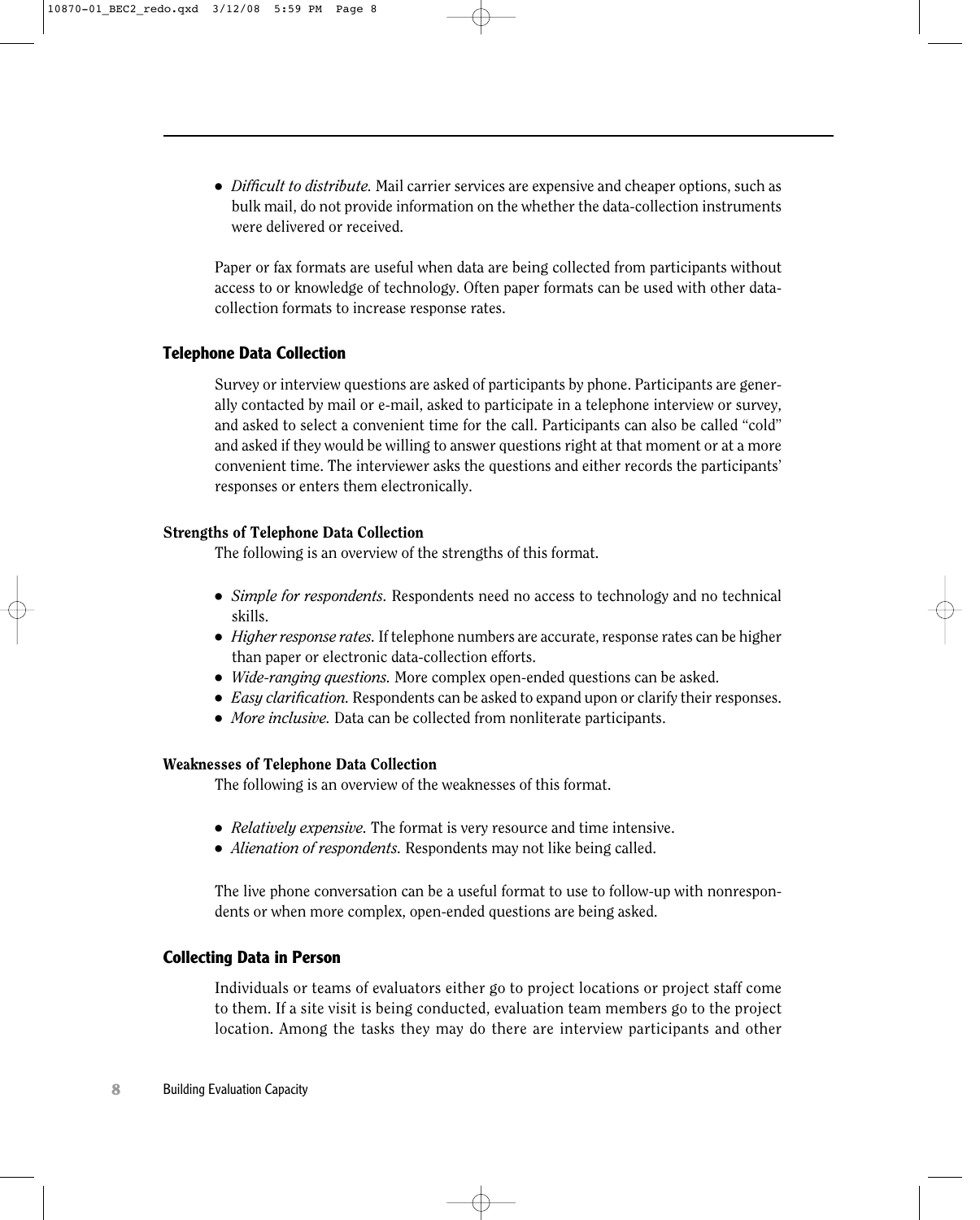stakeholders, observe project operations, validate data already submitted, and collect additional data.

#### Strengths of Collecting Data in Person

The following is an overview of the strengths of this format.

- *Simple for respondents.* Respondents need no access to technology and no technical skills.
- *High response rates.* In-person visits generate high response rates.
- *Wide-ranging questions.* More complex open-ended questions can be asked.
- *Easy clarification.* Respondents can be asked to expand upon or clarify their responses.
- *Variety of data.* Different types of data can be collected, including observational data.

#### Weaknesses of Collecting Data in Person

The following is the primary weakness of this format.

● *Very expensive.* Collecting data in person is extremely resource and time intensive.

Collecting data in person is a useful format to use when there is no other way to get the data needed.

#### **Summary**

Table 1 summarizes the formats of data collection and their strengths and weaknesses.

## **Scheduling Data Collection**

The funder's deadline for data collection results is one of the most important factors to consider when scheduling data collections. Ideally, knowing a funder's needs and timelines allows the evaluation team to work backwards and schedule data collection so that there is time to collect and analyze the data, write up the results, and still meet the funder's deadlines. This is not always easy or even possible. For example, the timeline may indicate that institutional data from colleges and universities should be collected at the beginning of the academic year. However, most institutions don't have current data that early in the year; even when they do, they tend to be too busy to give the data to an outside agency.

At the precollege level, data collection scheduled during March and April tends to be doomed to failure. March and April are when state standardized tests are given and few districts allow other student data collection during that period. And even though precollege students take state standardized tests in the spring, test results are often not available until the fall or even the following winter, further impacting timelines. Of course, for cross-project evaluations, data-collection schedules should be synchronized across projects, so that all projects submit data collected for the same time period.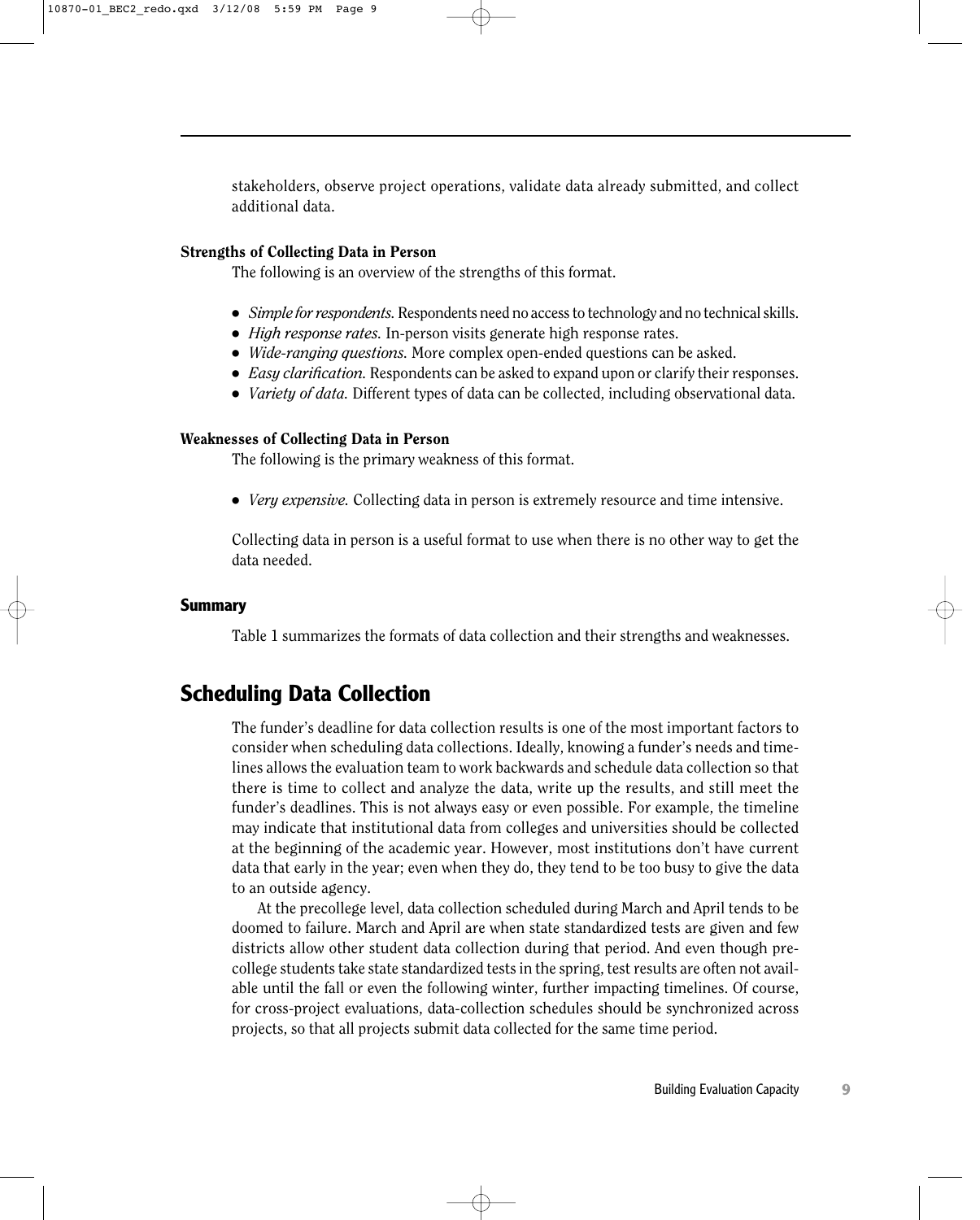|  |  | Table 1. Summary of Data-Collection Formats |  |
|--|--|---------------------------------------------|--|
|--|--|---------------------------------------------|--|

| Format                                           | Description                                                                                                                                                                                                                         | Strengths                                                                                                                                                                                                                               | Weaknesses                                                                                                                      | Summary                                                                                                                                                                                                                                                                          |
|--------------------------------------------------|-------------------------------------------------------------------------------------------------------------------------------------------------------------------------------------------------------------------------------------|-----------------------------------------------------------------------------------------------------------------------------------------------------------------------------------------------------------------------------------------|---------------------------------------------------------------------------------------------------------------------------------|----------------------------------------------------------------------------------------------------------------------------------------------------------------------------------------------------------------------------------------------------------------------------------|
| <b>Online Data Collection</b><br>Systems         | Individuals who are surveyed use online<br>forms to submit data over the internet                                                                                                                                                   | 1. Cost-effective<br>2. Respondents enter own data<br>3. Automatic updates<br>4. Ensure data completion<br>5. Automatic data checking<br>6. Verified skip patterns<br>7. Password-free<br>8. Possible to edit<br>9. Simple to publicize | 1. Requires web access<br>2. Integration with paper<br>3. Limited length<br>4. Unrestricted access<br>5. Best for new data only | Useful when collecting data from many<br>individuals or institutions and when<br>surveys or measures are relatively<br>short. Less useful when gathering<br>existing data or when respondents<br>need to see entire survey instrument.                                           |
| Downloadable Data<br><b>Collection Templates</b> | An electronic file (usually Microsoft Excel<br>or Access) is provided to each project.<br>Projects complete the data entry and<br>return the electronic file of records to<br>the evaluation team, who merge files<br>for analysis. | 1. Cost-effective<br>2. Respondents enter own data<br>3. Automatic data checking<br>4. Easy to manipulate<br>5. Password-free<br>6. Multiple ways to deliver                                                                            | 1. Possible delivery problems<br>2. Possible user errors<br>3. Requires technical compe-<br>tence from respondents              | Useful when data to be collected already<br>exist and may be electronically<br>imported, or when respondents need to<br>double-check data they have previously<br>submitted. Less useful when new data<br>are being collected or respondents have<br>little technical knowledge. |
| Paper or Fax Forms                               | Print surveys or questionnaires are dis-<br>tributed and completed, then<br>returned to the evaluation team.                                                                                                                        | 1. Easy for respondents<br>2. No technical skills required                                                                                                                                                                              | 1. Time-intensive<br>2. Difficult to distribute                                                                                 | Useful when data are collected from par-<br>ticipants without access to or knowl-<br>edge of technology. Can be used in<br>conjunction with other formats to<br>increase response rates.                                                                                         |
| <b>Telephone Data Collection</b>                 | Survey or interview questions are asked<br>of participants by phone. Interviewer<br>either tape records respondents'<br>answers or enters them electronically.                                                                      | 1. Easy for respondents<br>2. Higher response rates<br>3. Complicated questions are<br>possible<br>4. Easy clarification<br>5. More inclusive                                                                                           | 1. Relatively expensive<br>2. May annoy participants                                                                            | Live phone conversations can be useful<br>when following up with non-respondents<br>or when more complex, open ended<br>questions are being asked.                                                                                                                               |
| Collecting Data in Person                        | Individuals or teams of evaluators go to<br>project locations to interview partici-<br>pants and other stakeholders, observe<br>project operations, validate submitted<br>data, and collect new data                                | 1. Easy for respondents<br>2. High response rates<br>3. Wide-ranging questions<br>4. Easy clarification<br>5. Variety of data                                                                                                           | 1. Very expensive                                                                                                               | Collecting data in person is a useful for-<br>mat when there is no other way to get<br>the data that are needed.                                                                                                                                                                 |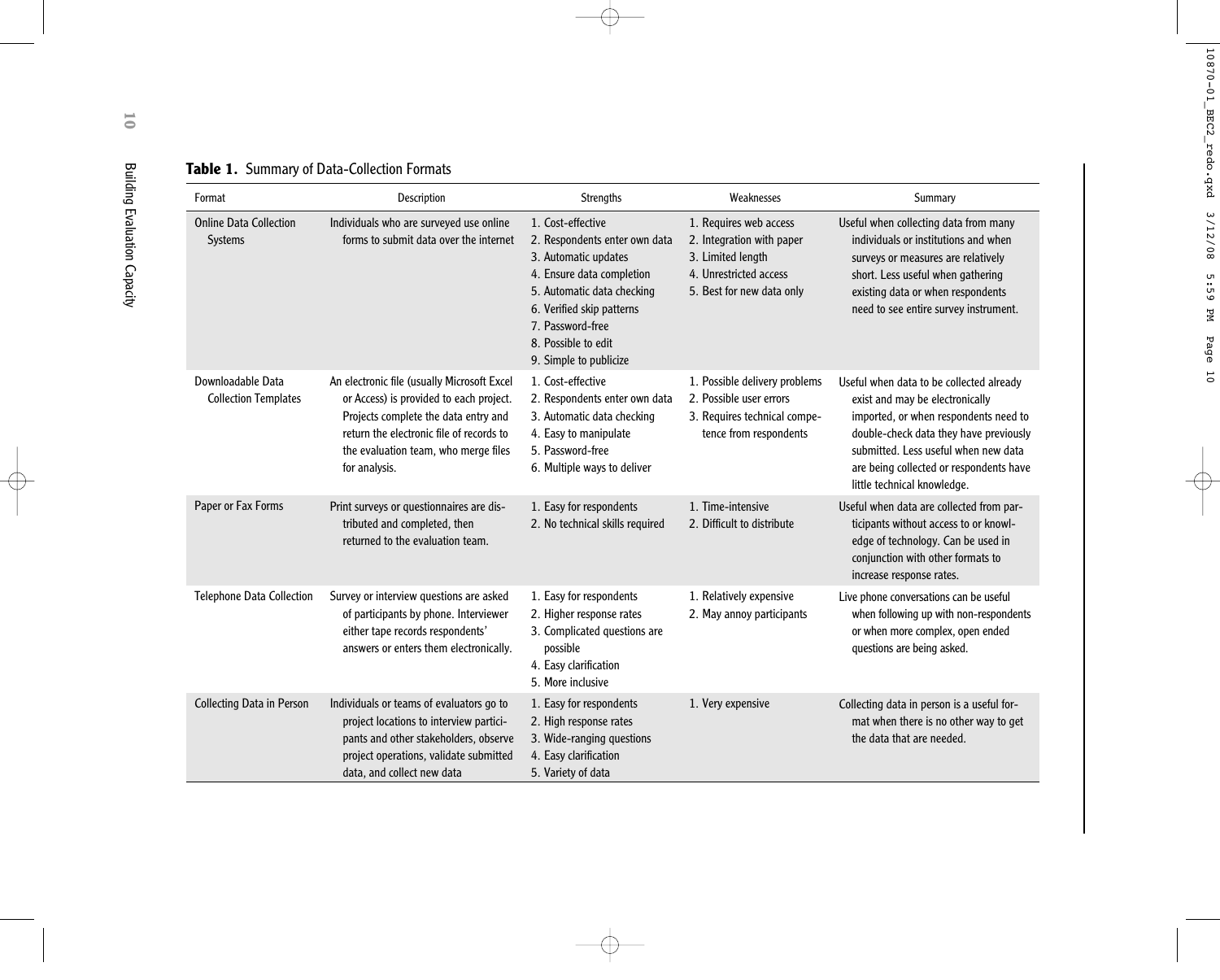Another area to consider is the expected time for impact. If pre- and post-data are being collected, then the period that needs to elapse between the two data collections, needs to be decided early in the process. If pre- and post-data can be collected within the same academic year, the task is much easier for participating projects, but that may not be enough time for impact to occur.

## **Data Quality**

The old adage "garbage in, garbage out" applies even more strongly to cross-project evaluators than to the computer programmers who coined it. If the quality of the data is not high, then the cross-project evaluation is at best useless, and at worst, dangerous. The following areas can effect data quality.

#### **Response Rates**

A good response rate is key to the validity of the data collected and the results generated. What constitutes an acceptable response rate varies by project. For example, a "good" response rate for a survey sent out cold to people with whom the sender has no connection is much lower than the response rate from students taking achievement tests. Whether data are collected from the entire population or a sample of that population also matters.

For cross-project evaluations, data should be collected from all projects involved. Each data set collected from an individual project should have a response rate at or above 50 percent. Data sets with response rates below 50 percent should not be used.

There are many ways to improve response rates, but the most effective one is to involve the funder. The funder must make it clear to each project that participation in the crossproject data collection is required. Unless project staff understand that providing the requested data is a criterion for continued funding, response rates will not be acceptable.

If response rates are below 90 percent, it is appropriate to test for response bias, comparing the respondents and the nonrespondents on data available for both groups. Any significant differences between respondents and nonrespondents should be reported and should be a part of the analysis and the conclusions. If the data were collected from a population, it should be noted that there is limited generalizability beyond those from whom the data were collected.

#### **Electronic Controls**

If the data are being collected electronically, automated data checking procedures can be incorporated into the template to improve the quality, including the following:

- *Specify data type.* Prohibit text when a response should be numerical. Error messages can be shown on the screen explaining that that answer must be numerical.
- *Specify data range.* Only allow data to be entered within the appropriate range (i.e., if it is a 1–5 scale, only 1, 2, 3, 4, or 5 is accepted). Error messages can be shown on the screen describing the acceptable range.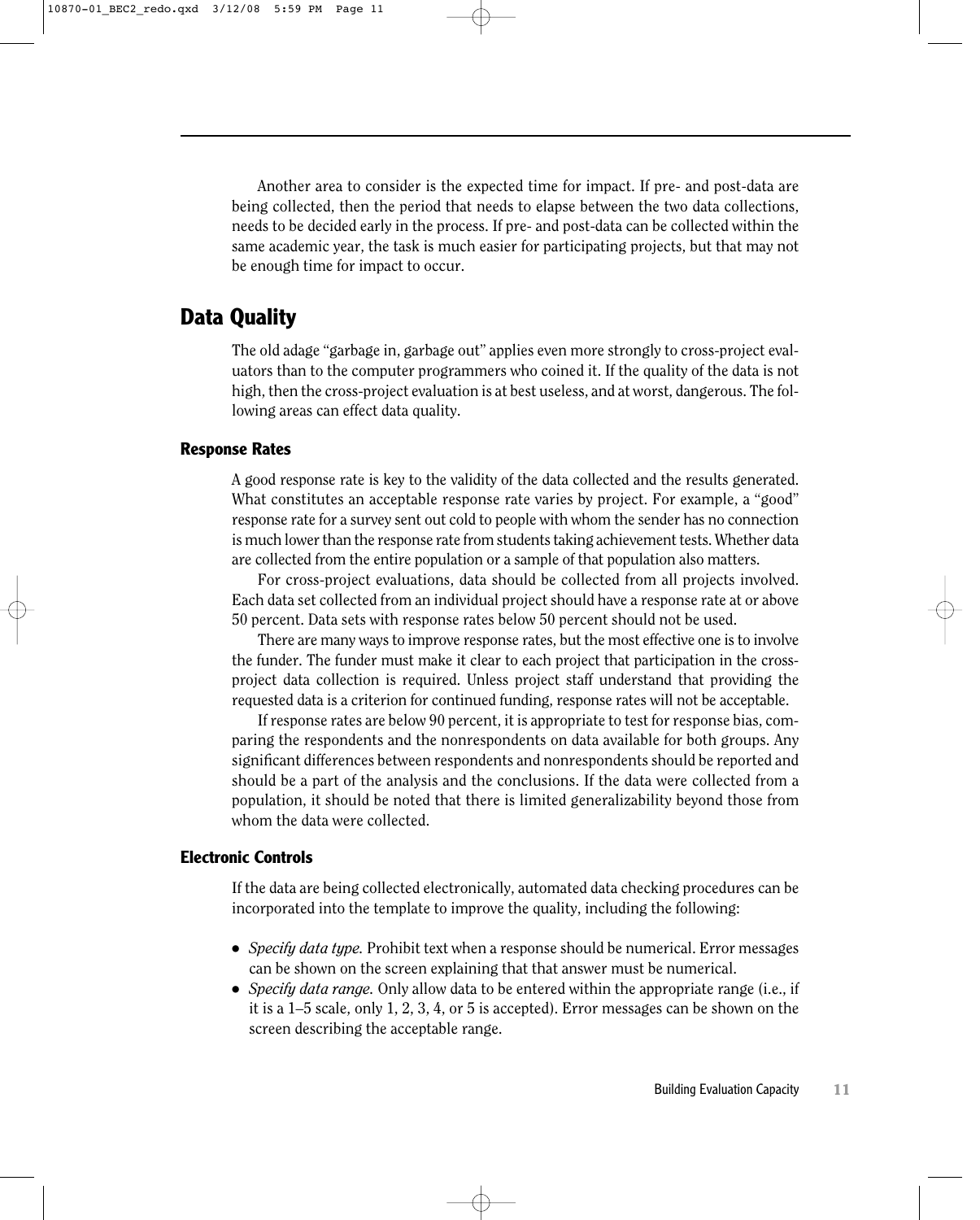- *Perform calculations*. Automate all computations to reduce or eliminate respondent computation errors.
- *Prohibit contradiction.* Do not allow impossible situations. For instance, a school should not have more students graduate than are enrolled. Error messages can be shown on the screen explaining the problem.
- *Flag for follow-up.* Highlight potentially anomalous situations such as very large increases or decreases in the numbers of students in a year. E-mail or telephone follow-up can then be done with respondents to check the accuracy of that particular subset of data.

#### **Data Validation**

Data should be validated with more than just electronic controls. Some cross-project evaluations have the institution, perhaps a college provost or a district superintendent, certify that the data are accurate. Others, with more resources, randomly select portions of the data and have their staff do the validation.

If the data are being collected multiple times, another process can be used to check the data. Each project's data-collection template includes data that the project has already submitted. When new data are added, the project staff are asked to check previously entered data for accuracy, fill in missing data, and add more recent data. Scripts can be written in Perl or other programming languages to place data into each project's datacollection template automatically.3

#### **Cleaning Data**

Data cleaning is the process of going through the submitted data, looking for inaccuracies, inconsistencies, misunderstandings, duplications, and anomalies. It may be the most painful and time-consuming part of the data quality and data management process. Creating, testing, and retesting all data forms and templates to make them as clear and as easy to understand and complete as possible is the most important step in making the data-cleaning process less painful. However, some confusion is almost guaranteed and, particularly if the data-collection template is in Microsoft Excel, as indicated earlier, some projects will change the form—even when cells are locked and protected. Scripts can be written in Perl or other programming languages to look automatically for obvious changes.

Most data cleaning must be done by hand, although some automation may be possible. For example, if names and individual identification numbers (ID) need to be matched across forms, the preliminary matching can be automated, but secondary matching for such anomalies as name shortenings (Susan to Sue, David to Dave), typos, and inconsistent use of initials need to be checked by hand. This data cleaning can be eliminated if a name or ID is entered only once and from that point on, names and IDs are checked from a list rather than reentered as a text field. This can be problematic when there are many entries. There may be privacy issues involved because respondents would be able to see other respondents' identifying data.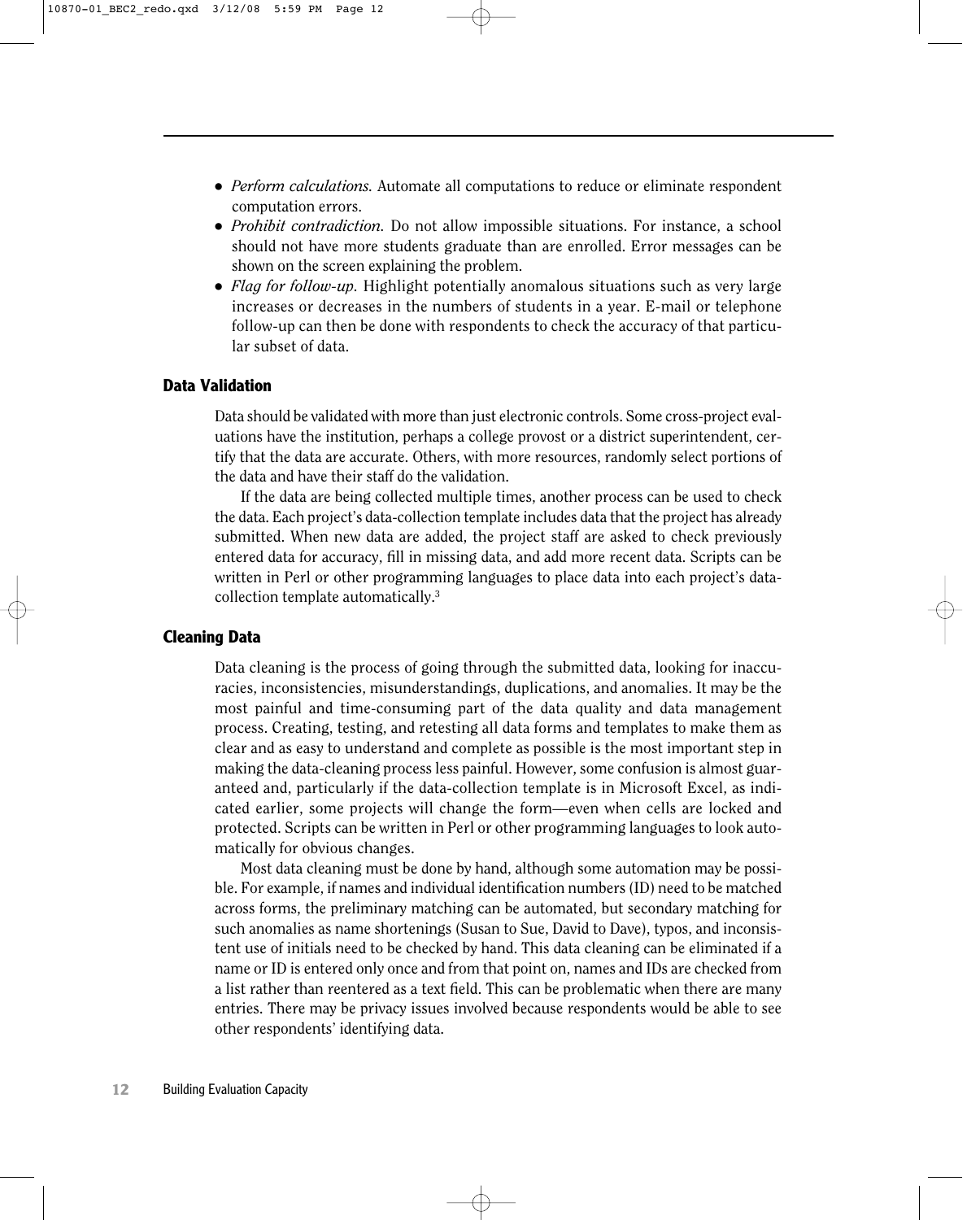## **Data Unique to Individual Projects**

Common cross-project data are at the core of any cross-project evaluation. However, to understand the results of analysis of common cross-project data, understanding the context under which individual projects operate and how individual project goals map into the cross-project or program goals is important. Interviews with individual projects using a standard protocol can help analysts understand project context and learn about possible extraneous variables (e.g., a new administration, a hurricane, budget cuts) that may affect project outcome data.

Many projects collect their own participant data in addition to the data collected across projects and want that data to be included in the cross-project evaluation. This is often not feasible because the cross-project evaluation team cannot control the quality of the measures or data-collection procedures used, which can lead to validity and reliability problems, especially if different projects use different procedures and measures. However, using unique data in case studies or program overviews to describe the variety of projects funded is possible. Data unique to individual projects can also be used to look for unintended outcomes and, as a result, identify possible common cross-project data to be collected in future years or for future evaluations. Collecting and assessing data unique to individual projects is not cheap and, as in many other areas, decisions about collecting individual project data will largely be based on available resources.

# **Protection of Human Subjects**

#### **Is an IRB Required?**

If the cross-project evaluation uses federal funds, then an institutional review board (IRB) must approve the evaluation protocols and designs. Every institution receiving federal funds for research is required to have an IRB for the work being funded. The role of the IRB is to protect human subjects, with a particular emphasis on assuring privacy and the confidentiality of the data collected, the potential risk to subjects, and subjects' informed consent to participate in the evaluation or research. IRB criteria tend to be more stringent when people under age 18 are involved. People under 18 cannot give informed consent. Consent for people under 18 can only be given by a parent or guardian.

#### **Non-IRB Procedures**

Regardless of whether the funding for the evaluation is from federal sources, it is always a good plan to have the study reviewed for the protection of human subjects. More information about the protection of human subjects can be found in a free, web-based course from the National Cancer Institute that presents information about the rights and welfare of human participants in research (http://cme.cancer.gov/clinicaltrials/learning/ humanparticipant-protections.asp). The two-hour tutorial is designed for those conducting research with human participants. It satisfies the National Institutes of Health (NIH) human subjects training requirement for obtaining federal funds.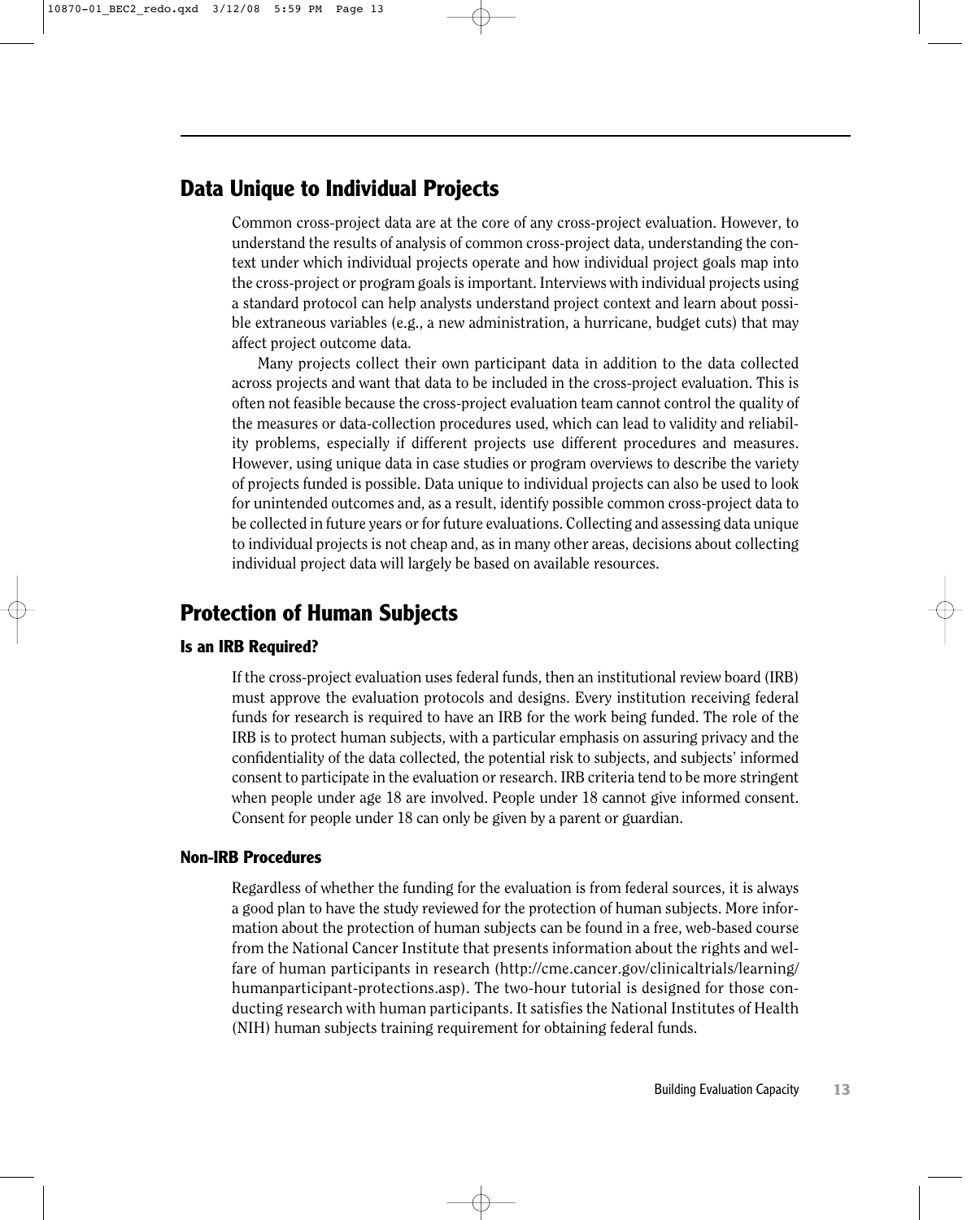When data collection is done at the request of the federal government, the Office of Management and Budget (OMB) must approve any measures that you might use. A description of the OMB clearance process can be found on the web at http://thefdp. org/OMB\_Clearance.pdf (Kraemer 2006).

#### **Privacy Considerations**

Protection of human subjects includes the protection of their privacy, which in turn includes the privacy of the data they provide. Ideal privacy is when the data collected are anonymous; however, that is not possible when individuals must be tracked over time or linked to groups. In those cases, an individual's data need to be confidential, and access to any individually identifiable data must be minimal. Through the use of unique project identifiers (UPID), it is possible to collect data over time that can be tracked but is anonymous as far as the cross-project evaluator is concerned.

There are several ways this can be done. One of the best methods uses a mathematical algorithm known as a "one way hash," which is a tool used to make web sites and e-mails more secure. Each time an individual's ID is entered, a series of mathematical transformations are made to generate a UPID. The same ID generates the same UPID each time the ID is entered. Mathematicians and cryptologists have found that is almost impossible to go backward and regenerate the student ID from the UPID. However, for this procedure to work each time data are entered, the same student ID must be entered in exactly the same format. Ronald Rivest of the Massachusetts Institute of Technology has developed a oneway hash algorithm called MD5 that can be used for this purpose. *An Illustrated Guide to Cryptographic Hashes* provides more information (http://www.unixwiz.net/techtips/iguidecrypto-hashes.html) (Friedl 2007).

#### **Confidentiality in Data Collection and Storage**

Confidentiality is important in data collection. If, for example, data are being collected about student feelings about their professors, for the protection of the students and the quality of the data, the data-collection process needs to be set up so that the professor never sees any individually identifiable data.

Data storage is an issue as well. If confidential, rather than anonymous, data are collected, the stored electronic data need to be password protected, and paper data need to be stored under lock and key. Generally, it is best for cross-project evaluators to generate UPIDs for each subject and store the data under the UPID rather than under such identifiers as an individual's name or, especially, social security number. The key that links the subject's name or other identifiable data should be stored separately from the data, and that key should be destroyed when it is no longer needed.

### **Building Project Data-Collection Capacity**

The current low level of data-collection capacity among educational institutions from local school districts through major research universities is a depressing reality. Cross-project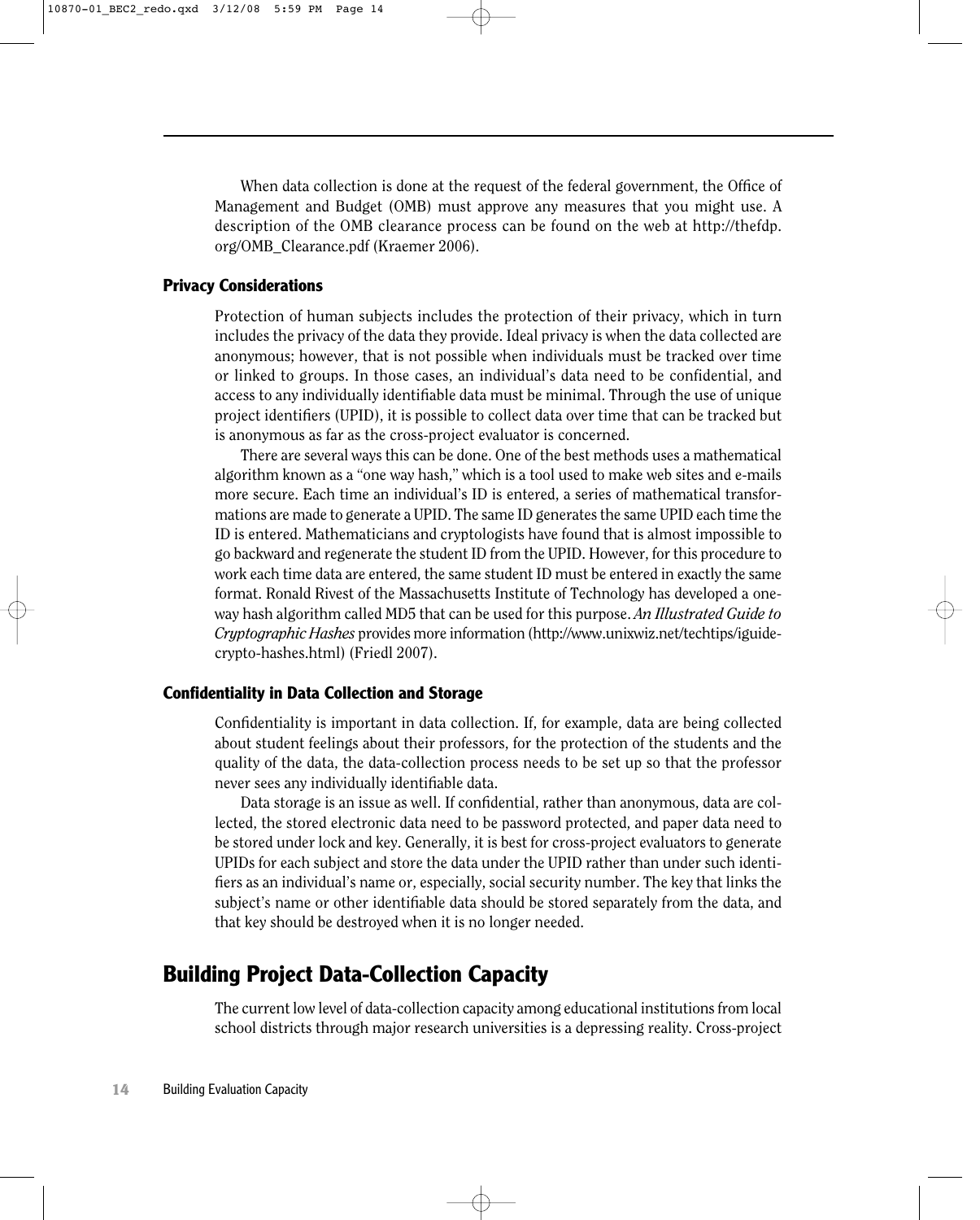evaluations have found participating universities not knowing how many women students they graduate each year, participating school districts having databases that show students taking math courses that the district insists do not exist, and projects collecting data from minors for years without their institution's IRB approval or even knowledge.

The overestimation of the data-collection capacity of participating projects is one of the most costly mistakes a cross-project evaluation team can make. One way to avoid this error is to begin any cross-project evaluation with a data-collection-capacity needs assessment. A survey or an interview can be used to determine, for each project, the data currently being collected, the format in which they are stored, and what technical facilities are available, including the types of software to which project staff have access and use. Advisory boards made up of a diverse sample of projects can also help provide information on the current state of data-collection capacity.

Among the steps that can be used to increase project data-collection capacity are the following:

- *Training at cross-project meetings.* In-person training on the data-collection effort at cross-project meetings is cost-effective, but often those attending the meetings are not the same people who will be collecting the data.
- *Training with project staff.* On-site training with project staff responsible for data collection allows the evaluation team to work with those collecting the data and allows the training to be adapted to meet individual project needs; however, it is very time and resource intensive.
- *Online training.* Web-based training on how to collect the data is cost-effective and allows interactivity; however, it is often difficult to motivate people to access the training.
- *Training at collection*. Training incorporated as part of the data-collection template can be set up to strongly encourage (or even force) data collectors to go through it and can answer frequently asked questions.
- *Ongoing training*. Training on an ongoing basis can fix problems from the early rounds of data collection.

Regardless of the other strategies used to build project data-collection capacity, technical and content troubleshooting by phone and e-mail must be available to appropriate project staff on an ongoing basis.

## **Making Comparisons**

In recent years, a great deal of attention has been paid to the use of comparison groups. While there can be a number of issues related to using comparison groups, the following example indicates their value in increasing the accuracy of conclusions and the usefulness of recommendations. Figure 6 provides data on the number and percentage of newly enrolled underrepresented minority engineering students in 17 colleges of engineering, each of which had a grant to increase the diversity of their students. As the number and percentage of minority students stay relatively constant, one might conclude—based on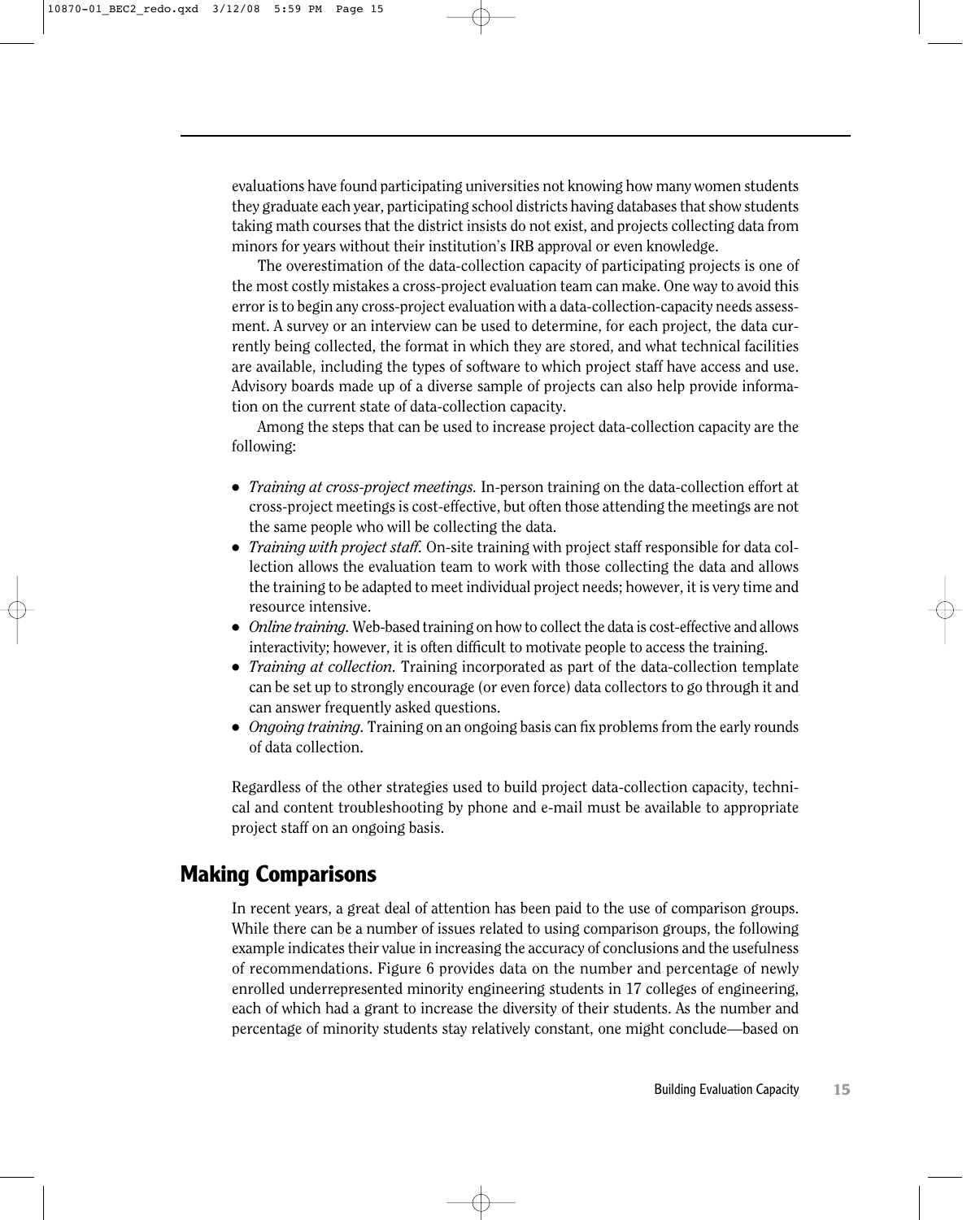**Figure 6.** Program Data without Comparison Group



the graph—that there had been little change and that the program was not having much of an impact.

However, as Figure 7 shows, when data from a matched group of schools are added to the graph, the interpretation is quite different. In the matched group, the number and percentage of underrepresented students consistently declined over time in the comparison schools, while remaining constant and even slightly increasing in the project schools (Campbell and Carson 2006). As this example illustrates, when data are contextualized against a matched group of comparison institutions, the reader can make more accurate conclusions about a program's success.

#### **Sources of Comparisons**

Few disagree with the value of comparison groups, but there are concerns about the difficulty in finding good comparison groups. The following provides some sources for institutional comparison groups at the precollege and college levels. Appendix A provides a listing of potential sources of comparison data.

#### Within the Cross-Project Evaluation

In many ways, the easiest comparisons to make are across projects within the same crossproject evaluation. There are a variety of pitfalls in this type of comparison, including a lack of comparability in strategies, resources, and institutions. There are some ways that projects, working with similar institutions in the same cross-project evaluation, can be used as comparison groups. For example, to look at possible impacts of teacher mentoring, projects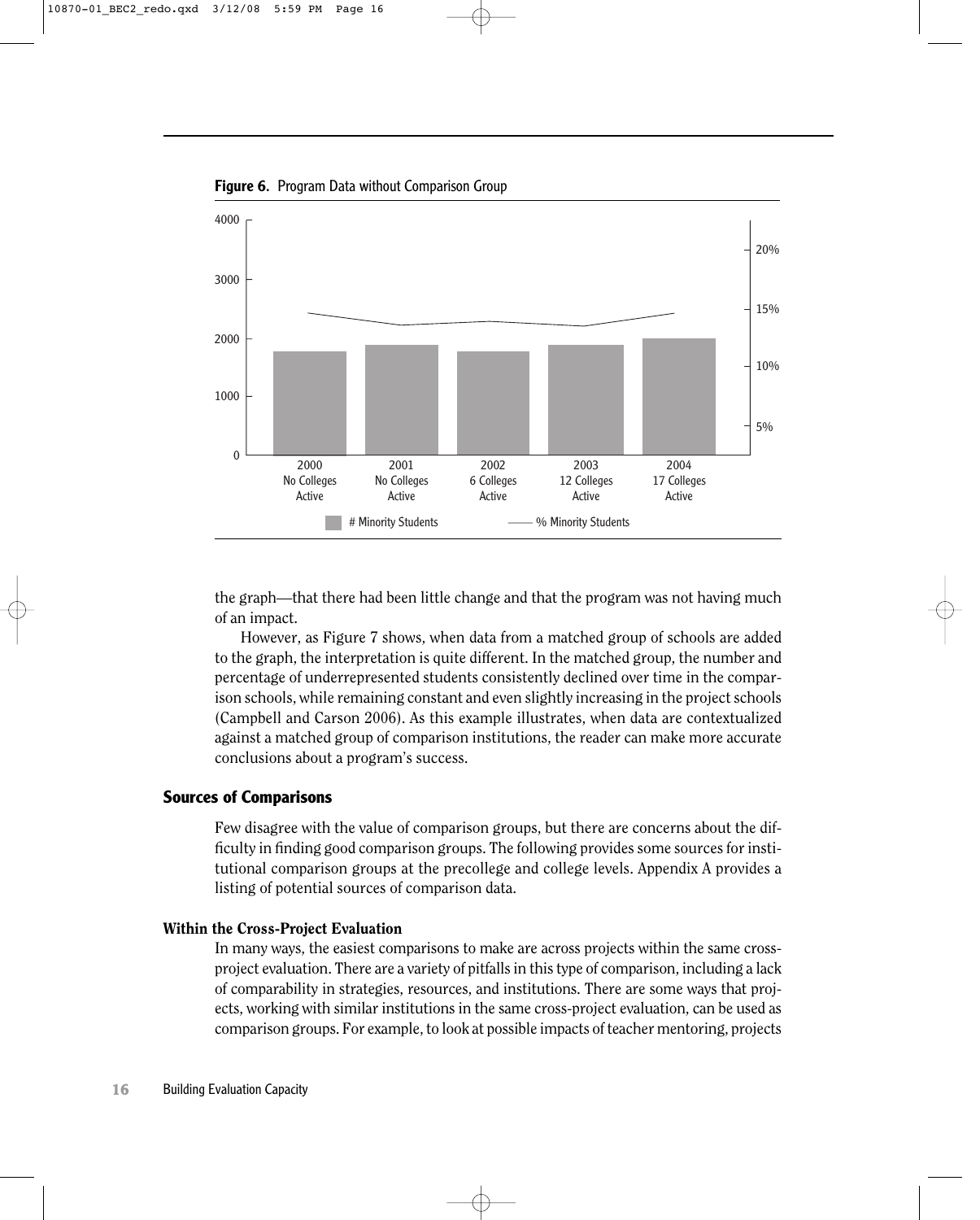

**Figure 7.** Program Data with Matched Comparison Group

using mentoring with teachers can be compared with a matched group of projects also in the cross-project evaluation that don't use mentoring with teachers.

#### Within a State or District (Precollege)

At the school level, it is possible to find achievement data for matched schools.<sup>4</sup> Currently, all 50 states and the District of Columbia have web-based report cards for their districts and for the public schools within those districts. Designed by the individual state departments of education, data in these report cards vary by state. Most, however, include student achievement test scores on standardized mathematics and language arts/reading tests disaggregated by race/ethnicity and sometimes by sex, disability, socioeconomic status, and English proficiency. Achievement data, for grade and subject area tested by a state, are not provided for individual students. If the number of students in a specific subgroup is small enough (the exact number varies by state) no data are provided for that subgroup on that particular test. The data are available at no cost and, in many states, can be downloaded as Excel files. A list of state web sites can be found in the appendix B.5

The U.S. Department of Education also provides web-based school-level data on all public schools, including school location, student enrollment by grade, student demographic characteristics, the number of classroom teachers, and the percentage of students eligible for free or reduced-price lunches. These data can be downloaded from the National Center for Educational Statistics Common Core of Data (http://nces.ed.gov/ccd/).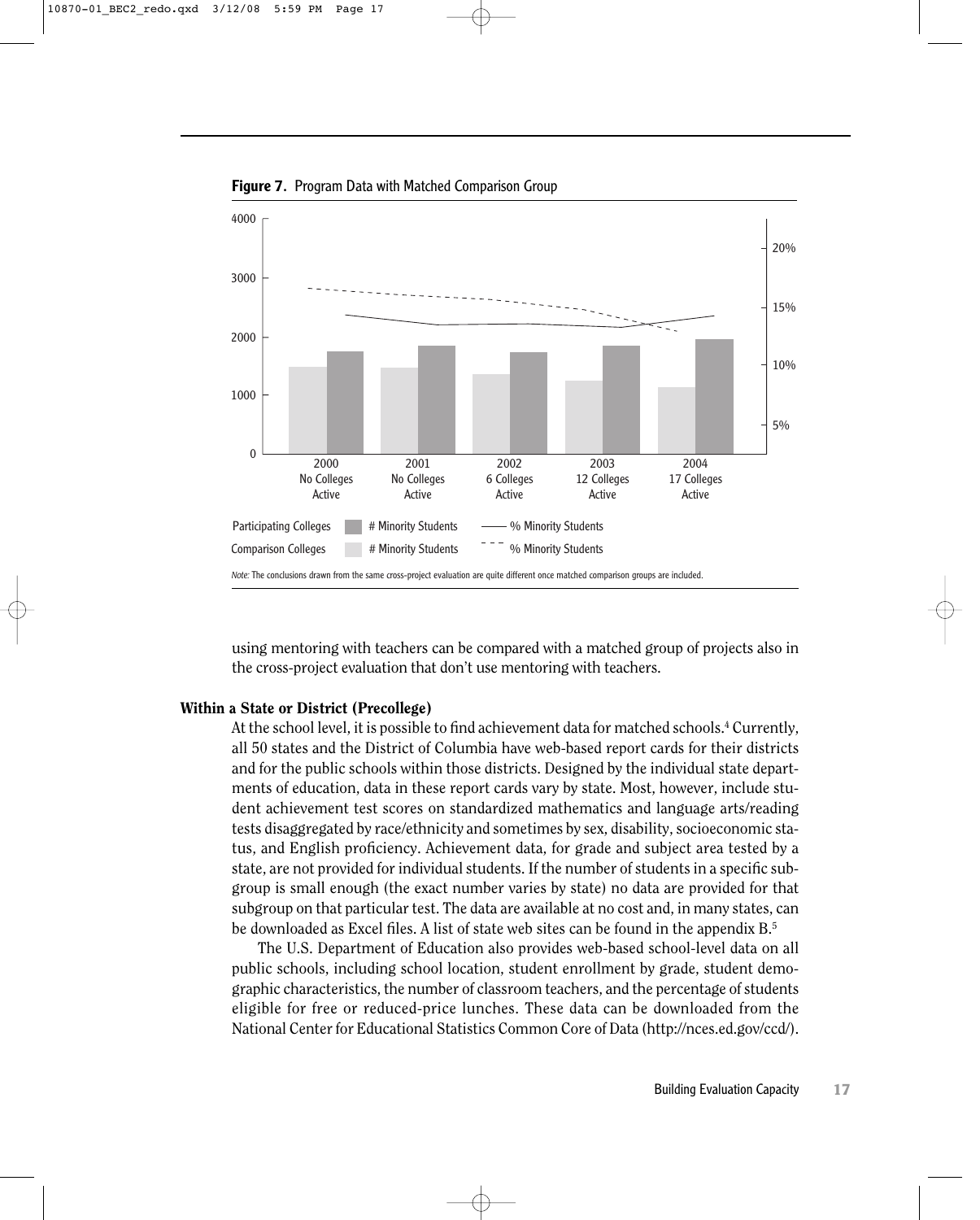For school-level cross-project evaluations, comparison schools can be selected using the Common Core of Data. Comparison schools must be from the same state as the participating school. States have different performance standards and assessments, which makes meaningful comparisons between schools in different states impossible. Whenever possible, comparison schools should be within the same school district as well. Having schools within the same district means that both sets of schools are subject to similar policies, have the same district administration, and operate under similar teacher and staff contracts. If using district schools for comparison purposes is not possible, comparison schools can be selected from districts that are comparable in terms of areas such as socioeconomic status, size, location, and overall achievement levels.

#### Nationally (College and Graduate Level)

At the college level and above, National Science Foundation's WebCASPAR database (http://caspar.nsf.gov) provides free and easy access to a large body of statistical data resources for science and engineering at U.S. academic institutions.<sup>6</sup> WebCASPAR emphasizes science and engineering, but its data resources also provide information on other fields and higher education in general. Through WebCASPAR, institutional-level data on students can be found using the results of such surveys as the Integrated Postsecondary Education Data System (IPEDS) and the Survey of Earned Doctorates.

The Engineering Workforce Commission (http://www.ewc-online.org/) provides summary data on engineering and technology degrees and enrollments and on engineer salaries to the general public. In addition, it provides data to members of the American Association of Engineering Societies for individual colleges since 2000 on bachelor's, master's, and doctorate degree enrollees and recipients, broken out by sex and race/ ethnicity for U.S. students and by sex for foreign students. A listing of other sources of online comparison data at the college level and beyond for science, engineering, technology, and mathematics can be found in appendix B.

For institutional-level cross-project evaluations, comparison institutions can be selected using the Carnegie Foundation for the Advancement of Teaching (http://www. carnegiefoundation.org/classifications/). Institutional matches can be made based on Carnegie Classification, geographic location, private/public designation, size, and profit/ nonprofit status.

#### **Comparison Measures**

If state or national databases are used for comparisons, then the dependent variables or measures used in the cross-project evaluation need to reflect those in the national databases. Even for such a variable as new enrollment in science, technology, engineering, and mathematics (STEM), the cross-project definition of STEM must reflect the definition used in the database, and the data collection has to be over the same period. For example, even the number of new enrollees may have several different definitions. Some may define new enrollees as those entering during the academic year while others may define new enrollees as those entering in the fall. The questions asked must be the same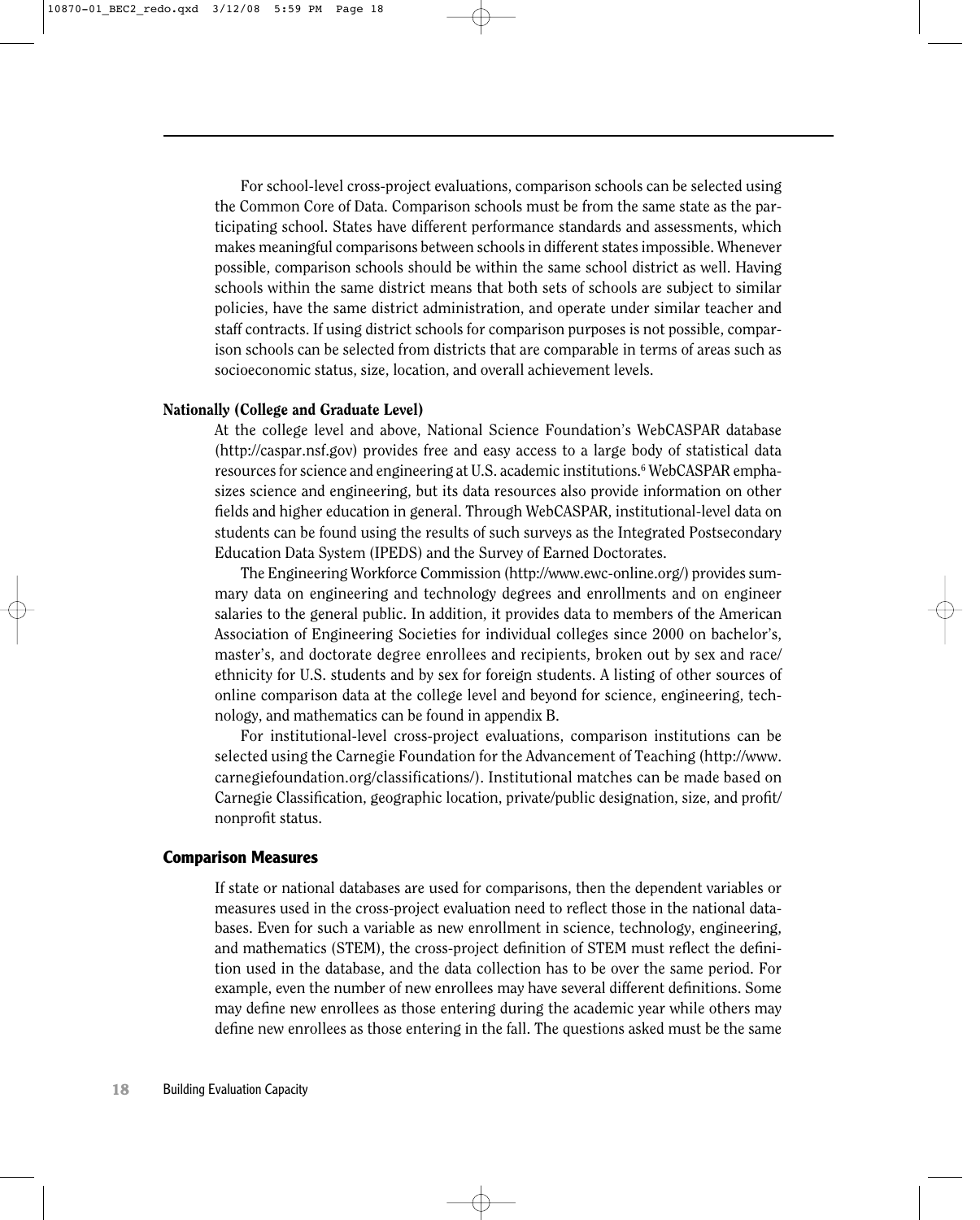as well. For example if comparisons are being made with National Assessment of Educational Progress (NAEP) attitude data, then the cross-project students must be asked the exact same questions as were the NAEP students with the exact same choices of answers.

### **Reporting Data**

Determining who gets what data in what format when is not an easy task. The following takes a look at some data-reporting issues confronting cross-project evaluations.

#### **Raw Data**

If projects submit their data using data-collection templates, they are usually urged to keep copies of the data files. However, if they submit data using other formats, such as web-based forms or paper forms, they most likely do not keep copies of the raw data; data that they may want or need later. If it is decided, by the funder or the evaluation team to return the raw data to individual projects, then the evaluation team needs to decide when the raw data will be returned (e.g., at set intervals like each semester, each year, or upon request) and to whom. If the raw data are to be returned to projects regularly, scripts can be written in Perl or other programming languages to do this automatically.<sup>7</sup>

In some cases, it is useful to return the raw data in the data-collection format, which can allow projects the opportunity to review and correct previously submitted data. Confidentiality, however, should always be a concern. In the GE Foundation's Math Excellence cross-project evaluation, teachers could submit pre-, post-, and follow-up data on the web. Before their raw data was sent to the projects, identifying data was replaced with a made-up ID number. That way project staff could do their own pre- and post analysis while preserving individual teacher confidentiality.

Confidentiality is an issue at the project level as well. If project-identifiable data are to be submitted to funders, project staff need to know this in advance. No individually identifiable data should ever be released. Often funders are more interested in project compliance with submitting raw data than in the raw data. Providing funders with this information periodically can increase response rates.

#### **Data Summaries**

Unless project staff plan to do further analysis, data summaries tend to be more useful than raw data. For example, as part of NSF's AGEP evaluation-capacity-building grant, along with the raw data, each AGEP alliance receives a summary that allows project staff to look at their data and that of their partners. Table 2 provides an example of a data summary.

These types of simple analysis can be done automatically. A Microsoft Excel template can be set up that automatically computes such variables as sums, means, standard deviations, and frequencies. A function, such as refresh data, can be used to update it.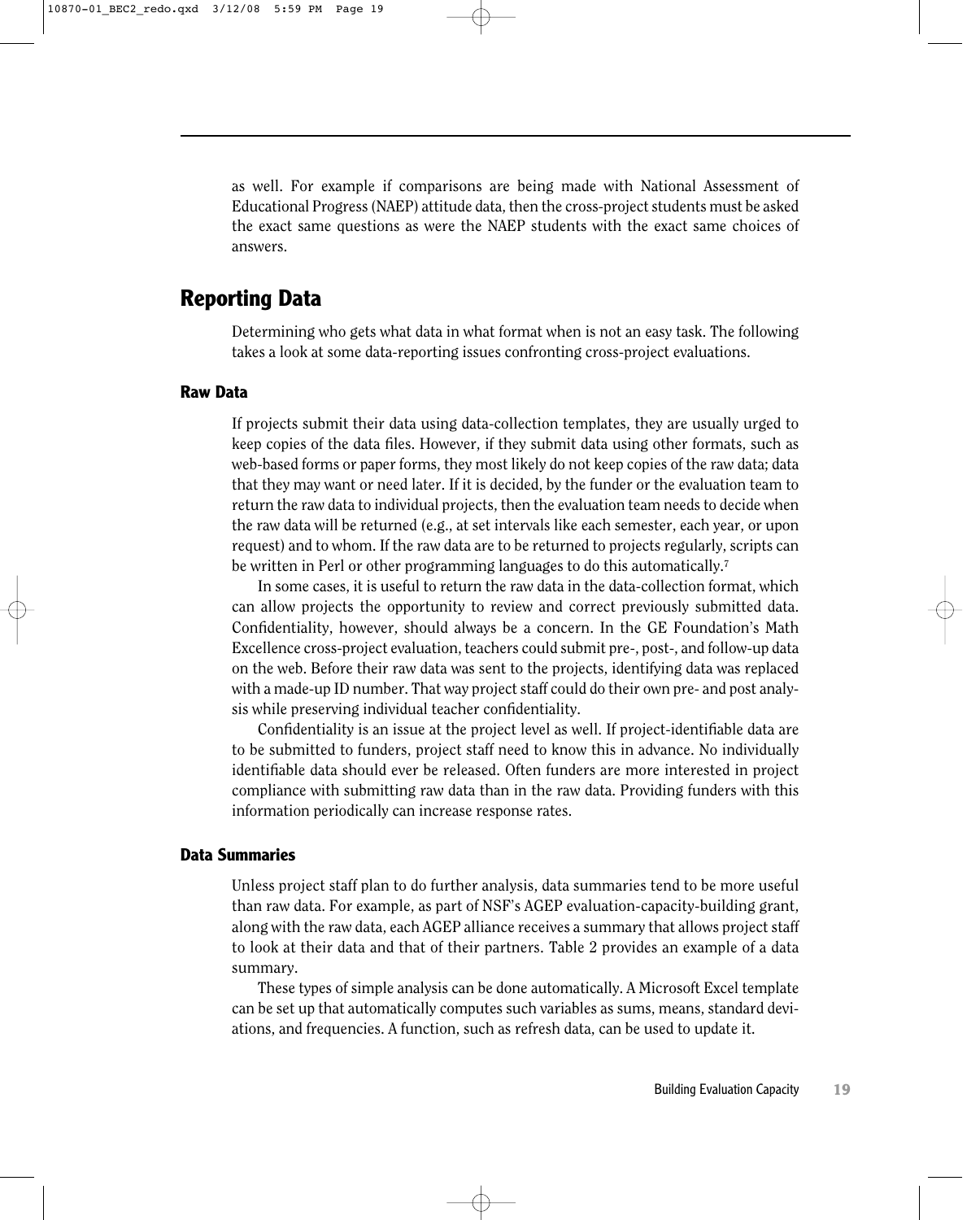#### **Table 2.** AGEP Enrollment Data Summary

|            | Mean number of students |                |        |                      |
|------------|-------------------------|----------------|--------|----------------------|
| Pre AGEP   | Early AGEP              | Mid AGEP       |        | Change               |
| 1996-97 to | 1999–2000 to            | $2002 - 03$ to |        | Pre AGEP to Mid AGEP |
| 1998-99    | $2001 - 02$             | $2004 - 05$    | Number | Percent              |
| 86         | 97                      | 116            | 30     | 35%                  |
| 24         | 23                      | 45             | 21     | 45%                  |
|            |                         |                |        |                      |

#### **Time to Possible Project Impact**

Regardless of who gets what data, the format in which data are reported needs to be sensitive as to whether enough time has passed for the project to have had impact. Within a cross-project evaluation, the time to possible project impact will vary, even with projects funded at the same time. In the GE Foundation's Math Excellence cross-project evaluation, the time from project funding to possible impact on student achievement ranged from 5 to 29 months (with an average of 16 months). In the following example, although the project started in the fall of 2003, the date of first possible impact was not until the spring of 2005.

A program, designed to increase seventh grade mathematics achievement, was introduced in fall 2003 in schools in a state where eighth graders, but not seventh graders, are tested in mathematics. No possible project impact on test scores would be detectable until the spring 2005 administration of the mathematics test, when the students who had been in seventh grade in the 2003–2004 school year would take the eighth grade mathematics achievement test.

At the undergraduate and graduate-school levels, date of possible project impact is greatly dependent on the outcome variable. While time to possible impact on applicants might be as little as four months, if the outcome variable is PhD completion, for example, the time to possible project impact could be more than six years! Usually the time of first possible impact will need to be computed individually for each project.

When multiyear data are reported across projects, it is important to indicate, as in the table 3, the number of projects each year in which there could be impact on the outcome variable:

|                   | (1999–2004 for 30 Project Middle Schools) |                 |              |              |               |                    |
|-------------------|-------------------------------------------|-----------------|--------------|--------------|---------------|--------------------|
|                   | 1999<br>$(0^*)$                           | 2000<br>$(0^*)$ | 2001<br>(3*) | 2002<br>(3*) | 2003<br>(11*) | 2004<br>$(30^{*})$ |
| 30 Middle Schools | 32%                                       | 34%             | 36%          | 41%          | 44%           | 46%                |

#### **Table 3.** Middle School Students at or above Grade Level in Math  $(1000, 2004$  for  $20$  Project Middle Cab

\*Number of middle schools for which any change could be due to participation in the Program subject to the cross-project evaluation.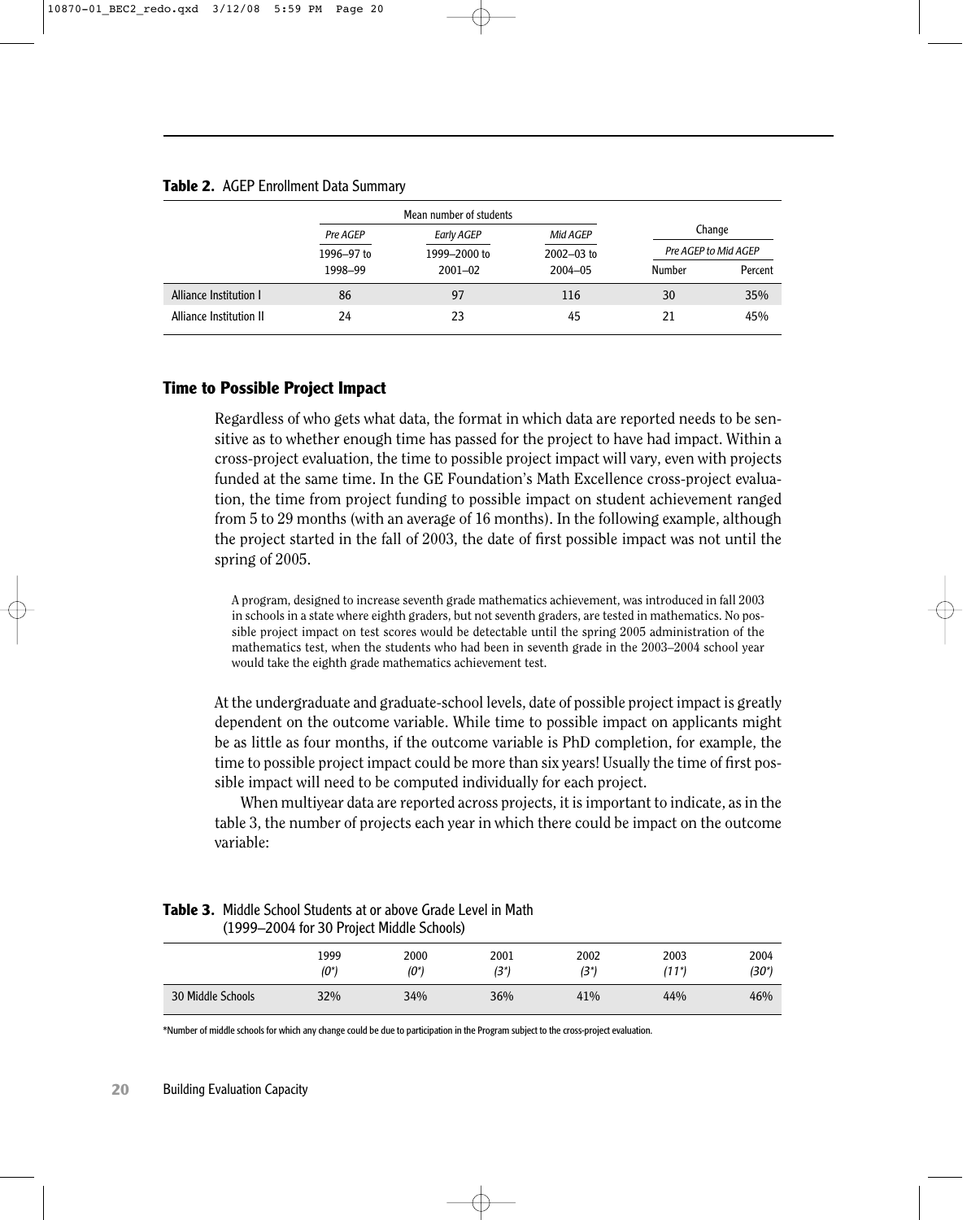# **Displaying Data**

Reporting and displaying data are two sides of the same coin.8 Even minor changes in how data are displayed can have implications for the conclusions drawn. The following provides examples of the impact of presenting data in different ways.

As the following example indicates, the interpretation of the data can vary based on whether mean change is displayed versus the percentage of people changing. Table 4 shows that after participating in the program, teachers and professors were more apt to use student-centered pedagogical techniques.

However, even though the data are the same, table 5 shows a different interpretation of the results. A majority of the teachers are changing in the desired direction but more than a third are changing in undesired ways.

#### **Means of Individuals versus Means of Individuals by Project**

The earlier data were presented by computing means and frequency counts for individual instructors. Since the number of participating instructors varied across projects, the results may be different when they are computed based on a project's means or summaries rather than individual means or summaries; although, in this case, the results were very similar. Tables 6 and 7 report the data averaged across projects rather than individually.

The question is not whether one method is better than the other; the question is which method better suits your needs. Regardless of which computation is used, it is important to indicate the choice in the table, graph, or text.

#### **Effect Size**

Including the statistical significance of reported results is useful. However, statis-

#### **Table 4.** Change in Individual Instructor Use of Student-Centered Pedagogical Techniques

|      | - -<br> |           |
|------|---------|-----------|
|      | Mean    | <b>SD</b> |
| Pre  | 2.3     | 0.5       |
| Post | 2.2     | 0.5       |

*Notes:*  $Scale: 1 = almost always to 4 = never, N: 547$ 

| Table 5. Number and Percentage of |
|-----------------------------------|
| Individual Instructors Changing   |
| Their Use of Student-Centered     |
| Pedagogical Techniques            |

|               | Positive<br>change | No<br>change | <b>Negative</b><br>change |
|---------------|--------------------|--------------|---------------------------|
| <b>Number</b> | 301                | 54           | 192                       |
| Percent       | 55%                | 10%          | 35%                       |

#### **Table 6.** Change in Instructor Use of Student-Centered Pedagogical Techniques, Averaged across Projects

|      | Mean | <b>SD</b> |
|------|------|-----------|
| Pre  | 2.3  | 0.5       |
| Post | 2.2  | 0.5       |

*Note:* Scale:  $1 =$  almost always to  $4 =$  never;  $N = 547$ ; instructors in 30 projects

#### Table 7. Change in the Percentage of Instructors Changing Their Use of Student-Centered Pedagogical Techniques, Averaged across Projects

|         | <b>Positive</b><br>change | No change | <b>Negative</b><br>change |
|---------|---------------------------|-----------|---------------------------|
| Percent | 59%                       | 8%        | 33%                       |

*Note:* N = 30 projects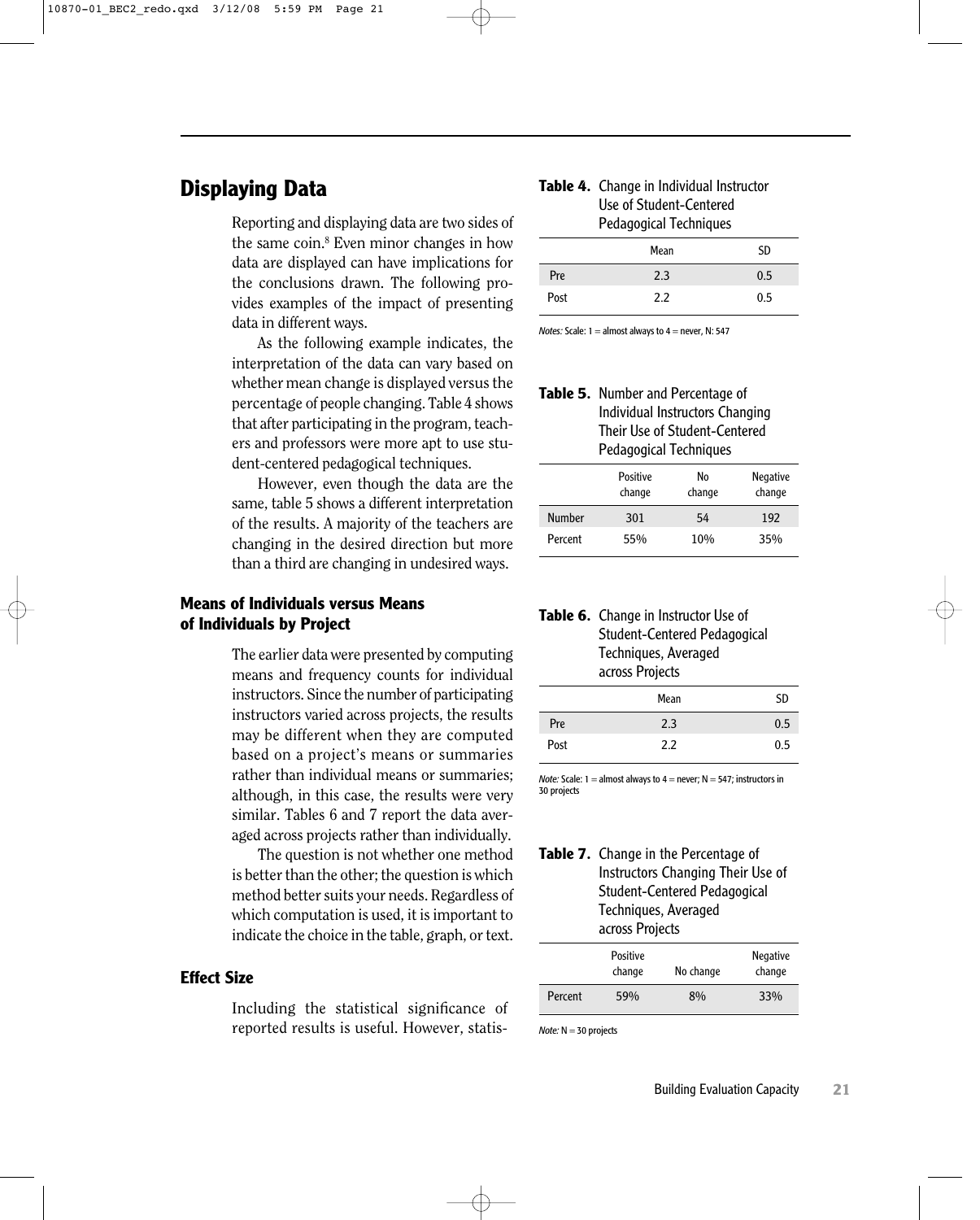tical significance represents the probability that an observed difference exists and is not due to chance. It does not say anything about the size or meaningfulness of a result. Another measure might be included: effect size. The effect size, which can only be computed over statistically significant differences, shows how big the difference is. Effect sizes greater than 0.4 are considered large; between 0.2 and 0.4, moderate; and less than 0.2, small (Glass, McGaw, and Smith 1981). More on effect sizes and how to compute them can be found at http://www.coe.tamu.edu/ ∼bthompson/effect.html(Thompson 1997).



<sup>%</sup> Positive Change

**Figure 8.** Instructor Change in Pedagogical

#### **Level of Disaggregation**

Looking at overall cross-project impact is useful for seeing the big picture but it

doesn't allow you to see the variability by project. As figures 8 and 9 indicate, even though the data are the same, the interpretation is quite different based on the level of disaggregation.

Figure 9 shows that some projects are more effective than others in producing positive change. (On a side note, including the number of instructors in each project is important, as we're disaggregating data into groups with small *N*s.) Notice that although Project M reports



**Figure 9.** Instructor Change in Pedagogical Approach, by Project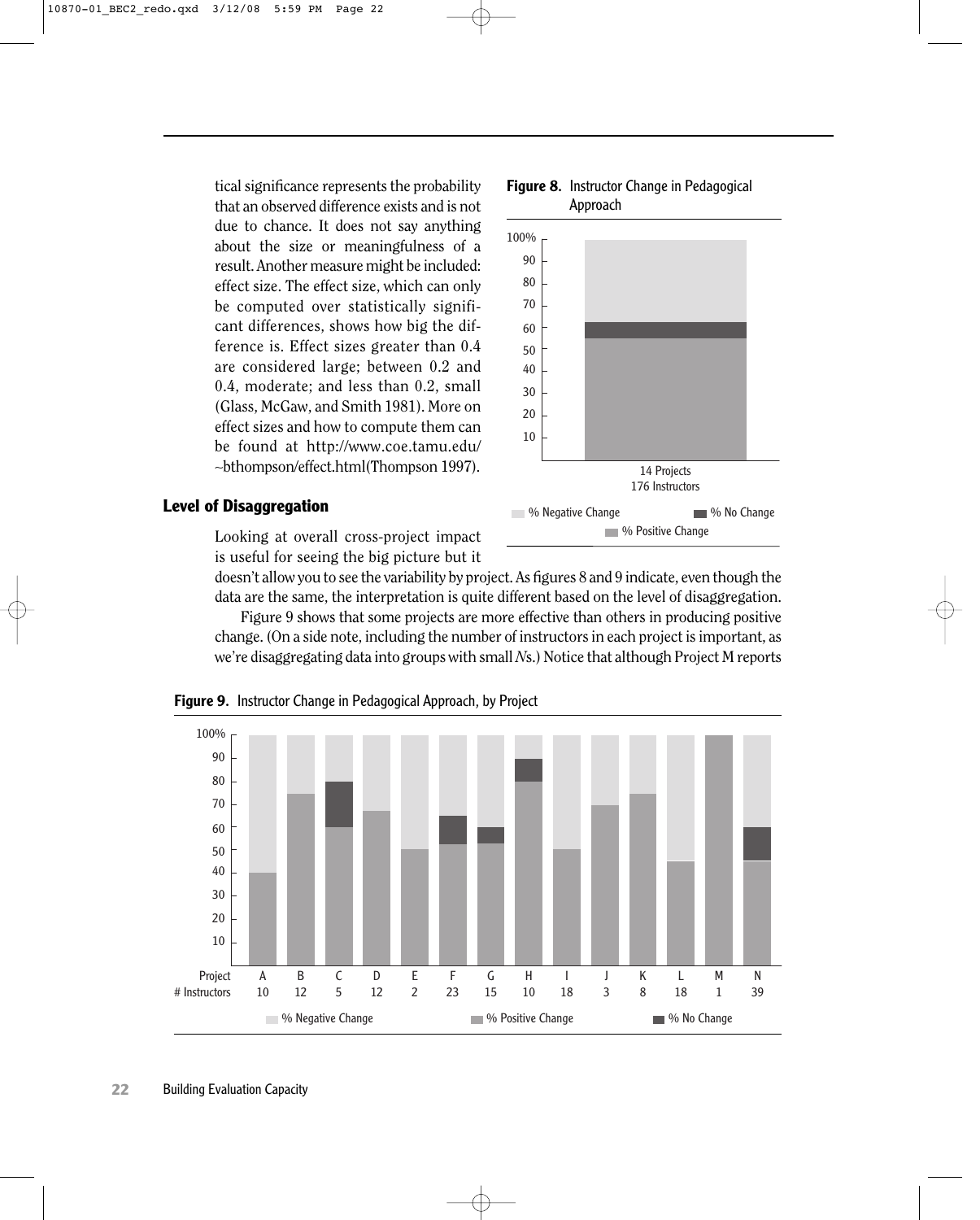100 percent positive change, it also had only one participating instructor.

The same data from the previous disaggregated chart can also be presented in a table (table 8). In general, tables are more space effective but do not have the same visual impact as a well-constructed chart.

The previous examples show data disaggregated by project, disaggregating them by other variables may also prove useful. In table 9, crossproject data are reported based on the type of professional development that instructors received. Presenting data in this way allows the reader to draw conclusions about the effectiveness of the type of intervention received.

The most important consideration when choosing how to present data is the story you would like to tell—tables and graphs are only as useful as the thought behind them.

|                  | Number of<br>instructors | % Positive<br>change | %No<br>change | % Negative<br>change |
|------------------|--------------------------|----------------------|---------------|----------------------|
| Project A        | 10                       | 40                   | 0             | 60                   |
| Project B        | 12                       | 75                   | 0             | 25                   |
| Project C        | 5                        | 60                   | 20            | 20                   |
| Project D        | 12                       | 67                   | 0             | 33                   |
| Project E        | 2                        | 50                   | $\Omega$      | 50                   |
| Project F        | 23                       | 52                   | 13            | 35                   |
| Project G        | 15                       | 53                   | 7             | 40                   |
| Project H        | 10                       | 80                   | 10            | 10                   |
| Project I        | 18                       | 50                   | 0             | 50                   |
| Project J        | 3                        | 67                   | 0             | 33                   |
| Project K        | 8                        | 75                   | $\mathbf{0}$  | 25                   |
| Project L        | 18                       | 44                   | $\Omega$      | 56                   |
| <b>Project M</b> | $\mathbf{1}$             | 100                  | $\Omega$      | $\bf{0}$             |

Project N 39 44 15 41 *Totals 176 54 7 39*

#### **Table 8.** Number and Percentage of Instructors Changing Their Use of Student-Centered Pedagogical Techniques, by Project

#### **Line versus Bar Graph**

The type of graph used can make a difference in how data are understood, as the following example shows. In figures 10 and 11, the same data are reported in a bar graph and a line graph.

In general, when you want to emphasize how data changes over time, a line graph is the most appropriate choice. Bar graphs are better suited for when you wish to highlight differences between groups.

Notice how the bar graph in figure 10 looks very crowded. The 10 years represented by the bars is probably too many. Crowded bars make it difficult to see the story being told, especially when your document is printed in black and white.

#### **Table 9.** Percentage Change in Instructors' Use of Student-Centered Pedagogical Techniques Based on Project Professional Development

| Pedagogical approach                         | % Positive change | % No change | % Negative change |
|----------------------------------------------|-------------------|-------------|-------------------|
| Professional development only                | 46                |             | 44                |
| Professional development & curriculum change | 66                |             | 26                |
| Curriculum change only                       | 70                |             | 19                |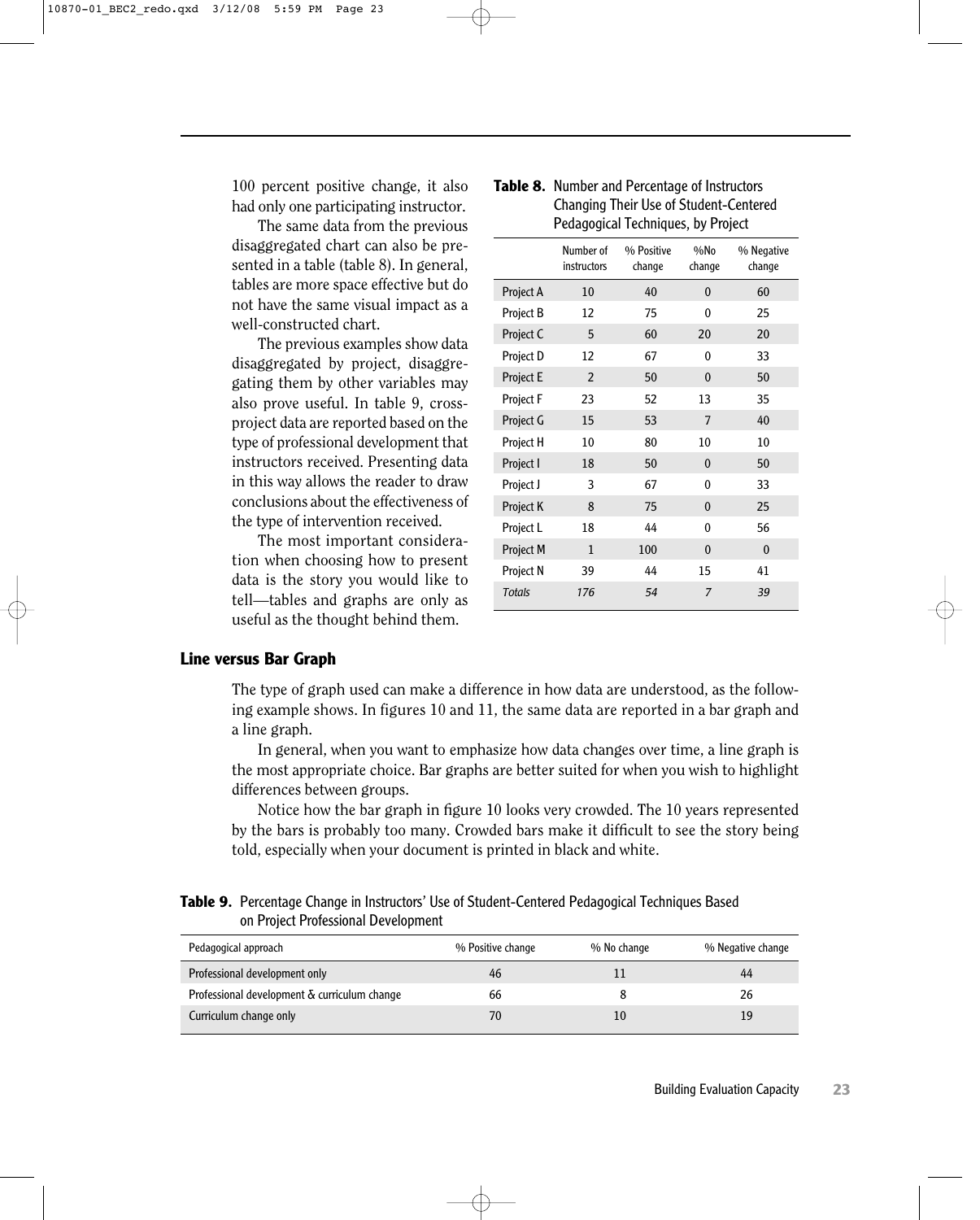

**Figure 10.** Underrepresented Student Enrollment Status



**Figure 11.** Underrepresented Student Enrollment Status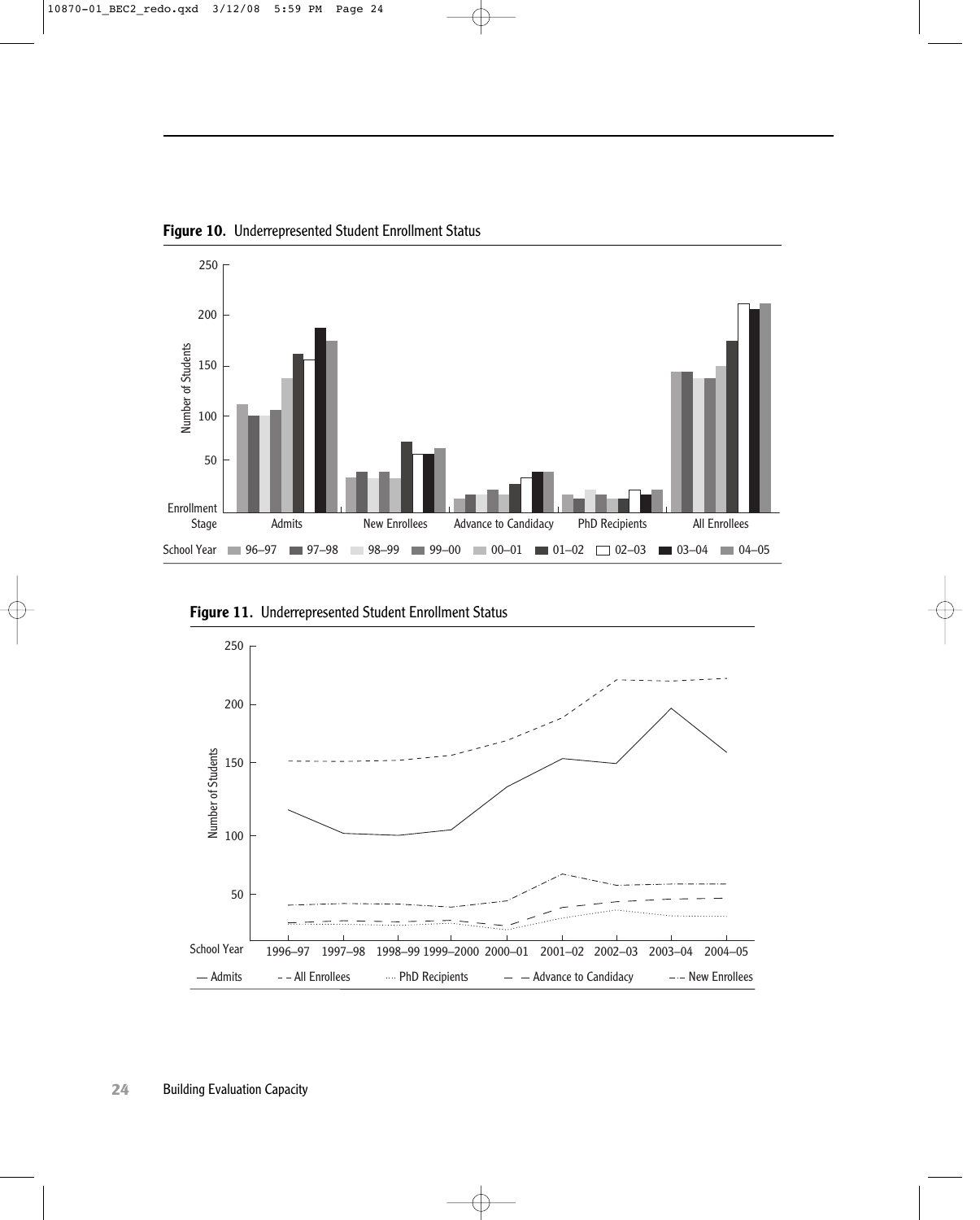



#### **Context versus Confusion**

The context, or conditions surrounding a project, can also be helpful in understanding volatile data. For example, examine the chart above (figure 12). Highly effective schools were making substantial math gains until a large dip in 1999–2000. What might explain this gap? When there are particular circumstances in a given year either positive, like a new program, or negative, such as a large budget cut—including this with the graph can help readers not just see the trend but understand what might be behind it.

In this case, following the 1998–99 school year, the district faced a number of challenges, including multiple changes of superintendents, threatened state takeover, privatization of some district schools, threatened strikes, and threatened removal of teacher certifications. As figure 12 indicates, these changes appear to have a greater impact on student achievement in the highly effective schools than in their typical peers.

## **Using Cross-Project Data**

The use of data varies with the type of user. Typical users of cross-project data fall into three categories:

- funding agencies
- program areas
- individual projects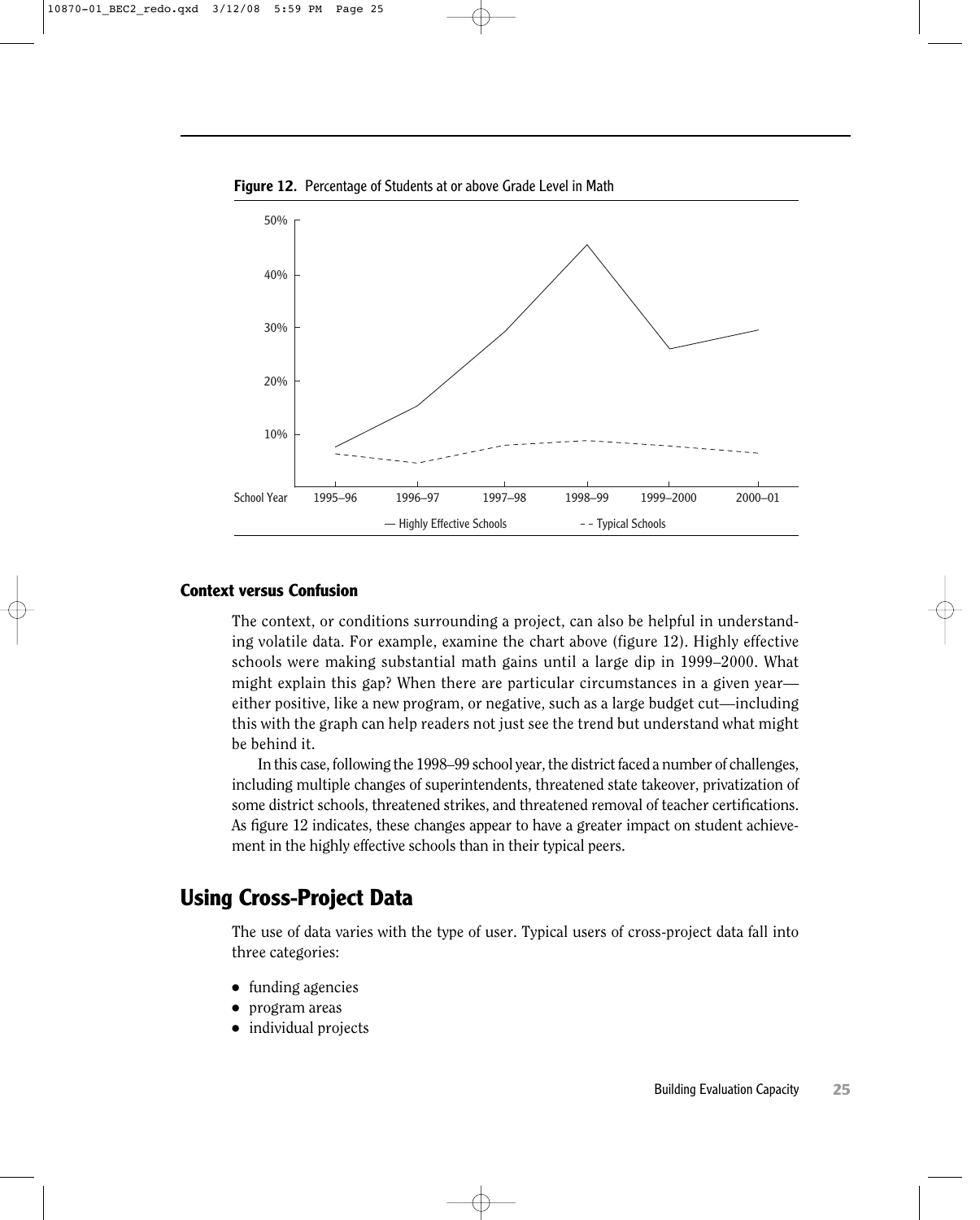#### **Funding Agencies**

Funding agencies use cross-project data in aggregating outcomes across areas of the agency, such as divisions or directorates, to comply with reporting obligations to a governing body, such as the federal government or a board of trustees. Another way that funding agencies may use cross-project data is in making decisions about the allocation of funding agency-wide. If a particular program area has shown success in meeting its goals (contributing to the agency's overall goals), the agency may decide to allot more funds to that program area.

Agencies may also use these data for public-relations purposes or to publicize their mission. For example, an agency or foundation that has been particularly successful in achieving a particular goal might wish to disseminate evaluation reports or other publications that describe this success.

#### **Program Areas within an Agency**

Program areas use cross-project data for purposes similar to those of funding agencies or foundations, but on a smaller scale. For example, a program directorate such as National Institute of General Medical Sciences (NIGMS) at NIH might wish to report cross-project data for programs such as Minority Access to Research Careers (MARC) or Minority Biomedical Research Support (MBRS) as part of NIH's overall reporting responsibility to the Department of Health and Human Services. MARC, on the other hand, might wish to use evaluation data showing the effectiveness of its projects to justify additional funding from NIH, especially if it is competing for funds with other programs.

Some uses of cross-project data are unique to program areas. Program areas can use these evaluation data to plan their funding agendas and decide on programmatic emphases. For example, evaluation data from NSF's ADVANCE program might reveal that institutional transformation grants are reforming policies and practices for junior faculty women but not helping senior faculty women advance in their careers. The program might wish to revise its funding strategy to target institutional changes that advance the careers of senior women faculty. Another use of these data at the programmatic level is to conduct analyses that contribute to the research base. Programs that collect cross-project data will be able to accumulate large enough samples to allow for the disaggregation of data by demographic or other characteristics to analyze and answer difficult questions about intervention, such as "what works for whom?" and "what specific strategies yield the biggest outcomes?"

#### **Individual Projects**

The most obvious use of project-level data is for reporting outcomes to the funder. Projects might also wish to report these data to their advisory boards or host institutions. Individual projects can use these data, if they provide evidence of success, as a way of generating additional funds from either the original funder or another funder. These projects can also use the data required for reporting to the program to evaluate individual projects and can add components to the evaluation that will inform project-level decisionmaking. Individual projects can use cross-project evaluation data when comparing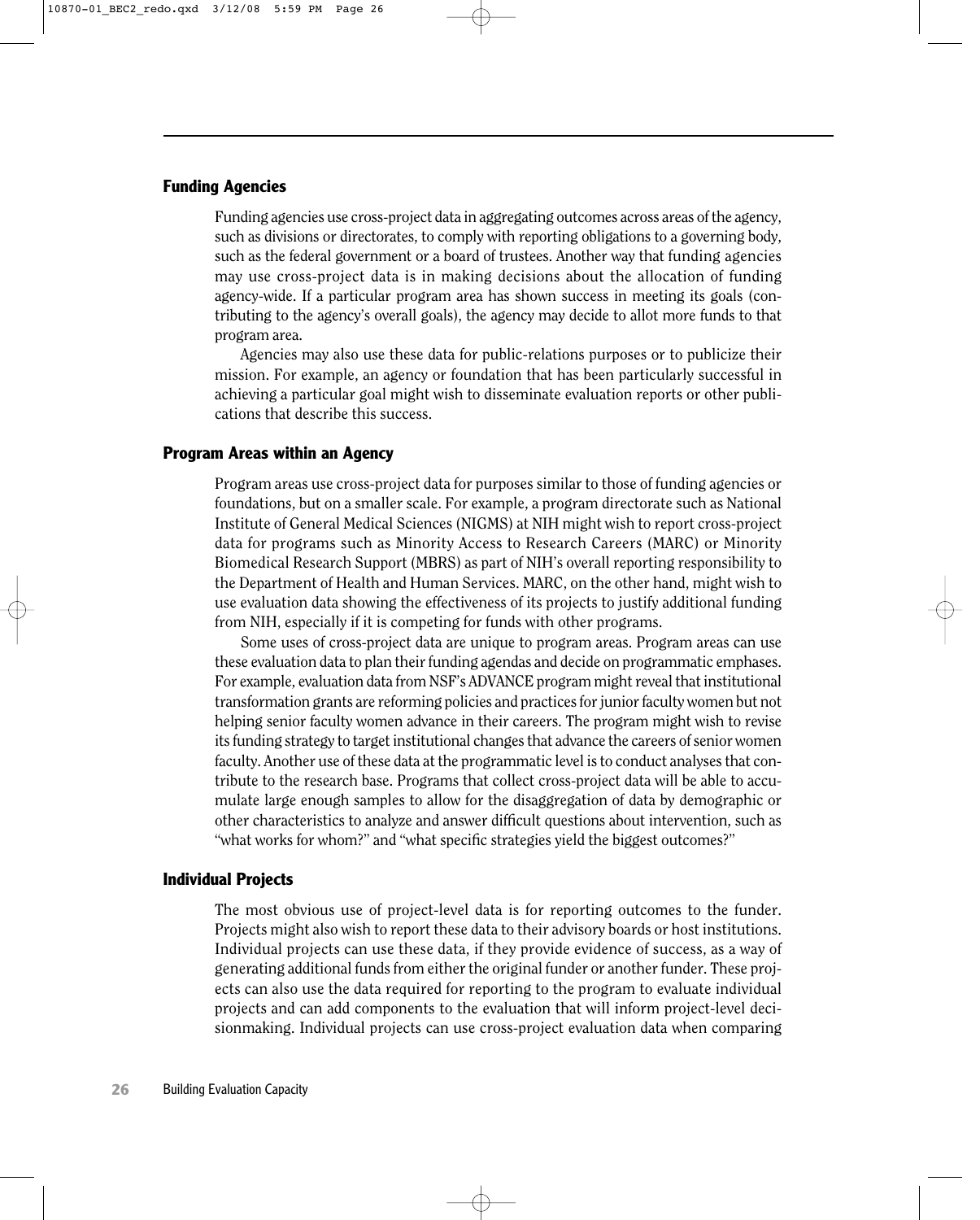project-level outcomes with those of the program as a whole. Too often, individual projects see the requirement for contributing project-level data to a cross-project evaluation as an unpleasant chore. Many project staff do not realize how these data might be used to improve their projects or obtain additional or continued funding.

## **Conclusion**

In putting together this evaluation template, the authors have attempted to provide the basic tools for researchers to conduct cross-project evaluations. We hope that this work will strengthen the resolve of funding agencies to require this type of evaluation for programmatic areas; facilitate the designing and implementing of cross-project evaluations for evaluators; and help individual projects to commission project evaluations that will collect data to feed into the cross-project evaluation process. Conducting this type of evaluation should be part of the accountability plans of all funding agencies that wish to gain a perspective of the true impact of their funding decisions and contribute to the knowledge base of effective interventions.

## **Notes**

- 1. Women, African Americans, Latinos, and American Indians.
- 2. The authors refer those seeking information on routine evaluation tasks to the NSF "User Friendly Guides" listed in the references.
- 3. Developing and implementing such software is not difficult, but it is not a task a programming novice should undertake.
- 4. Some federal precollege databases can only be accessed with a license. Information about obtaining a license can be found at http://nces.ed.gov/pubsearch/licenses.asp.
- 5. State web-site URLs may change. If a particular URL is no longer in operation, using a search engine with the name of the state followed by "report card" should provide the new URL. In addition, two sites, School Matters (http://www.schoolmatters.com/) and Just 4 the Kids (http://www.just4kids.org) provide school-level data from most states.
- 6. There are federal databases at the college level and beyond that can only be accessed with a license. Information about these sites and about how to obtain a license can be found at http://nces.ed.gov/pubsearch/licenses.asp.
- 7. Developing and implementing such software is not difficult but programming novices should not undertake such a task.
- 8. Edward Tufte's works, including The *Visual Display of Quantitative Information, Envisioning Information,* and *Visual Explanations: Images and Quantities, Evidence and Narrative* (http://www.edwardtufte.com/tufte/), are excellent resources on displaying data. From the perspective of what not to do, there is nothing better than Darrell Huff's classic *How to Lie with Statistics* (1954).

## **References**

Campbell, P. B., and R. L. Carson. 2006. "Lessons from GE Foundation's Math Excellence. Reaching Out: Increasing Diversity." White Plans, NY: National Action Council for Minorities in Education (NACME). http://www.campbellkibler.com/ME\_Lessons\_Reaching\_Out.pdf.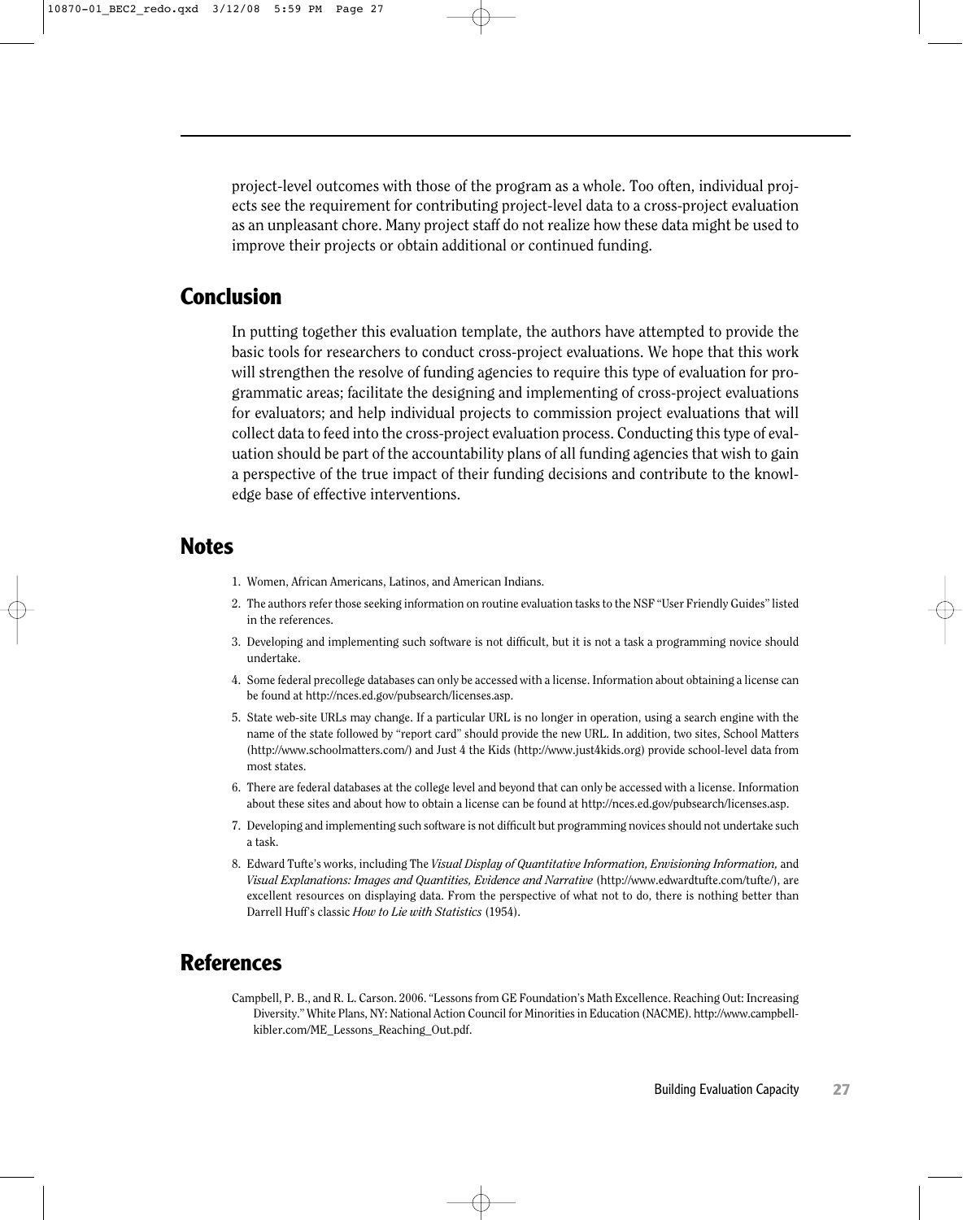- Frechtling, J., and L. Sharp. 1997. *User-Friendly Handbook for Mixed Method Evaluations.* (NSF 97-153). Arlington, VA: National Science Foundation. http://www.nsf.gov/pubs/1997/nsf97153/start.htm.
- Friedl, S. 2007. "An Illustrated Guide to Cryptographic Hashes." http://www.unixwiz.net/techtips/iguidecrypto-hashes.html.

Glass, G. V., B. McGaw, and M. L. Smith. 1981. *Meta-Analysis in Social Research.* Beverly Hills, CA: Sage Publications.

Huff, D., and I. Geiss. 1954. *How to Lie with Statistics.* New York: W.W. Norton and Company.

- Kraemer, J. 2006. *The OMB Clearance Process for Federal Statistical Surveys.* Washington, DC: Office of Management and Budget. http://thefdp.org/OMB\_Clearance.pdf.
- Stecher, B. M., and W. A. Davis. 1990. *How to Focus an Evaluation.* Newbury Park: Sage Publications.
- Stevens, F., F. Lawrenz, and L. Sharp. 1993. "User-Friendly Handbook for Project Evaluation: Science, Mathematics, Engineering, and Technology Education." NSF 93-152. Arlington, VA: National Science Foundation.
- Thompson, B. 1997. "Computing Effect Sizes." http://www.coe.tamu.edu/∼bthompson/effect.html.
- Tufte, E. 1997. *Visual Explanations: Images and Quantities, Evidence, and Narrative.* Cheshire, CT: Graphics Press LLC.
	- ———. 2001. *The Visual Display of Quantitative Information.* Cheshire, CT: Graphics Press LLC.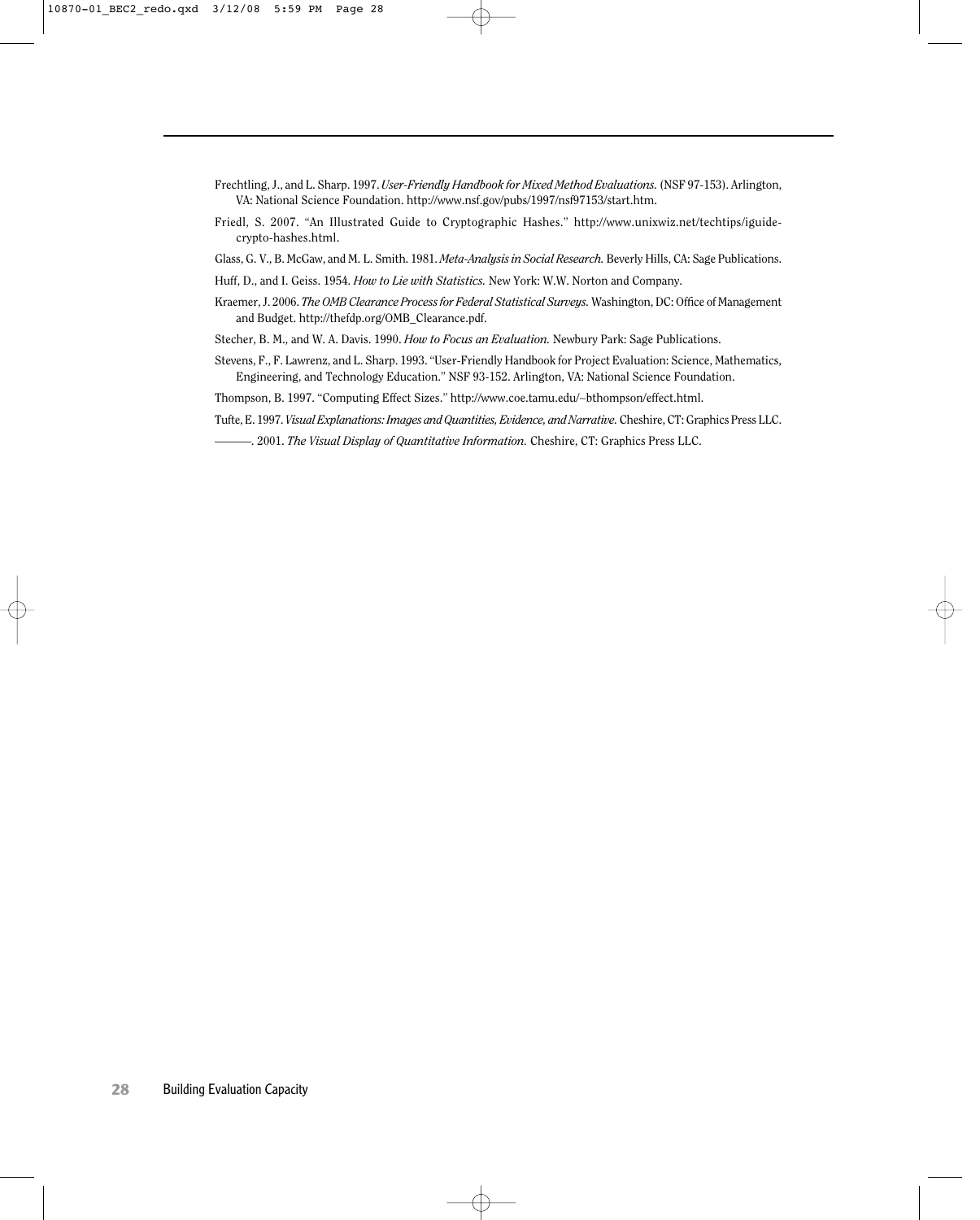# **Appendix A. Comparison Databases**

| <b>Federal Data Sources</b>                             | <b>NCES: Baccalaureate</b><br>and Beyond<br>$(B\&B)$ | <b>NCES: Beginning</b><br>Postsecondary Students<br>(BPS) | <b>NCES: Common</b><br>Core of Data<br>(CCD) | NCES: Early Childhood<br>Longitudinal Study<br>(ECLS) |
|---------------------------------------------------------|------------------------------------------------------|-----------------------------------------------------------|----------------------------------------------|-------------------------------------------------------|
| <b>URL</b>                                              | http://nces.ed.gov/surveys/b&b                       | http://nces.ed.gov/surveys/bps/                           | http://nces.ed.gov/ccd/                      | http://nces.ed.gov/ecls/                              |
| Available in DAS-<br>http://nces.ed.gov/dasol/index.asp | yes                                                  | yes                                                       | no                                           | no                                                    |
| Availability                                            |                                                      |                                                           |                                              |                                                       |
| <b>Public Access</b>                                    | for online analysis                                  | for online analysis                                       | online data tool, full raw data              | reports/limited dataset                               |
| Restricted Use (fees/permission needed)                 | raw data requires license                            | raw data requires license                                 | n/a                                          | raw data requires license                             |
| Data Format                                             |                                                      |                                                           |                                              |                                                       |
| <b>Web Download</b>                                     | with license                                         | with license                                              | yes                                          | with license                                          |
| <b>Other Electronic</b>                                 | generate tables/correlations                         | generate tables/correlations                              | generate tables/correlations                 | CD of Data                                            |
| <b>Student Demographic Variables</b>                    |                                                      |                                                           |                                              |                                                       |
| Race/Ethnicity                                          | X                                                    | $\pmb{\chi}$                                              | X                                            | X                                                     |
| Sex                                                     | $\mathsf{X}$                                         | $\mathsf{X}$                                              | $\mathsf{X}$                                 | $\mathsf{X}$                                          |
| <b>Disability</b>                                       | X                                                    | X                                                         | district-level                               | X                                                     |
| Citizenship                                             | $\mathsf{X}$                                         | $\pmb{\chi}$                                              |                                              |                                                       |
| Data Level                                              |                                                      |                                                           |                                              |                                                       |
| <b>National</b>                                         | $\mathsf{X}$                                         | $\pmb{\chi}$                                              | $\mathsf{x}$                                 |                                                       |
| <b>State</b>                                            |                                                      |                                                           | X                                            |                                                       |
| Institution                                             |                                                      |                                                           | X                                            |                                                       |
| Student                                                 | X                                                    | X                                                         |                                              | X                                                     |
| <b>Student Population</b>                               |                                                      |                                                           |                                              |                                                       |
| Pre-College College                                     |                                                      | $\pmb{\chi}$                                              | X                                            | X                                                     |
| <b>Graduate School</b>                                  | X                                                    | $\mathsf{x}$                                              |                                              |                                                       |
| Employment                                              | X                                                    | X                                                         |                                              |                                                       |

*(continued)*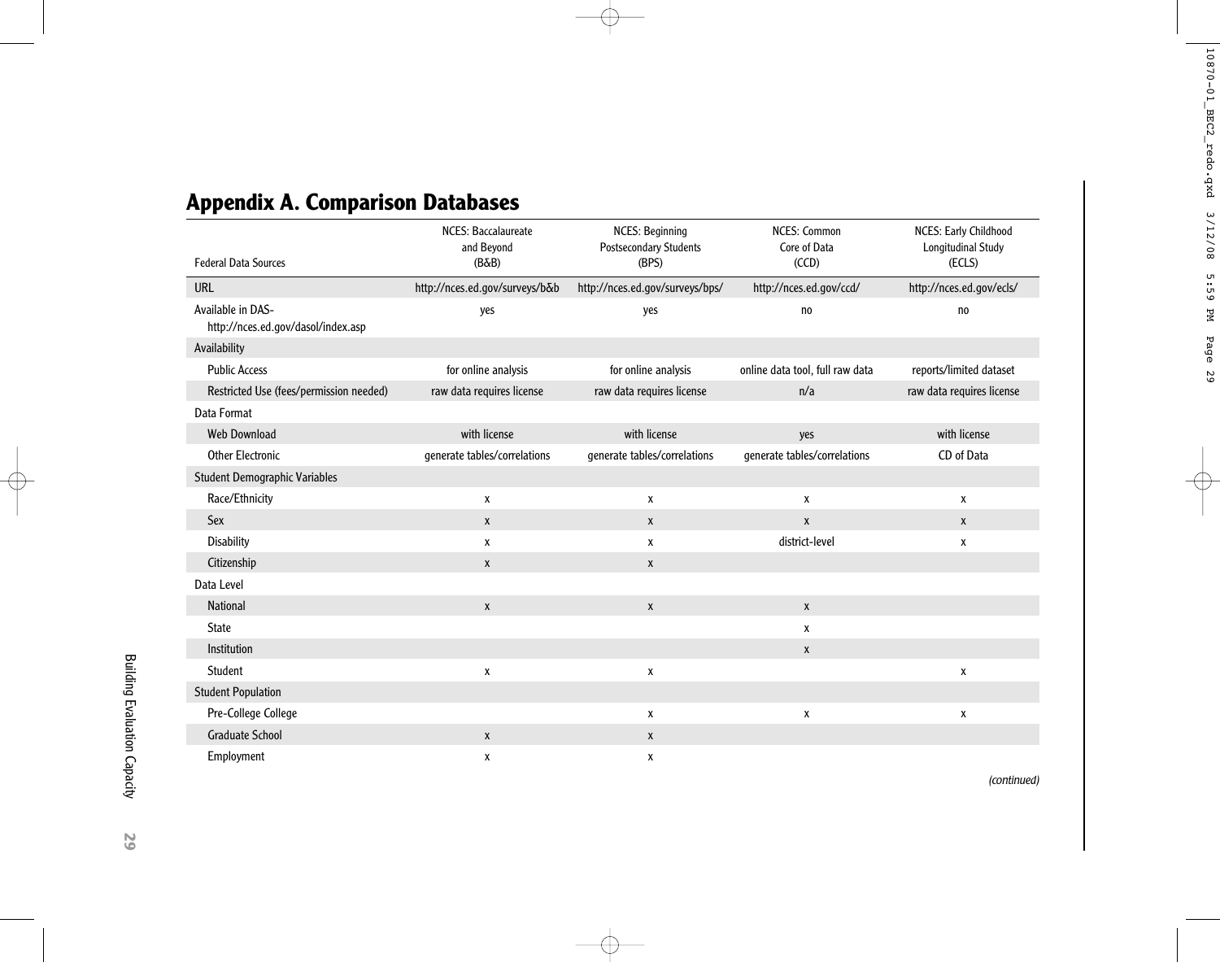| <b>Federal Data Sources</b>            | <b>NCES: Baccalaureate</b><br>and Beyond<br>$(B\&B)$ | <b>NCES: Beginning</b><br><b>Postsecondary Students</b><br>(BPS) | <b>NCES: Common</b><br>Core of Data<br>(CCD) | <b>NCES: Early Childhood</b><br>Longitudinal Study<br>(ECLS) |
|----------------------------------------|------------------------------------------------------|------------------------------------------------------------------|----------------------------------------------|--------------------------------------------------------------|
| <b>Survey Population</b>               | bachelor's degree recipients                         | first time college students                                      | K-12 Districts and Schools                   | 1998-99 kindergarten cohort                                  |
| <b>First Year</b>                      | 93 cohort, 97/03 follow-ups                          | 90 cohort, 92/94 follow-ups                                      | 1986-87                                      | 1998-99                                                      |
| <b>Most Recent Year Available</b>      | 2001 cohort, ongoing                                 | 96 cohort, 98/2001 follow-ups                                    | 2003-04                                      | 03-04 (5th grade),<br>still ongoing                          |
| <b>Other Variables</b>                 |                                                      |                                                                  |                                              |                                                              |
| <b>Attitudes Variables</b>             |                                                      |                                                                  |                                              |                                                              |
| <b>Course-taking Variables</b>         | X                                                    | X                                                                |                                              |                                                              |
| <b>Degrees</b>                         | X                                                    | $\mathsf{x}$                                                     | X                                            |                                                              |
| <b>Employment Variables</b>            | X                                                    | X                                                                | staffing information                         |                                                              |
| Enrollment                             | X                                                    | X                                                                | X                                            |                                                              |
| Field of Major Content Area/Discipline | x                                                    | X                                                                |                                              |                                                              |
| <b>Retention Variables</b>             | X                                                    | X                                                                |                                              |                                                              |
| Revenues/Resources                     | X                                                    | X                                                                |                                              | X                                                            |
| <b>Student Achievement Variables</b>   | X                                                    | X                                                                |                                              | X                                                            |

# **Appendix A.** *Continued*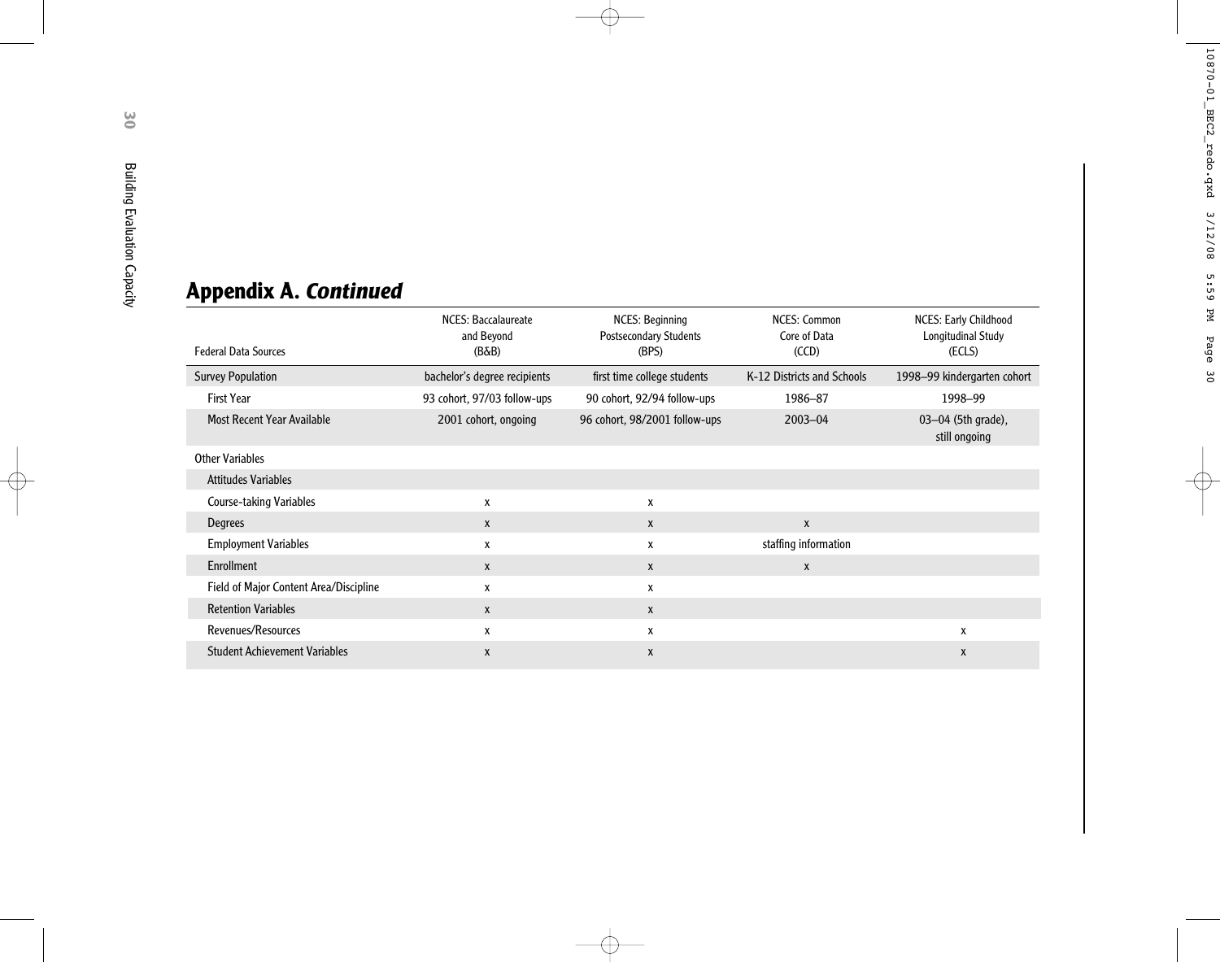| <b>Federal Data Sources</b>                                 | NCES: Integrated<br><b>Postsecondary Education</b><br>Data System (IPEDS) | <b>NCES: National Assessment</b><br>of Educational Progress<br>(NAEP) | <b>NCES: National Education</b><br>Longitudinal Study (NELS-88) | <b>NCES: National</b><br>Postsecondary Student Aid<br>Study (NPSAS) |
|-------------------------------------------------------------|---------------------------------------------------------------------------|-----------------------------------------------------------------------|-----------------------------------------------------------------|---------------------------------------------------------------------|
| <b>URL</b>                                                  | http://www.nces.ed.gov/ipeds/                                             | http://nces.ed.gov/nationsreportcard/                                 | http://nces.ed.gov/surveys/nels88/                              | http://nces.ed.gov/surveys/npsas/                                   |
| Available in DAS-<br>http://nces.ed.gov/<br>dasol/index.asp | yes                                                                       | no                                                                    | yes                                                             | yes                                                                 |
| Availability                                                |                                                                           |                                                                       |                                                                 |                                                                     |
| <b>Public Access</b>                                        | for online analysis                                                       | for online analysis                                                   | for online analysis                                             | for online analysis                                                 |
| <b>Restricted Use</b><br>(fees/permission needed)           | raw data requires license                                                 | raw data requires license<br>raw data requires license                |                                                                 | raw data requires license                                           |
| Data Format                                                 |                                                                           |                                                                       |                                                                 |                                                                     |
| Web Download                                                | yes                                                                       | with license                                                          | with license                                                    | with license                                                        |
| <b>Other Electronic</b>                                     | generate tables/correlations                                              | generate tables/correlations                                          | generate tables/correlations                                    | generate tables/correlations                                        |
| <b>Student Demographic Variables</b>                        |                                                                           |                                                                       |                                                                 |                                                                     |
| Race/Ethnicity                                              | X                                                                         | $\pmb{\chi}$                                                          | X                                                               | X                                                                   |
| Sex                                                         | $\mathsf{x}$                                                              | $\pmb{\chi}$                                                          | X                                                               | X                                                                   |
| <b>Disability</b>                                           |                                                                           |                                                                       | X                                                               | X                                                                   |
| Citizenship                                                 |                                                                           |                                                                       |                                                                 | $\mathsf{x}$                                                        |
| Data Level                                                  |                                                                           |                                                                       |                                                                 |                                                                     |
| <b>National</b>                                             |                                                                           | $\mathsf{X}$                                                          | $\mathsf{X}$                                                    | X                                                                   |
| <b>State</b>                                                |                                                                           | X                                                                     |                                                                 |                                                                     |
| Institution                                                 | X                                                                         |                                                                       |                                                                 |                                                                     |
| Student                                                     |                                                                           |                                                                       | X                                                               | X                                                                   |
|                                                             |                                                                           |                                                                       |                                                                 | (continued)                                                         |

**31**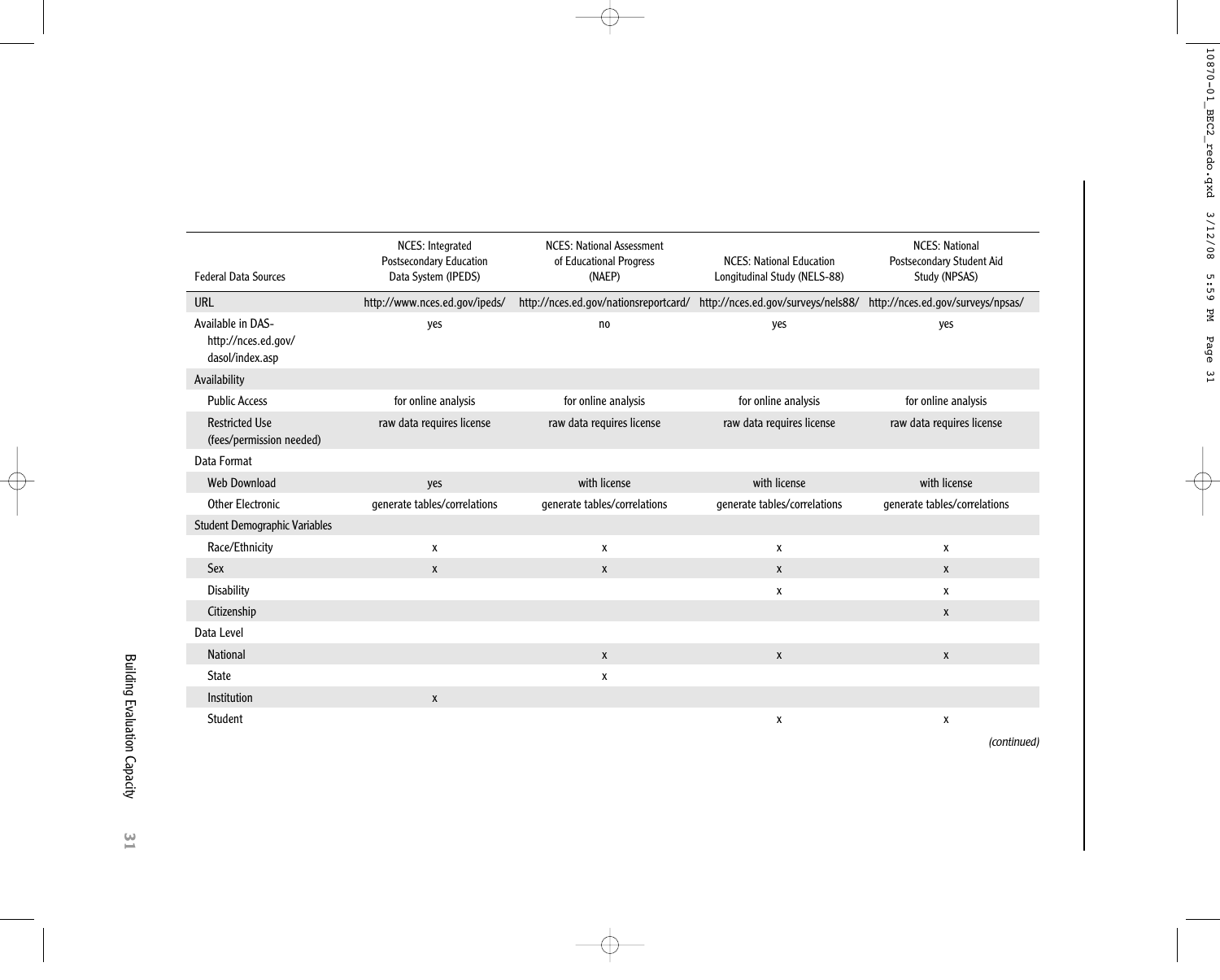| <b>Federal Data Sources</b>                | NCES: Integrated<br><b>Postsecondary Education</b><br>Data System (IPEDS) | <b>NCES: National Assessment</b><br>of Educational Progress<br>(NAEP) | <b>NCES: National</b><br><b>NCES: National Education</b><br>Longitudinal Study (NELS-88) | Postsecondary Student Aid<br>Study (NPSAS) |
|--------------------------------------------|---------------------------------------------------------------------------|-----------------------------------------------------------------------|------------------------------------------------------------------------------------------|--------------------------------------------|
| <b>Student Population</b>                  |                                                                           |                                                                       |                                                                                          |                                            |
| Pre-College                                |                                                                           | $\pmb{\mathsf{X}}$                                                    | X                                                                                        |                                            |
| College                                    | $\mathsf{X}$                                                              |                                                                       | X                                                                                        | $\mathsf{X}$                               |
| <b>Graduate School</b>                     | X                                                                         |                                                                       | X                                                                                        | X                                          |
| Employment                                 |                                                                           |                                                                       | $\pmb{\mathsf{X}}$                                                                       |                                            |
| <b>Survey Population</b>                   | US postsecondary institutions                                             | 4th, 8th, 12th grade students                                         | 1988 8th grade cohort                                                                    | first time college students                |
| <b>First Year</b>                          | 1986 (2002 for full online avail.)                                        | 1992                                                                  | 1988                                                                                     | 1987                                       |
| Most Recent Year Available                 | 2004                                                                      | 2003-04                                                               | 90/92/94/2000 follow-ups                                                                 | 2004 (every 3-4 years)                     |
| <b>Other Variables</b>                     |                                                                           |                                                                       |                                                                                          |                                            |
| <b>Attitudes Variables</b>                 |                                                                           |                                                                       | X                                                                                        |                                            |
| Course-taking Variables                    |                                                                           |                                                                       | X                                                                                        |                                            |
| Degrees                                    | X                                                                         |                                                                       | X                                                                                        | X                                          |
| <b>Employment Variables</b>                |                                                                           |                                                                       | $\mathsf{x}$                                                                             |                                            |
| Enrollment                                 | X                                                                         |                                                                       | X                                                                                        | $\pmb{\chi}$                               |
| Field of Major Content Area/<br>Discipline |                                                                           |                                                                       | $\mathsf{x}$                                                                             | $\mathsf{x}$                               |
| <b>Retention Variables</b>                 | X                                                                         |                                                                       |                                                                                          | X                                          |
| Revenues/Resources                         | X                                                                         | $\mathsf{X}$                                                          | $\mathsf{X}$                                                                             | $\mathsf{x}$                               |
| <b>Student Achievement Variables</b>       |                                                                           | Х                                                                     | х                                                                                        | X                                          |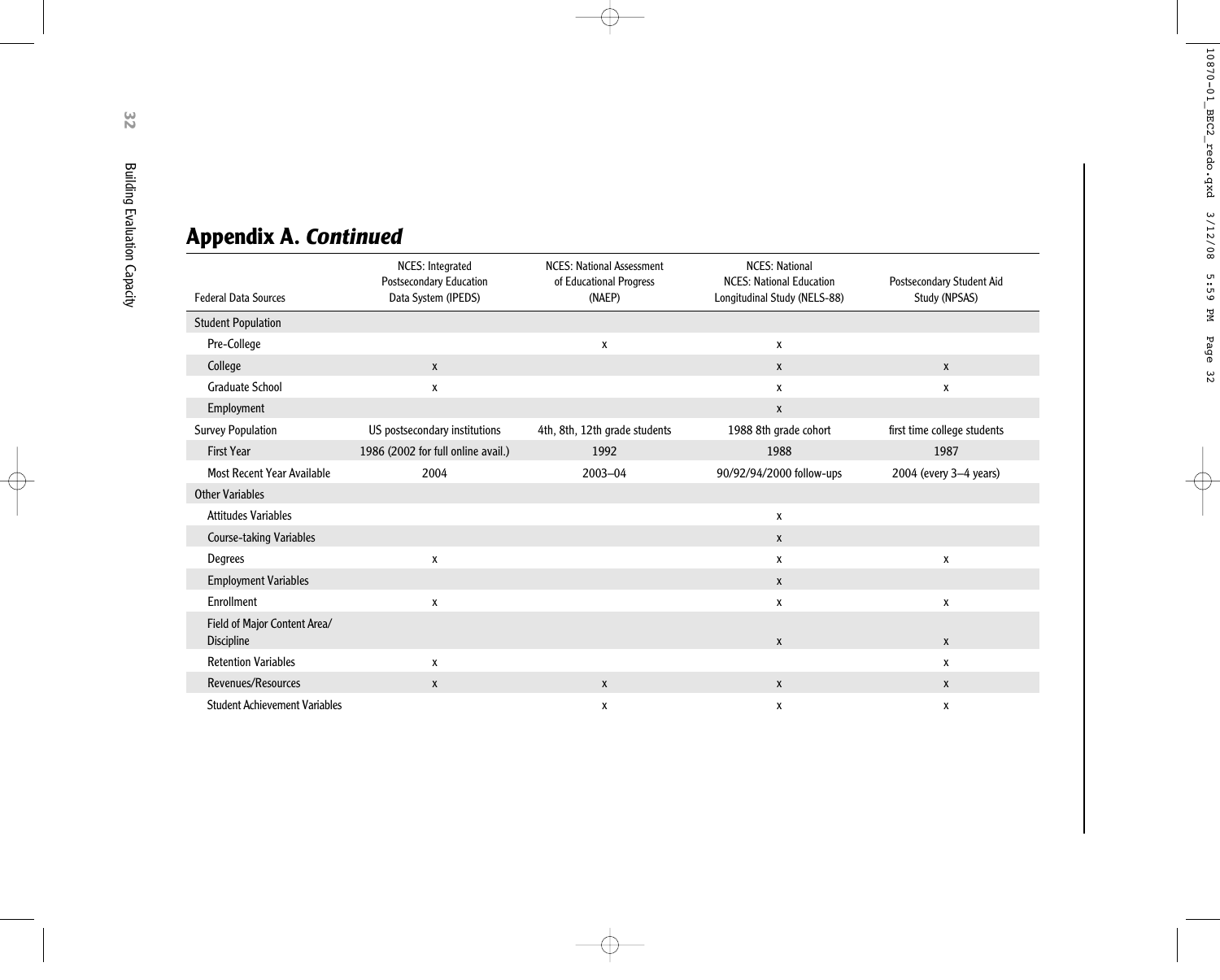| <b>Federal Data Sources</b>                       | NSF: National Survey of<br><b>Recent College Graduates</b><br>(NSRCG) | NSF: Survey of Earned<br>Doctorates (SED) | NSF: Survey of Doctorate<br>Recipients (SDR) | NSF: Scientists and<br><b>Engineers Statistical Data</b><br>System (SESTAT) |
|---------------------------------------------------|-----------------------------------------------------------------------|-------------------------------------------|----------------------------------------------|-----------------------------------------------------------------------------|
| <b>URL</b>                                        | www.nsf.gov/statistics/srvyrecentgrads/                               | http://webcaspar.nsf.gov/                 | nsf.gov/statistics/srvydoctoratework         | http://srsstats.sbe.nsf.gov                                                 |
| Availability                                      |                                                                       |                                           |                                              |                                                                             |
| <b>Public Access</b>                              | national estimates                                                    | national estimates                        | national estimates                           | national estimates                                                          |
| <b>Restricted Use</b><br>(fees/permission needed) | license for individual records                                        | license for individual records            | license for individual records               | license for individual records                                              |
| Data Format                                       |                                                                       |                                           |                                              |                                                                             |
| Web Download                                      | no                                                                    | no                                        | no                                           | no                                                                          |
| <b>Other Electronic</b>                           | generate tables                                                       | generate tables                           | generate tables                              | generate tables                                                             |
| <b>Student Demographic Variables</b>              |                                                                       |                                           |                                              |                                                                             |
| Race/Ethnicity                                    | $\mathsf{x}$                                                          | X                                         | $\mathsf{X}$                                 | X                                                                           |
| Sex                                               | X                                                                     | X                                         | X                                            | X                                                                           |
| <b>Disability</b>                                 | X                                                                     |                                           | X                                            | X                                                                           |
| Citizenship                                       | X                                                                     | X                                         | X                                            | X                                                                           |
| Data Level                                        |                                                                       |                                           |                                              |                                                                             |
| <b>National</b>                                   | X                                                                     | X                                         | $\mathsf{x}$                                 | X                                                                           |
| <b>State</b>                                      |                                                                       | X                                         |                                              |                                                                             |
| Institution                                       |                                                                       | X                                         |                                              |                                                                             |
| Student                                           |                                                                       |                                           |                                              |                                                                             |

*(continued)*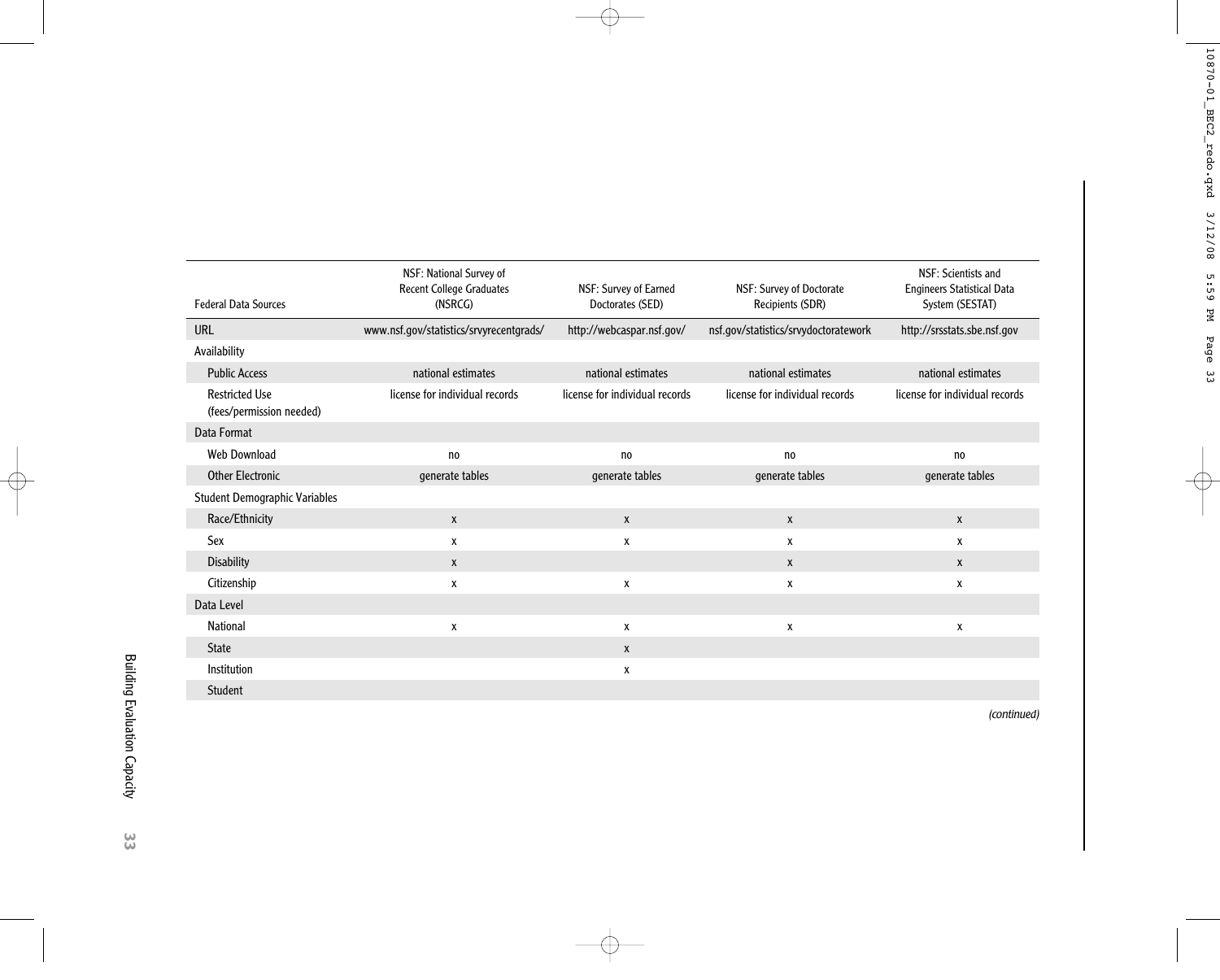| <b>Appendix A. Continued</b> |  |
|------------------------------|--|
|------------------------------|--|

| <b>Federal Data Sources</b>            | NSF: National Survey of<br>Recent College Graduates<br>(NSRCG) | NSF: Survey of Earned<br>Doctorates (SED) | NSF: Survey of Doctorate<br>Recipients (SDR)      | NSF: Scientists and<br>Engineers Statistical Data<br>System (SESTAT) |
|----------------------------------------|----------------------------------------------------------------|-------------------------------------------|---------------------------------------------------|----------------------------------------------------------------------|
| <b>Student Population</b>              |                                                                |                                           |                                                   |                                                                      |
| Pre-College                            |                                                                |                                           |                                                   |                                                                      |
| College                                | $\mathsf{x}$                                                   |                                           |                                                   |                                                                      |
| <b>Graduate School</b>                 | $\pmb{\chi}$                                                   | $\pmb{\chi}$                              | χ                                                 | X                                                                    |
| Employment                             | $\mathsf{x}$                                                   |                                           | $\mathsf{X}$                                      | $\mathsf{x}$                                                         |
| <b>Survey Population</b>               | S&E bachelor degree recipients                                 | census of doctorate recipients            | longitudinal follow-up of doctorate<br>recipients | data from SDR, NSRCG, NSCG.<br>before 1993 non-comparable            |
| <b>First Year</b>                      | 1993                                                           | 1958                                      | 1993                                              | 1993                                                                 |
| <b>Most Recent Year Available</b>      | 2003 (every 2 years)                                           | 2003                                      | 2003 (every 2 years)                              | 2003 (every 2 years)                                                 |
| <b>Other Variables</b>                 |                                                                |                                           |                                                   |                                                                      |
| <b>Attitudes Variables</b>             | X                                                              |                                           | X                                                 | X                                                                    |
| <b>Course-taking Variables</b>         | $\mathsf{X}$                                                   |                                           | X                                                 | X                                                                    |
| Degrees                                | X                                                              | X                                         | x                                                 | X                                                                    |
| <b>Employment Variables</b>            | $\mathsf{X}$                                                   | $\pmb{\chi}$                              | X                                                 | X                                                                    |
| Enrollment                             |                                                                |                                           |                                                   |                                                                      |
| Field of Major Content Area/Discipline |                                                                | $\mathsf{x}$                              |                                                   |                                                                      |
| <b>Retention Variables</b>             |                                                                |                                           |                                                   |                                                                      |
| Revenues/Resources                     | $\mathsf{X}$                                                   | $\mathsf{X}$                              | $\pmb{\chi}$                                      | $\mathsf{X}$                                                         |
| <b>Student Achievement Variables</b>   | Х                                                              |                                           |                                                   | X                                                                    |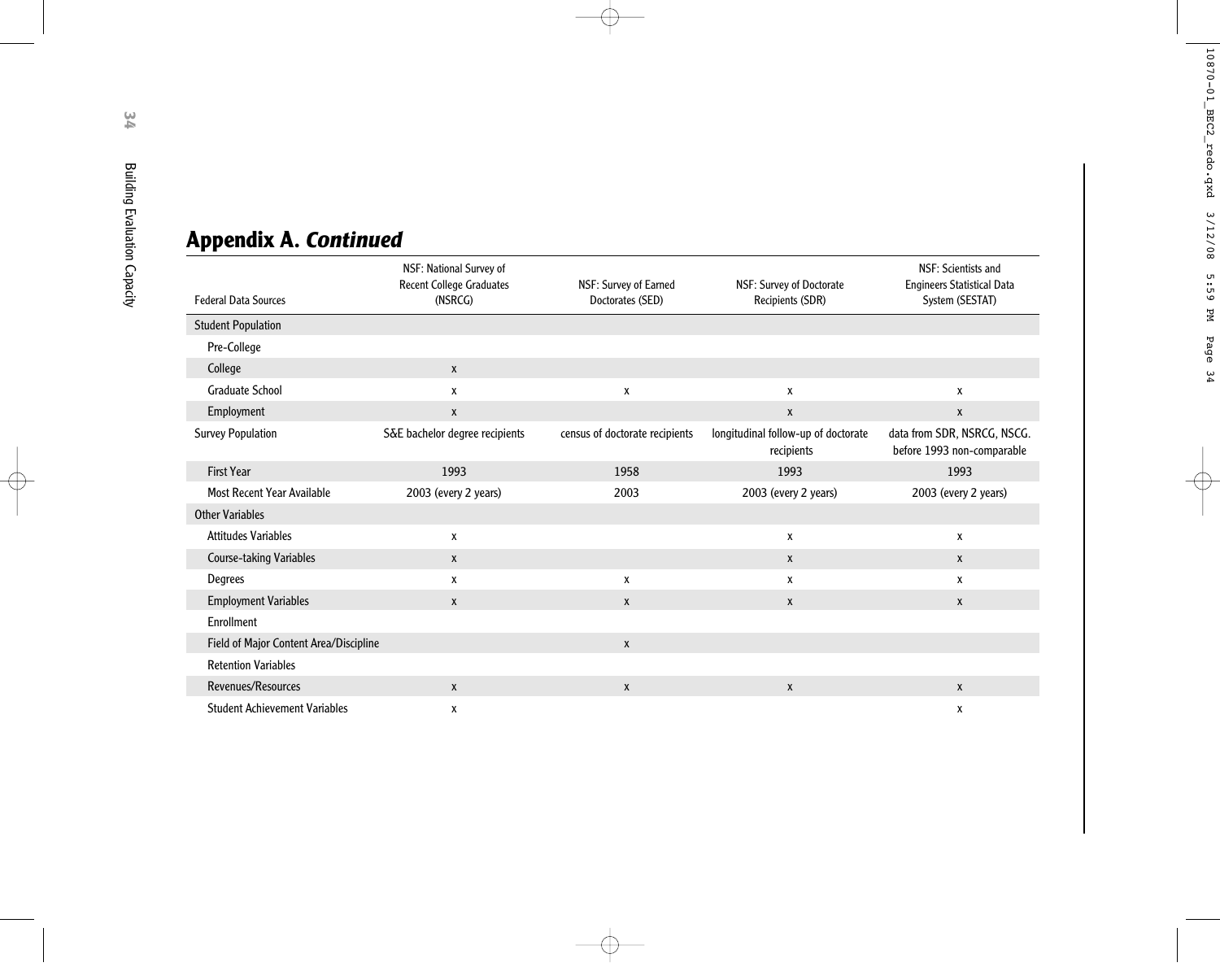| <b>State Data Sources</b>               | Alabama      | Alaska        | Arizona          | Arkansas | California | Colorado |
|-----------------------------------------|--------------|---------------|------------------|----------|------------|----------|
| Subjects Available                      |              |               |                  |          |            |          |
| Content Area 1                          | math         | math          | math             | math     | math       | math     |
| Content Area 2                          | reading      | language arts | AP English       | English  | english    | writing  |
| Content Area 3                          | writing      |               | computer science |          |            | reading  |
| Data Availability                       |              |               |                  |          |            |          |
| <b>Public Access</b>                    | yes          | yes           | yes              | yes      | yes        | yes      |
| Restricted Use (fees/permission needed) | no           | no            | no               | no       | no         | no       |
| Data Format                             |              |               |                  |          |            |          |
| Web Download                            | no           | no            | no               | no       | no         | no       |
| <b>Other Electronic</b>                 | pdf          | pdf           | pdf              | no       | pdf        | pdf      |
| Printable                               | yes          | yes           | yes              | yes      | yes        | yes      |
| Demographic Variables                   |              |               |                  |          |            |          |
| Race/Ethnicity                          | X            | X             | X                | X        | X          | X        |
| Sex                                     | X            |               | X                | X        | X          |          |
| <b>Disability</b>                       | $\mathsf{X}$ | X             | X                | X        | X          | X        |
| Citizenship                             |              |               |                  |          |            |          |
| LEP (Limited English Proficient)        | X            | X             | X                |          |            |          |
| SES (Free/Reduced Lunch)                | X            | X             | X                | X        | X          | X        |

*(continued)*

**35**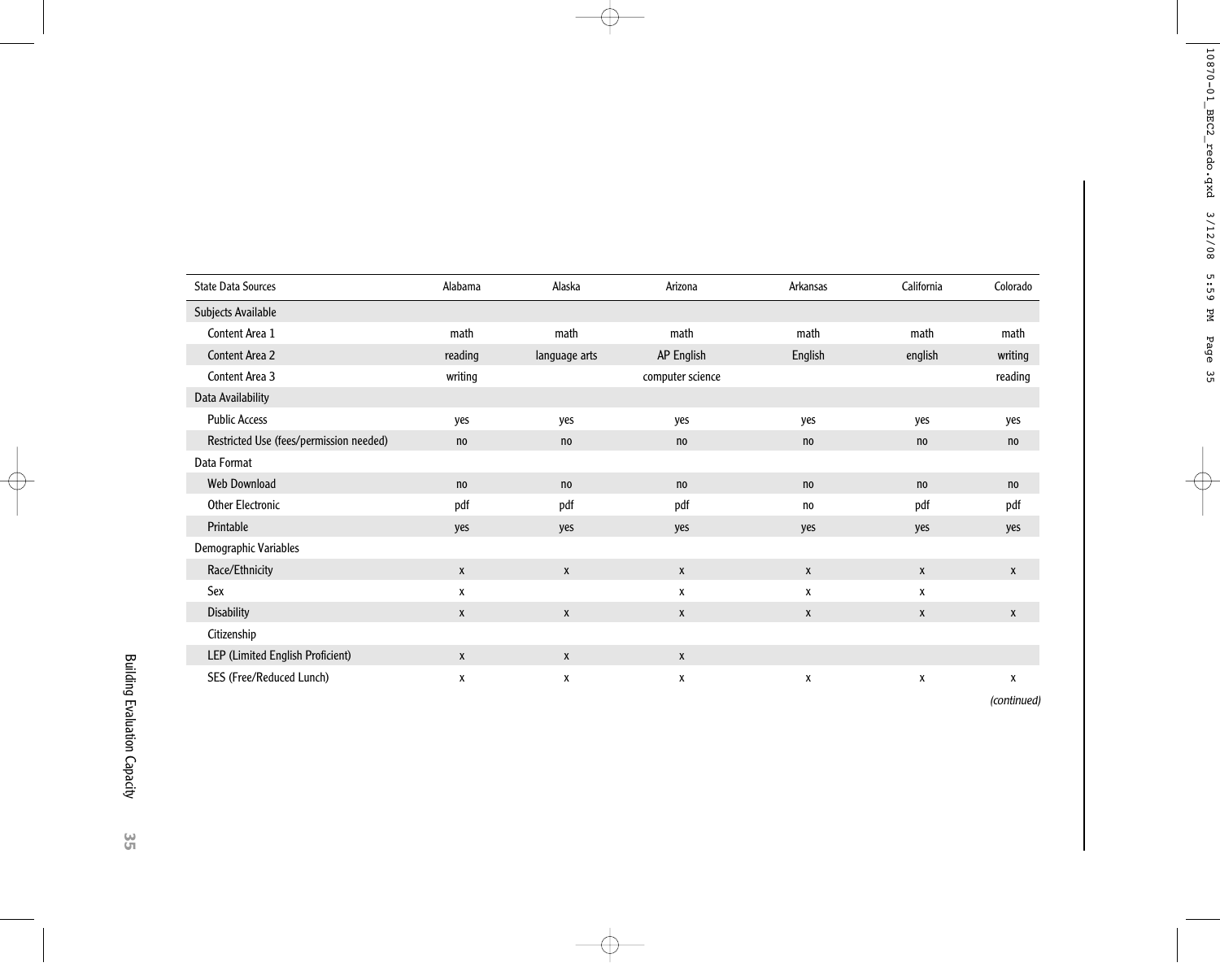# **Appendix A.** *Continued*

| <b>State Data Sources</b>             | Alabama          | Alaska  | Arizona | Arkansas       | California   | Colorado |
|---------------------------------------|------------------|---------|---------|----------------|--------------|----------|
| Data Level                            |                  |         |         |                |              |          |
| National                              |                  |         |         |                |              |          |
| <b>State</b>                          | $\boldsymbol{X}$ | X       | X       | X              | X            | X        |
| Institution (School)                  | X                | X       | X       | X              | X            | X        |
| Student                               |                  |         |         |                |              |          |
| <b>Student Population</b>             |                  |         |         |                |              |          |
| Pre-College                           | X                | X       | X       | X              | X            | X        |
| College                               |                  |         |         |                |              |          |
| <b>Graduate School</b>                |                  |         |         |                |              |          |
| Employment                            |                  |         |         |                |              |          |
| <b>Years Covered</b>                  |                  |         |         |                |              |          |
| <b>First Year</b>                     | 1999-2000        | 2003-04 | 1996    | 1999-2000 2004 | 1998         | 2002     |
| <b>Most Recent Year Available</b>     | current          | current | current | current        | current      | current  |
| <b>Other Variables</b>                |                  |         |         |                |              |          |
| Achievement                           | $\mathsf{X}$     | X       | X       | $\mathsf{X}$   | $\mathsf{X}$ | X        |
| Retention (Drop-out/Graduation Rates) | X                | Х       | x       | х              | X            | Х        |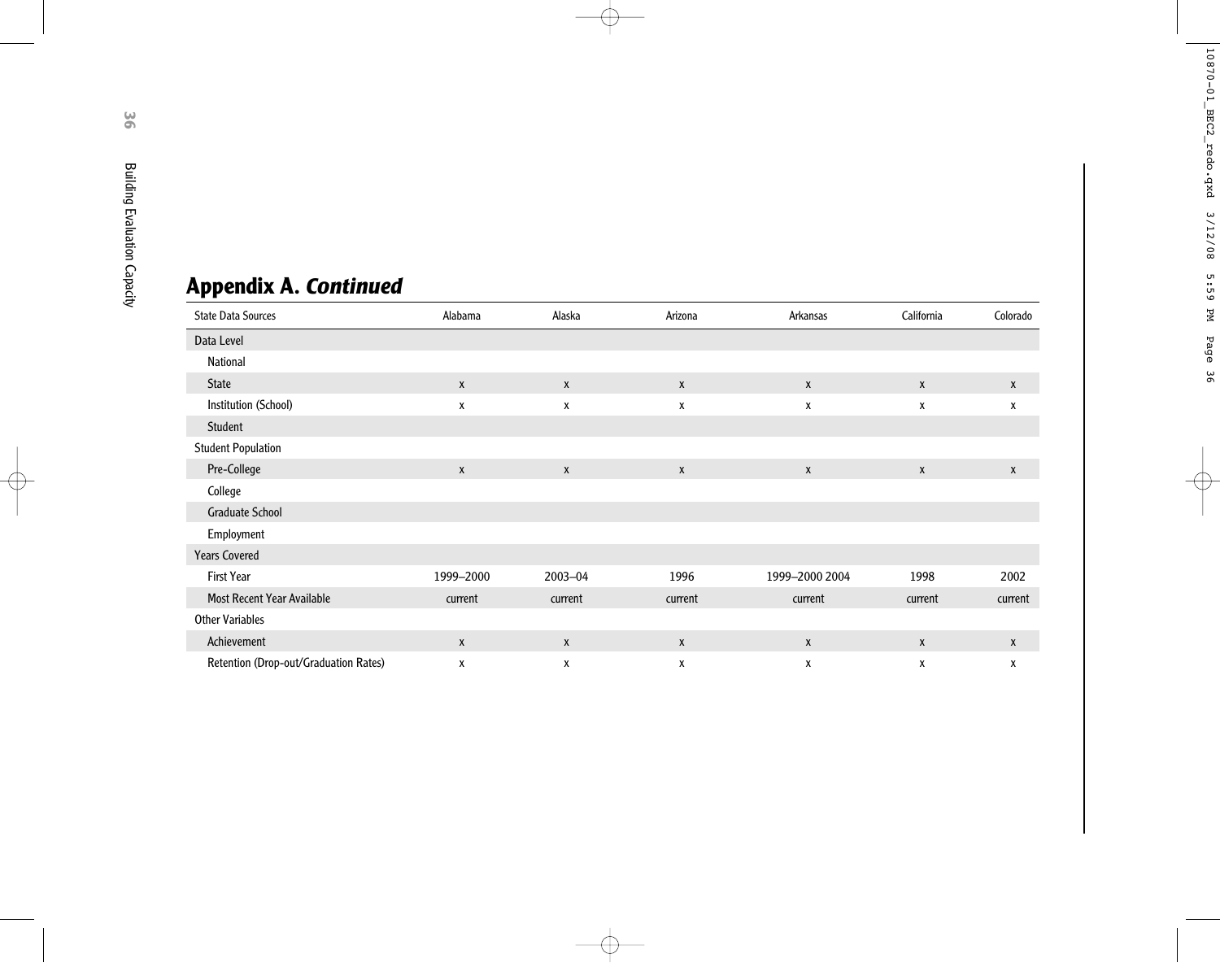| <b>State Data Sources</b>               | Delaware       | Florida | Georgia      | Hawaii       | Idaho          | Illinois Board of Education |
|-----------------------------------------|----------------|---------|--------------|--------------|----------------|-----------------------------|
| Subjects Available                      |                |         |              |              |                |                             |
| Content Area 1                          | math           | math    | math         | math         | math           | math                        |
| Content Area 2                          | language arts  | reading | English      | reading      | reading        | reading/writing             |
| Content Area 3                          | social studies |         | reading      |              | language usage | science/social science      |
| Data Availability                       |                |         |              |              |                |                             |
| <b>Public Access</b>                    | yes            | yes     | yes          | yes          | yes            | yes                         |
| Restricted Use (fees/permission needed) | no             | no      | no           | no           | no             | no                          |
| Data Format                             |                |         |              |              |                |                             |
| <b>Web Download</b>                     | no             | no      | no           | no           | no             | no                          |
| Other Electronic                        | no             | pdf     | no           | pdf          | no             | pdf                         |
| Printable                               | yes            | yes     | yes          | yes          | yes            | yes                         |
| Demographic Variables                   |                |         |              |              |                |                             |
| Race/Ethnicity                          | X              | X       | $\pmb{\chi}$ | $\mathsf{x}$ | $\mathsf{X}$   | X                           |
| Sex                                     |                | X       | X            |              | X              | X                           |
| <b>Disability</b>                       | X              | X       | X            |              | X              | X                           |
| Citizenship                             |                |         |              |              |                |                             |
| LEP (Limited English Proficient)        | X              | X       |              |              |                | X                           |
| SES (Free/Reduced Lunch)                | X              | х       |              | x            |                | Х                           |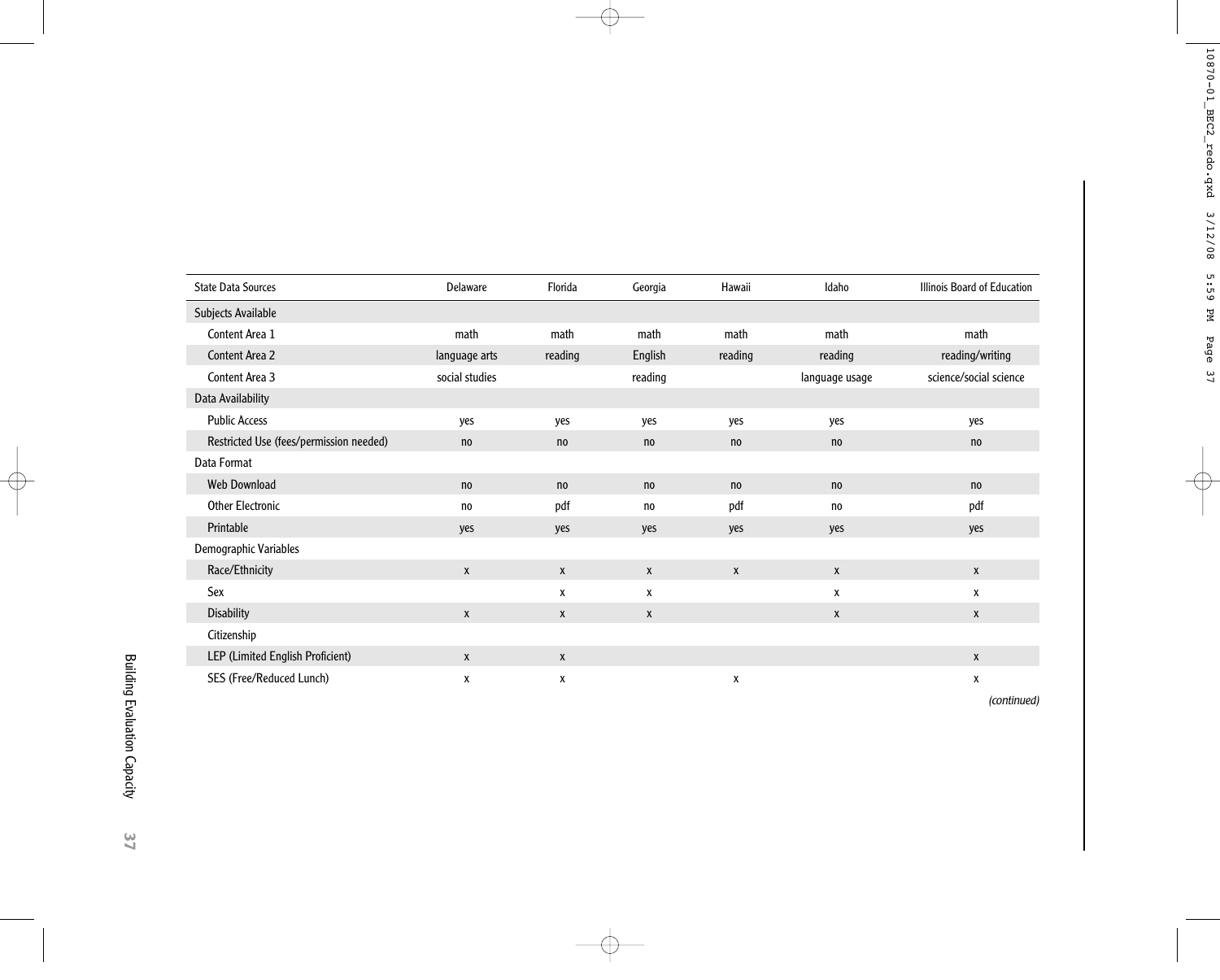# **Appendix A.** *Continued*

| <b>State Data Sources</b>             | Delaware     | Florida          | Georgia      | Hawaii       | Idaho            | <b>Illinois Board of Education</b> |
|---------------------------------------|--------------|------------------|--------------|--------------|------------------|------------------------------------|
| Data Level                            |              |                  |              |              |                  |                                    |
| National                              |              |                  |              |              |                  |                                    |
| <b>State</b>                          | $\mathsf{X}$ | $\boldsymbol{X}$ | $\mathsf{X}$ | $\pmb{\chi}$ | X                | $\mathsf{x}$                       |
| Institution (School)                  | X            | X                | X            | X            | X                | X                                  |
| Student                               |              |                  |              |              |                  |                                    |
| <b>Student Population</b>             |              |                  |              |              |                  |                                    |
| Pre-College                           | X            | $\mathbf{x}$     | X            | $\mathsf{x}$ | X                | $\mathsf{x}$                       |
| College                               |              |                  |              |              |                  |                                    |
| <b>Graduate School</b>                |              |                  |              |              |                  |                                    |
| Employment                            |              |                  |              |              |                  |                                    |
| <b>Years Covered</b>                  |              |                  |              |              |                  |                                    |
| <b>First Year</b>                     | 2002-03      | 2000             | $2001 - 02$  | 2002         | 2002             | 2002                               |
| <b>Most Recent Year Available</b>     | current      | current          | current      | current      | current          | current                            |
| <b>Other Variables</b>                |              |                  |              |              |                  |                                    |
| Achievement                           | X            | X                | X            | $\mathsf{x}$ | $\boldsymbol{x}$ | $\mathsf{X}$                       |
| Retention (Drop-out/Graduation Rates) | X            |                  |              | Х            |                  | x                                  |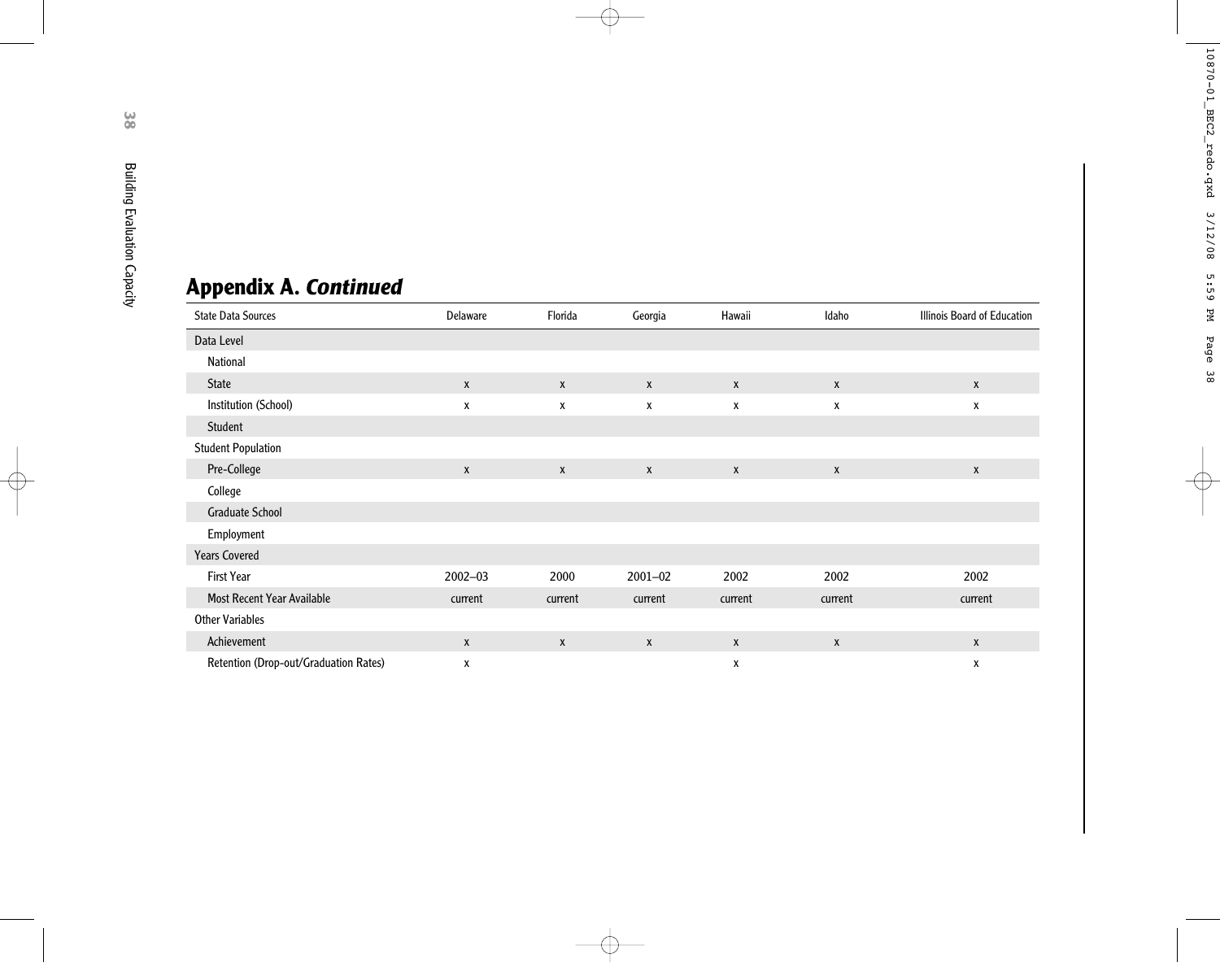|                                         |               |              |                        | Kentucky               | Kentucky               |                       |
|-----------------------------------------|---------------|--------------|------------------------|------------------------|------------------------|-----------------------|
| <b>State Data Sources</b>               | Indiana       | lowa         | Kansas                 | (CATS)                 | (School Reports)       | Louisiana             |
| Subjects Available                      |               |              |                        |                        |                        |                       |
| Content Area 1                          | math          | math         | math                   | math                   | math                   | math                  |
| Content Area 2                          | language arts | reading      | language arts          | language arts          | language arts          | english language arts |
| Content Area 3                          |               |              | science/social science | science/social science | science/social science |                       |
| Data Availability                       |               |              |                        |                        |                        |                       |
| <b>Public Access</b>                    | yes           | yes          | yes                    | yes                    | yes                    | yes                   |
| Restricted Use (fees/permission needed) | no            | no           | no                     | no                     | no                     | no                    |
| Data Format                             |               |              |                        |                        |                        |                       |
| <b>Web Download</b>                     | no            | no           | no                     | no                     | MS Word                | no                    |
| <b>Other Electronic</b>                 | html/web      | html/web     | html/web               | pdf                    | pdf, html/web          | html/web              |
| Printable                               | yes           | yes          | yes                    | yes                    | yes                    | yes                   |
| Demographic Variables                   |               |              |                        |                        |                        |                       |
| Race/Ethnicity                          | X             | $\pmb{\chi}$ | $\mathsf{X}$           | $\pmb{\chi}$           |                        | $\mathsf{X}$          |
| Sex                                     | X             |              | X                      | X                      |                        | x                     |
| <b>Disability</b>                       | X             | X            | $\mathsf{x}$           | X                      |                        | X                     |
| Citizenship                             |               |              |                        |                        |                        |                       |
| LEP (Limited English Proficient)        | X             |              | X                      | $\pmb{\chi}$           |                        | X                     |
| SES (Free/Reduced Lunch)                | X             | х            | X                      | X                      |                        | X                     |

*(continued)*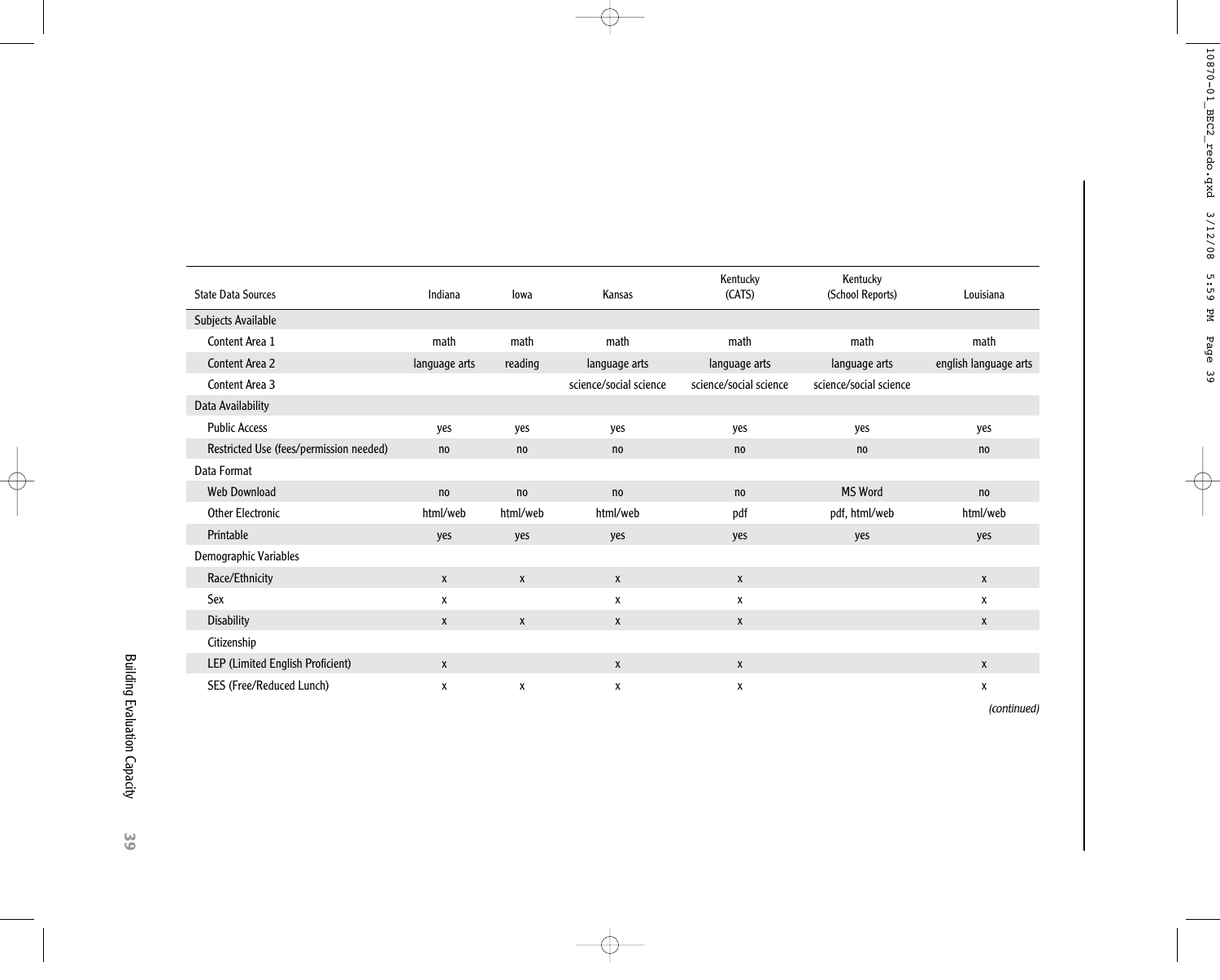# **Appendix A.** *Continued*

| <b>Appendix A. Continued</b>          |              |              |                    |                    |                  |              |
|---------------------------------------|--------------|--------------|--------------------|--------------------|------------------|--------------|
|                                       |              |              |                    | Kentucky           | Kentucky         |              |
| <b>State Data Sources</b>             | Indiana      | lowa         | Kansas             | (CATS)             | (School Reports) | Louisiana    |
| Data Level                            |              |              |                    |                    |                  |              |
| National                              |              |              |                    |                    |                  |              |
| <b>State</b>                          | $\mathsf{x}$ | $\mathsf{x}$ | X                  | $\mathsf{X}$       | $\mathsf{X}$     | X            |
| Institution (School)                  | X            | X            | X                  | X                  | X                | X            |
| Student                               |              |              |                    |                    |                  |              |
| <b>Student Population</b>             |              |              |                    |                    |                  |              |
| Pre-College                           | $\pmb{\chi}$ | $\pmb{\chi}$ | $\pmb{\mathsf{X}}$ | $\pmb{\mathsf{X}}$ | $\pmb{\chi}$     | X            |
| College                               |              |              |                    |                    |                  |              |
| <b>Graduate School</b>                |              |              |                    |                    |                  |              |
| Employment                            |              |              |                    |                    |                  |              |
| <b>Years Covered</b>                  |              |              |                    |                    |                  |              |
| <b>First Year</b>                     | 1999-2000    | 2002         | 2003               | 2003               | 1999-2000        | 1996-97      |
| <b>Most Recent Year Available</b>     | current      | current      | current            | current            | current          | current      |
| <b>Other Variables</b>                |              |              |                    |                    |                  |              |
| Achievement                           | $\mathsf{x}$ | $\mathbf{x}$ | $\mathsf{X}$       | $\mathsf{X}$       | $\mathsf{X}$     | $\mathsf{X}$ |
| Retention (Drop-out/Graduation Rates) | X            |              | X                  | X                  | X                | X            |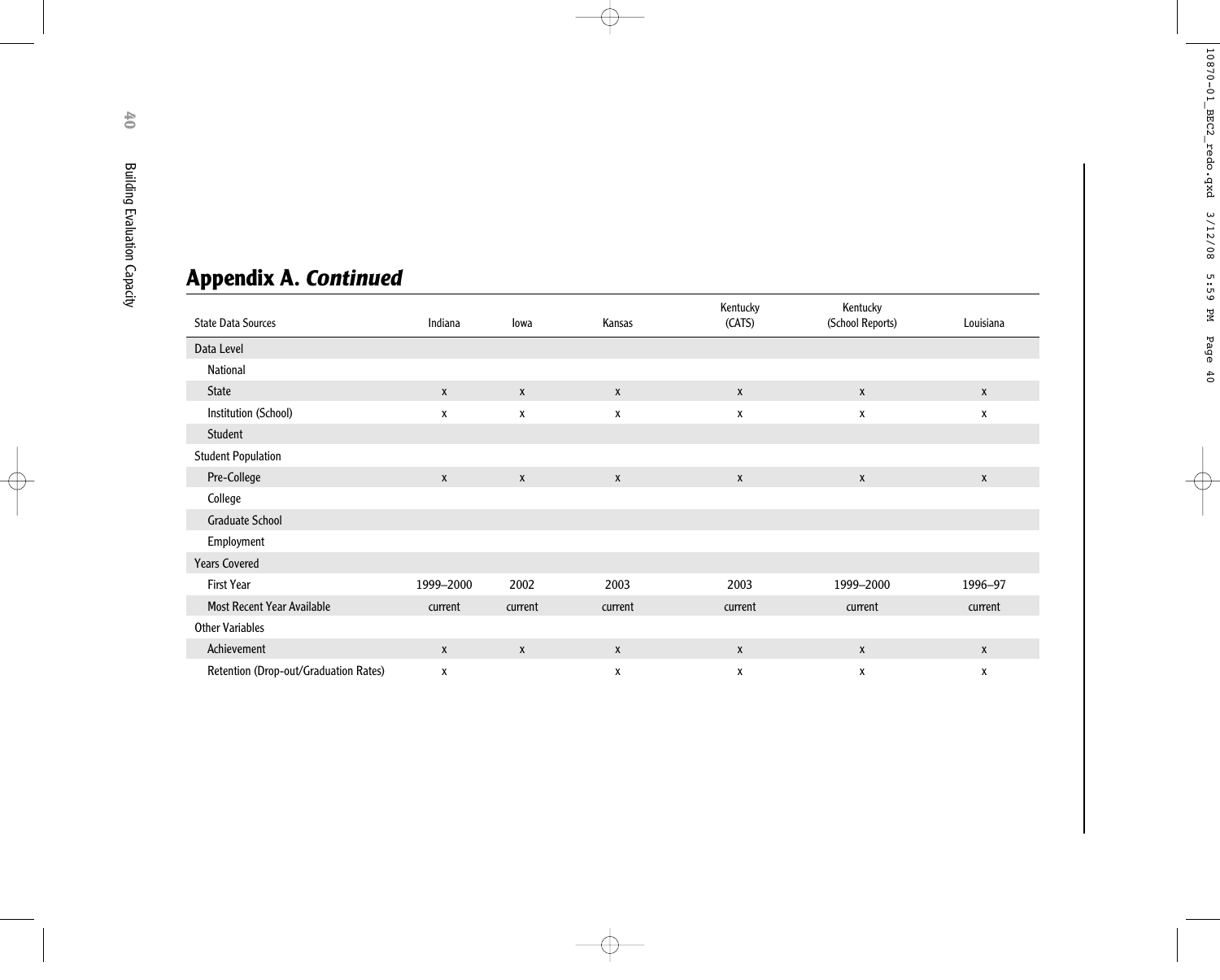| <b>State Data Sources</b>               | Maryland           | Massachusetts         | Michigan               | Minnesota    | Mississippi  | Missouri               |
|-----------------------------------------|--------------------|-----------------------|------------------------|--------------|--------------|------------------------|
| Subjects Available                      |                    |                       |                        |              |              |                        |
| Content Area 1                          | math               | math                  | math                   | math         | math         | math                   |
| <b>Content Area 2</b>                   | english            | english language arts | english language arts  | reading      | reading      | communication arts     |
| Content Area 3                          | biology/government |                       | science/social science | writing      | lanugage     | science/social studies |
| Data Availability                       |                    |                       |                        |              |              |                        |
| <b>Public Access</b>                    | yes                | yes                   | yes                    | yes          | yes          | yes                    |
| Restricted Use (fees/permission needed) | no                 | no                    | no                     | no           | no           | no                     |
| Data Format                             |                    |                       |                        |              |              |                        |
| <b>Web Download</b>                     | no                 | no                    | no                     | no           | no           | no                     |
| <b>Other Electronic</b>                 | html/web           | html/web              | html/web               | html/web     | html/web     | text                   |
| Printable                               | yes                | yes                   | yes                    | yes          | yes          | yes                    |
| Demographic Variables                   |                    |                       |                        |              |              |                        |
| Race/Ethnicity                          | $\mathsf{x}$       | X                     |                        | $\mathsf{x}$ | X            | $\mathsf{X}$           |
| Sex                                     | X                  | $\pmb{\chi}$          |                        | X            | X            |                        |
| <b>Disability</b>                       | X                  |                       |                        | X            | $\pmb{\chi}$ |                        |
| Citizenship                             |                    |                       |                        |              |              |                        |
| LEP (Limited English Proficient)        | $\mathsf{x}$       | X                     |                        | $\mathsf{x}$ | $\mathsf{x}$ | X                      |
| SES (Free/Reduced Lunch)                | X                  | X                     |                        | X            | X            | X                      |

*(continued)*

**41**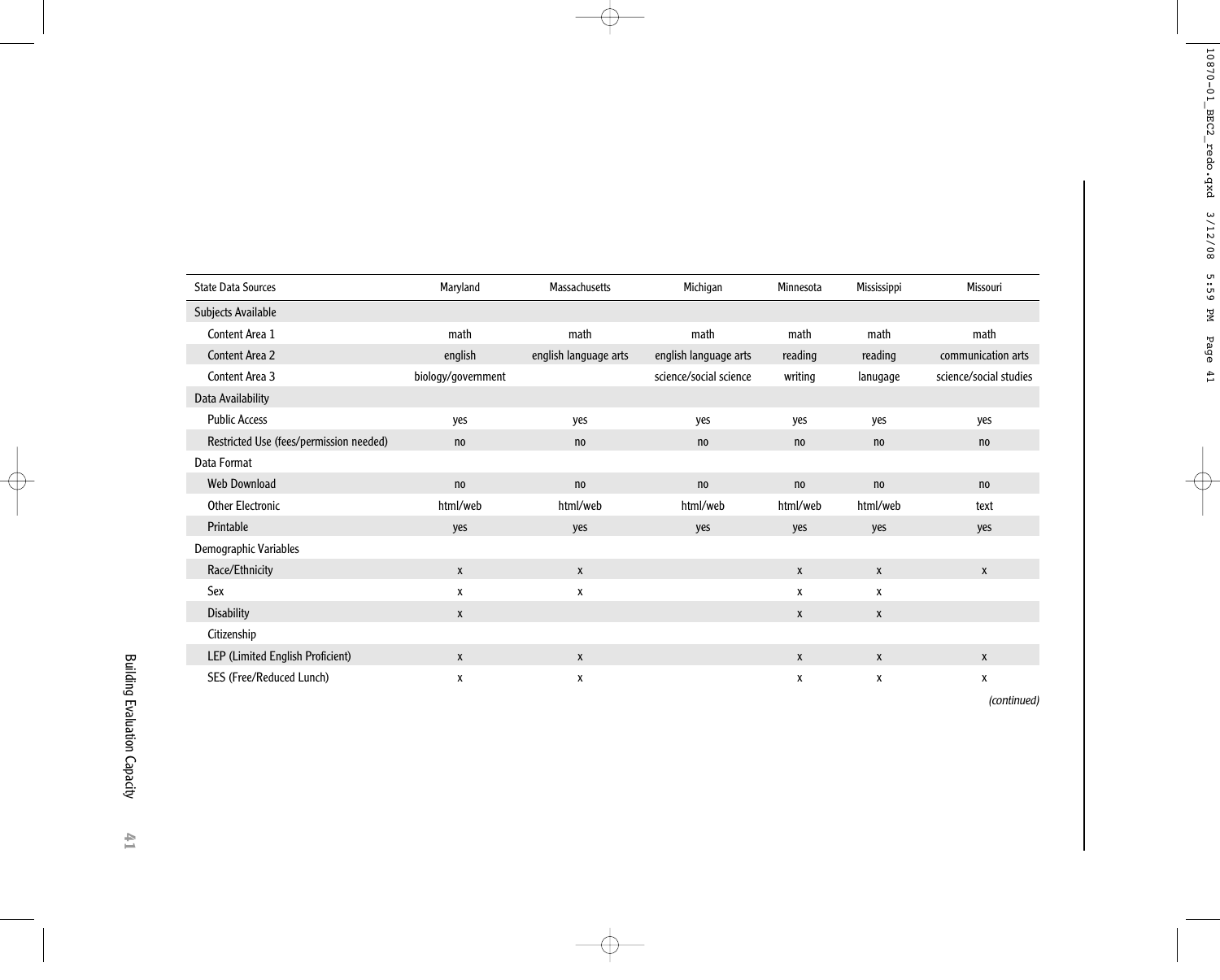# **Appendix A.** *Continued*

| <b>State Data Sources</b>             | Maryland | Massachusetts | Michigan     | Minnesota | Mississippi | Missouri     |
|---------------------------------------|----------|---------------|--------------|-----------|-------------|--------------|
| Data Level                            |          |               |              |           |             |              |
| National                              |          |               |              |           |             |              |
| <b>State</b>                          | X        | $\mathsf{X}$  | X            | X         | X           | $\mathsf{x}$ |
| Institution (School)                  | X        | X             | X            | X         | X           | X            |
| Student                               |          |               |              |           |             |              |
| <b>Student Population</b>             |          |               |              |           |             |              |
| Pre-College                           | X        | X             | $\mathsf{X}$ | X         | X           | $\mathsf{X}$ |
| College                               |          |               |              |           |             |              |
| <b>Graduate School</b>                |          |               |              |           |             |              |
| Employment                            |          |               |              |           |             |              |
| <b>Years Covered</b>                  |          |               |              |           |             |              |
| <b>First Year</b>                     | 2002     | 1998          | 2003-04      | 2001      | 1997-98     | 2000         |
| <b>Most Recent Year Available</b>     | current  | current       | current      | current   | current     | current      |
| <b>Other Variables</b>                |          |               |              |           |             |              |
| Achievement                           | X        | X             |              | X         | X           | $\mathsf{x}$ |
| Retention (Drop-out/Graduation Rates) | X        | X             |              | x         |             | X            |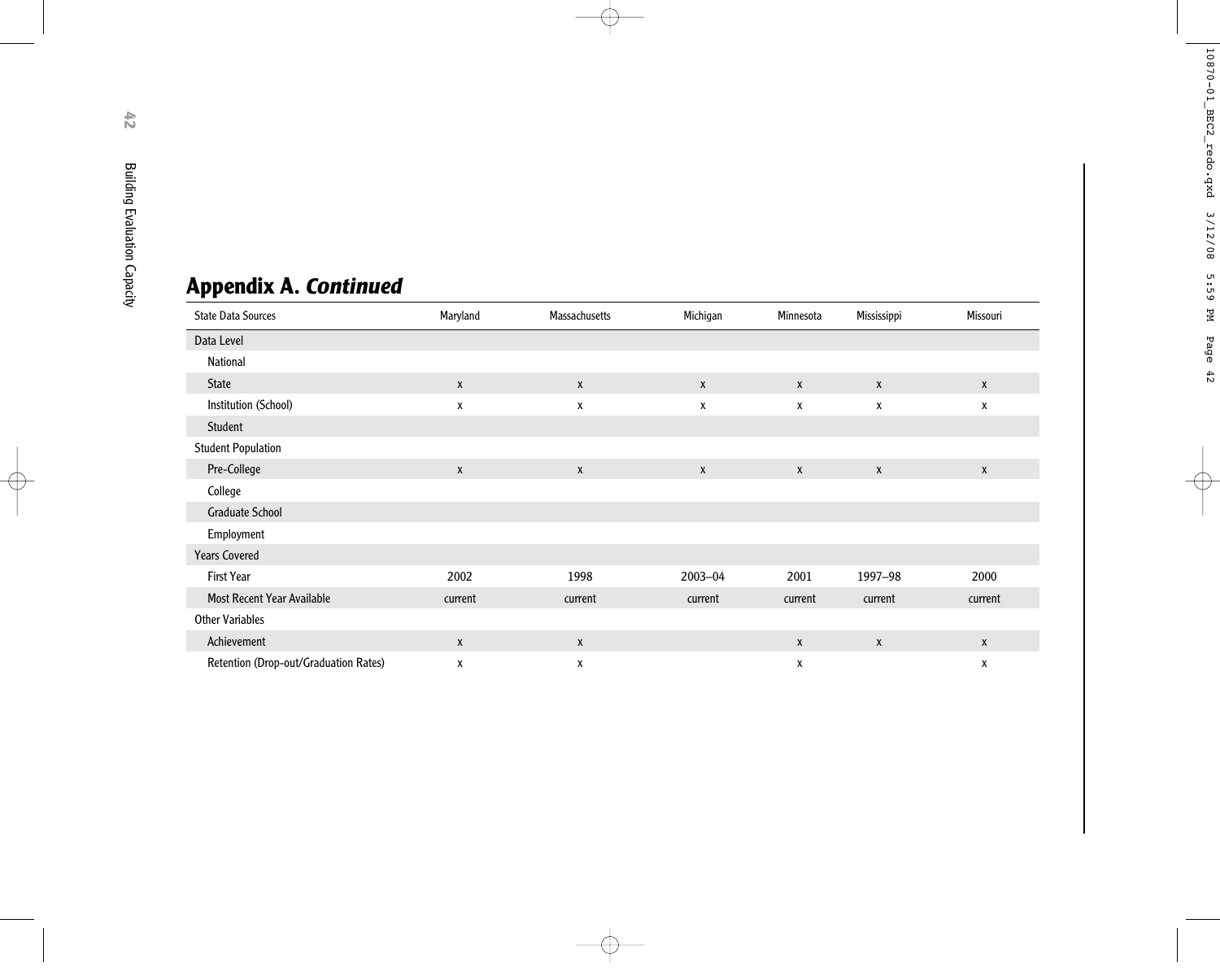| <b>State Data Sources</b>               | Nebraska     | Nevada   | New Hampshire | New Jersey             | <b>New Mexico</b> | New York              |
|-----------------------------------------|--------------|----------|---------------|------------------------|-------------------|-----------------------|
| Subjects Available                      |              |          |               |                        |                   |                       |
| Content Area 1                          | math         | math     | math          | math                   | math              | math                  |
| Content Area 2                          | writing      | reading  | reading       | language arts literacy | reading           | language arts science |
| Content Area 3                          |              |          |               |                        |                   |                       |
| Data Availability                       |              |          |               |                        |                   |                       |
| <b>Public Access</b>                    | yes          | yes      | yes           | yes                    | yes               | yes                   |
| Restricted Use (fees/permission needed) | no           | no       | no            | no                     | no                | no                    |
| Data Format                             |              |          |               |                        |                   |                       |
| Web Download                            | no           | no       | no            | no                     | no                | no                    |
| <b>Other Electronic</b>                 | html/web     | html/web | html/web      | html/web               | pdf               | pdf                   |
| Printable                               | yes          | yes      | yes           | yes                    | yes               | yes                   |
| Demographic Variables                   |              |          |               |                        |                   |                       |
| Race/Ethnicity                          | $\mathsf{x}$ | X        | $\mathsf{X}$  | X                      | X                 | X                     |
| Sex                                     |              | X        |               | X                      |                   | X                     |
| <b>Disability</b>                       | $\mathsf{x}$ |          |               | X                      |                   | X                     |
| Citizenship                             |              |          |               |                        |                   |                       |
| LEP (Limited English Proficient)        | $\mathsf{X}$ | X        | X             | $\mathsf{x}$           | X                 | X                     |
| SES (Free/Reduced Lunch)                | X            | X        | $\mathsf{x}$  | X                      | X                 | X                     |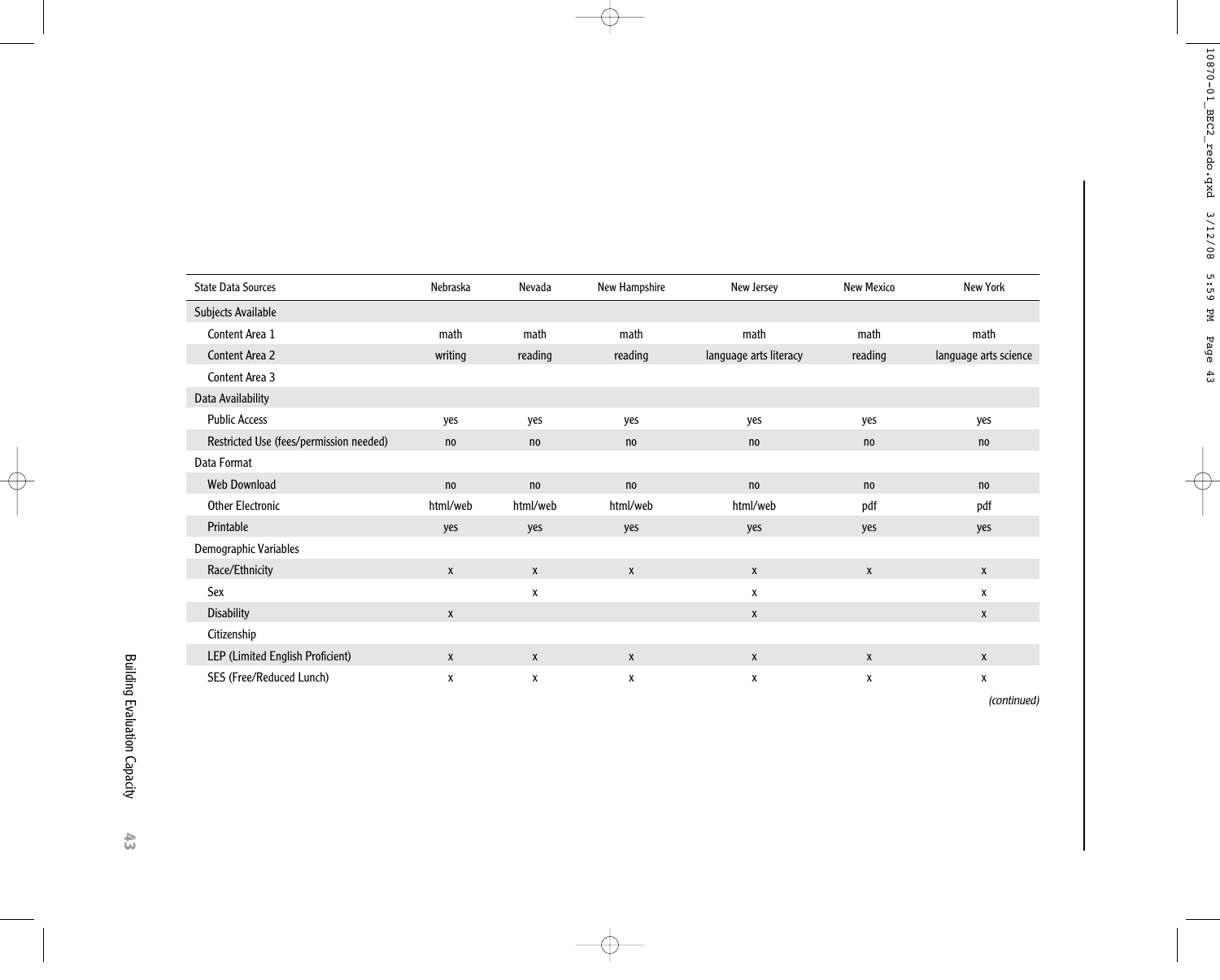# **Appendix A.** *Continued*

| <b>State Data Sources</b>             | Nebraska     | Nevada  | New Hampshire | New Jersey | <b>New Mexico</b> | New York                  |
|---------------------------------------|--------------|---------|---------------|------------|-------------------|---------------------------|
| Data Level                            |              |         |               |            |                   |                           |
| National                              |              |         |               |            |                   |                           |
| <b>State</b>                          | $\mathsf{X}$ | X       | X             | X          | X                 | $\boldsymbol{\mathsf{X}}$ |
| Institution (School)                  | X            | X       | χ             | X          | X                 | X                         |
| Student                               |              |         |               |            |                   |                           |
| <b>Student Population</b>             |              |         |               |            |                   |                           |
| Pre-College                           | $\mathsf{X}$ | X       | $\mathsf{x}$  | X          | X                 | $\mathsf{X}$              |
| College                               |              |         |               |            |                   |                           |
| <b>Graduate School</b>                |              |         |               |            |                   |                           |
| Employment                            |              |         |               |            |                   |                           |
| <b>Years Covered</b>                  |              |         |               |            |                   |                           |
| <b>First Year</b>                     | $2002 - 03$  | 2002    | 2002-03       | 2003       | $2002 - 03$       | 1998-99                   |
| <b>Most Recent Year Available</b>     | current      | current | current       | current    | current           | current                   |
| <b>Other Variables</b>                |              |         |               |            |                   |                           |
| Achievement                           | X            | X       | $\mathsf{x}$  | X          | $\mathsf{X}$      | $\boldsymbol{\mathsf{X}}$ |
| Retention (Drop-out/Graduation Rates) |              |         | X             | X          | Х                 |                           |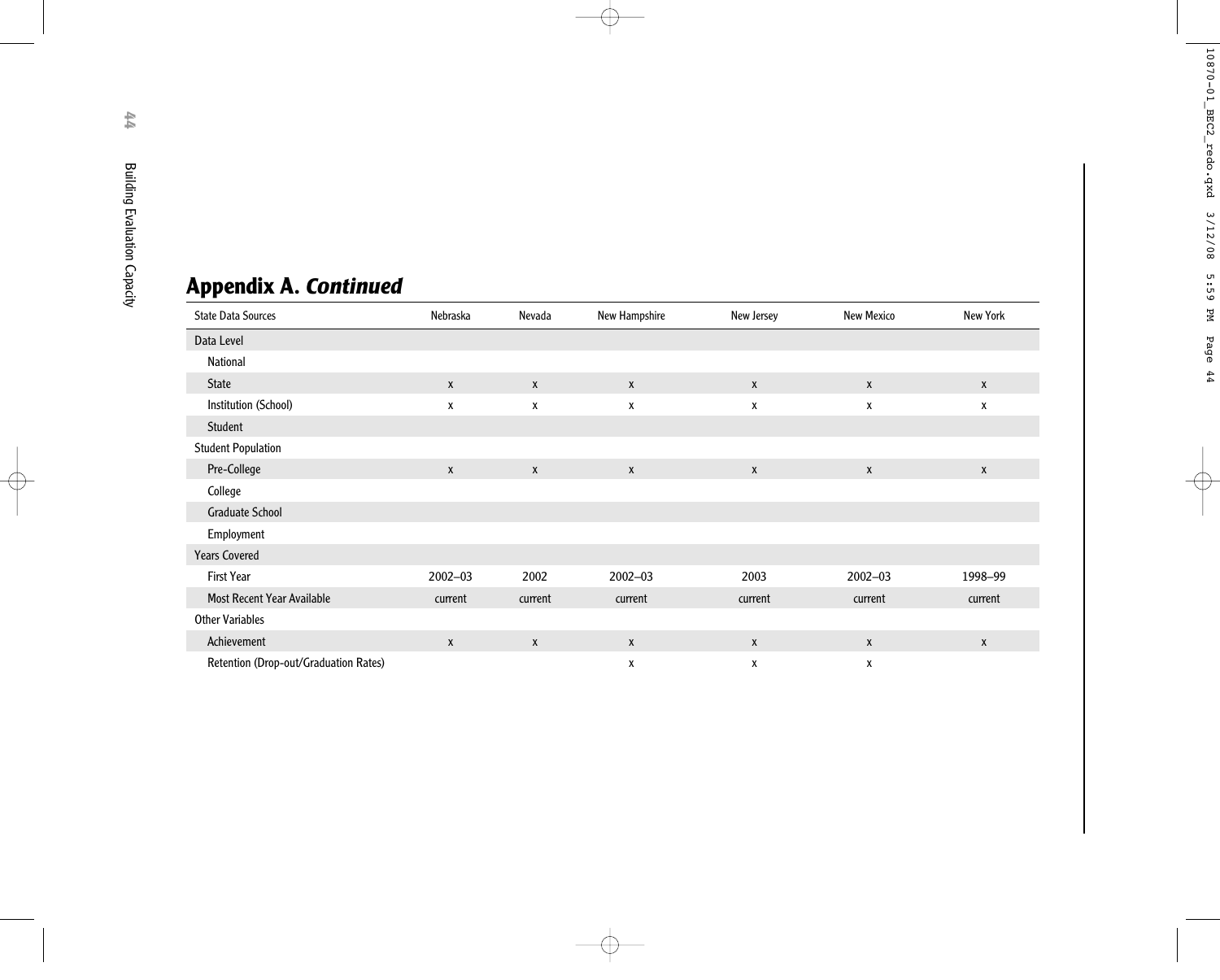| <b>State Data Sources</b>               | North Dakota | Ohio    | Oklahoma      | Oregon                | Pennsylvania | Rhode Island          |
|-----------------------------------------|--------------|---------|---------------|-----------------------|--------------|-----------------------|
| Subjects Available                      |              |         |               |                       |              |                       |
| Content Area 1                          | math         | math    | math          | math                  | math         | math                  |
| <b>Content Area 2</b>                   | reading      | reading | language arts | english/language arts | english      | english/language arts |
| Content Area 3                          |              | science |               |                       | science      |                       |
| Data Availability                       |              |         |               |                       |              |                       |
| <b>Public Access</b>                    | yes          | yes     | yes           | yes                   | yes          | yes                   |
| Restricted Use (fees/permission needed) | no           | no      | no            | no                    | no           | no                    |
| Data Format                             |              |         |               |                       |              |                       |
| <b>Web Download</b>                     | no           | no      | no            | no                    | no           | no                    |
| <b>Other Electronic</b>                 | pdf          | pdf     | pdf           | pdf                   | pdf          | pdf                   |
| Printable                               | yes          | yes     | yes           | yes                   | yes          | yes                   |
| Demographic Variables                   |              |         |               |                       |              |                       |
| Race/Ethnicity                          | X            | X       | X             | X                     | X            | X                     |
| Sex                                     |              |         |               |                       | X            | X                     |
| <b>Disability</b>                       | X            | X       |               | X                     |              |                       |
| Citizenship                             |              |         |               |                       |              |                       |
| LEP (Limited English Proficient)        | X            | X       |               | X                     | X            | X                     |
| SES (Free/Reduced Lunch)                | X            | X       | X             | X                     | X            | X                     |

*(continued)*

**45**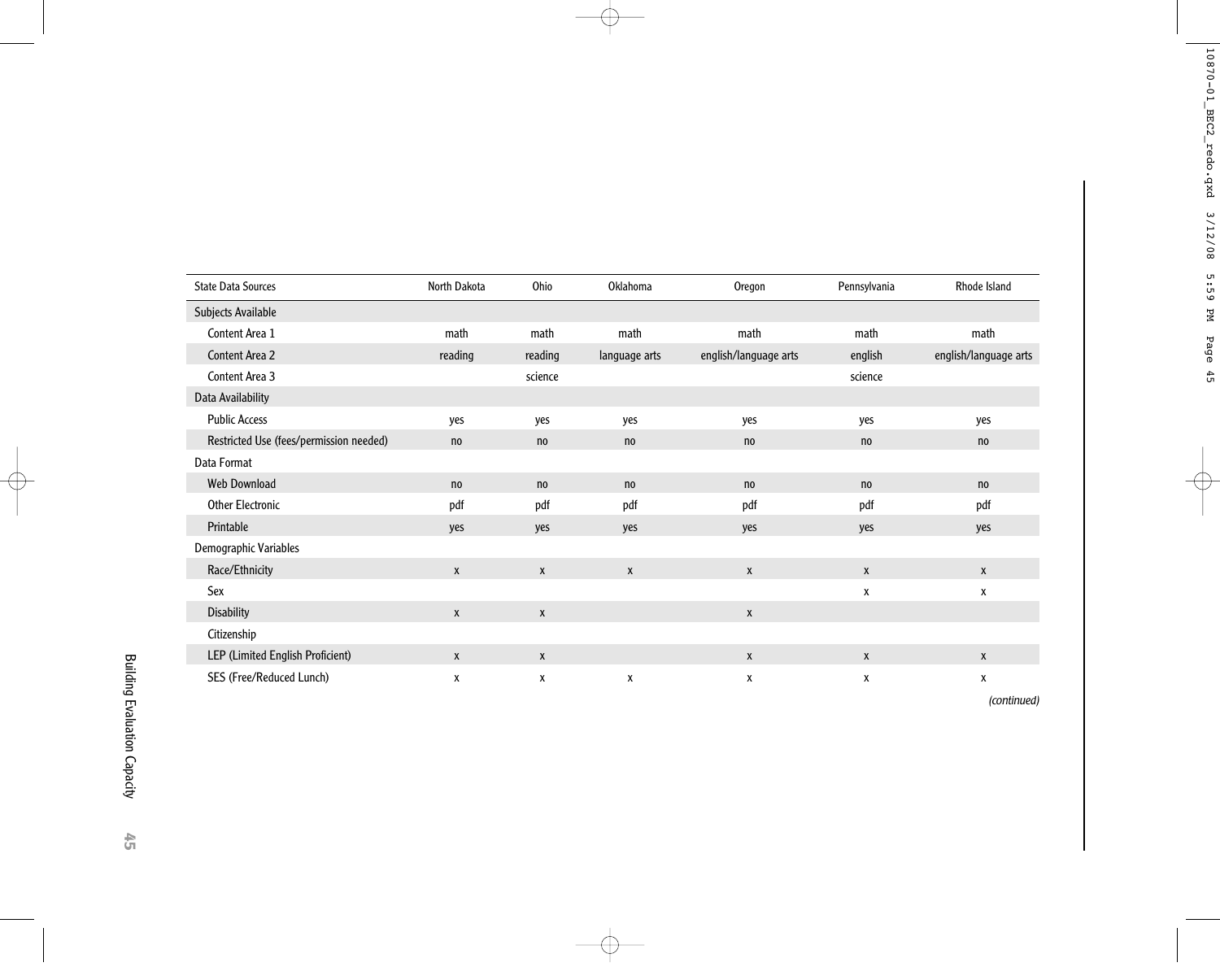# **Appendix A.** *Continued*

| <b>State Data Sources</b>             | North Dakota | Ohio         | Oklahoma         | Oregon       | Pennsylvania | Rhode Island |
|---------------------------------------|--------------|--------------|------------------|--------------|--------------|--------------|
| Data Level                            |              |              |                  |              |              |              |
| National                              |              |              |                  |              |              |              |
| <b>State</b>                          | X            | $\mathsf{X}$ | $\boldsymbol{x}$ | X            | X            | X            |
| Institution (School)                  | X            | X            | X                | χ            | X            | X            |
| Student                               |              |              |                  |              |              |              |
| <b>Student Population</b>             |              |              |                  |              |              |              |
| Pre-College                           | $\mathsf{x}$ | $\mathsf{X}$ | $\boldsymbol{X}$ | $\mathsf{x}$ | $\mathsf{X}$ | $\mathsf{x}$ |
| College                               |              |              |                  |              |              |              |
| <b>Graduate School</b>                |              |              |                  |              |              |              |
| Employment                            |              |              |                  |              |              |              |
| <b>Years Covered</b>                  |              |              |                  |              |              |              |
| <b>First Year</b>                     | 1996-97      | 1998         | 1997             | 2000         | 1997-98      | 1998         |
| <b>Most Recent Year Available</b>     | current      | current      | current          | current      | current      | current      |
| <b>Other Variables</b>                |              |              |                  |              |              |              |
| Achievement                           | X            | $\mathsf{x}$ | $\boldsymbol{x}$ | X            | $\mathsf{X}$ |              |
| Retention (Drop-out/Graduation Rates) |              |              | χ                |              |              | х            |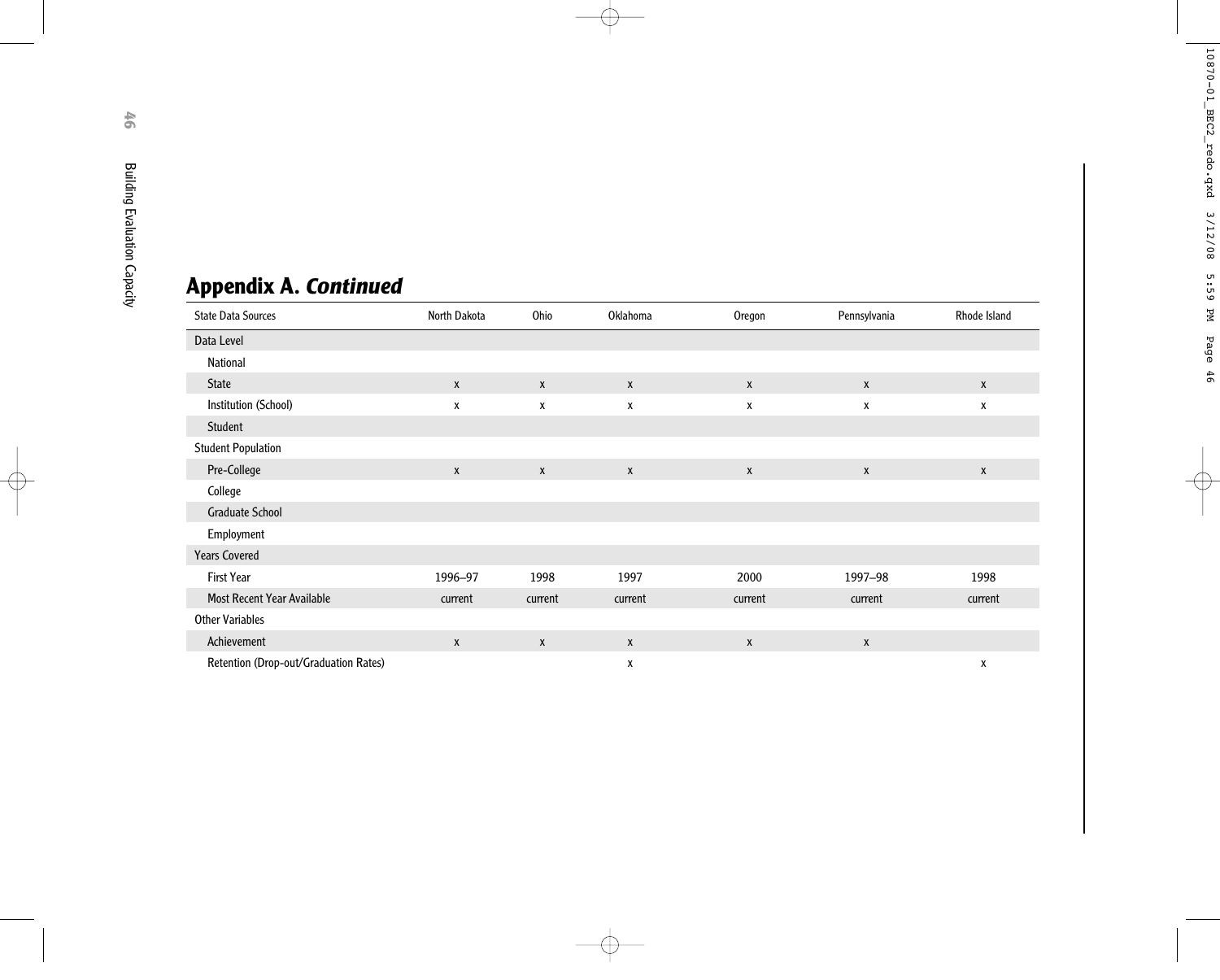| <b>State Data Sources</b>               | South Dakota | Tennessee             | Texas         | Utah         | Vermont      | Virginia                  |
|-----------------------------------------|--------------|-----------------------|---------------|--------------|--------------|---------------------------|
| Subjects Available                      |              |                       |               |              |              |                           |
| Content Area 1                          | math         | math                  | math          | math         | math         | math                      |
| Content Area 2                          | reading      | reading/language arts | writing       | writing      | reading      | English/Reading           |
| Content Area 3                          |              |                       | reading       | reading      |              |                           |
| Data Availability                       |              |                       |               |              |              |                           |
| <b>Public Access</b>                    | yes          | yes                   | yes           | yes          | yes          | yes                       |
| Restricted Use (fees/permission needed) | no           | no                    | no            | no           | no           | no                        |
| Data Format                             |              |                       |               |              |              |                           |
| Web Download                            | no           | no                    | no            | no           | no           | no                        |
| <b>Other Electronic</b>                 | html/web     | html/web              | pdf, html/web | pdf          | html/web     | pdf                       |
| Printable                               | yes          | yes                   | yes           | yes          | yes          | yes                       |
| Demographic Variables                   |              |                       |               |              |              |                           |
| Race/Ethnicity                          | $\mathsf{x}$ | X                     | X             | $\mathsf{X}$ |              | $\boldsymbol{\mathsf{X}}$ |
| Sex                                     | X            |                       | X             | X            | $\pmb{\chi}$ | X                         |
| <b>Disability</b>                       | $\mathsf{X}$ | $\mathsf{x}$          | $\mathsf{X}$  |              |              | X                         |
| Citizenship                             |              | X                     |               |              |              |                           |
| LEP (Limited English Proficient)        | $\mathsf{x}$ | X                     | X             |              |              | X                         |
| SES (Free/Reduced Lunch)                | x            |                       | х             |              | х            | χ                         |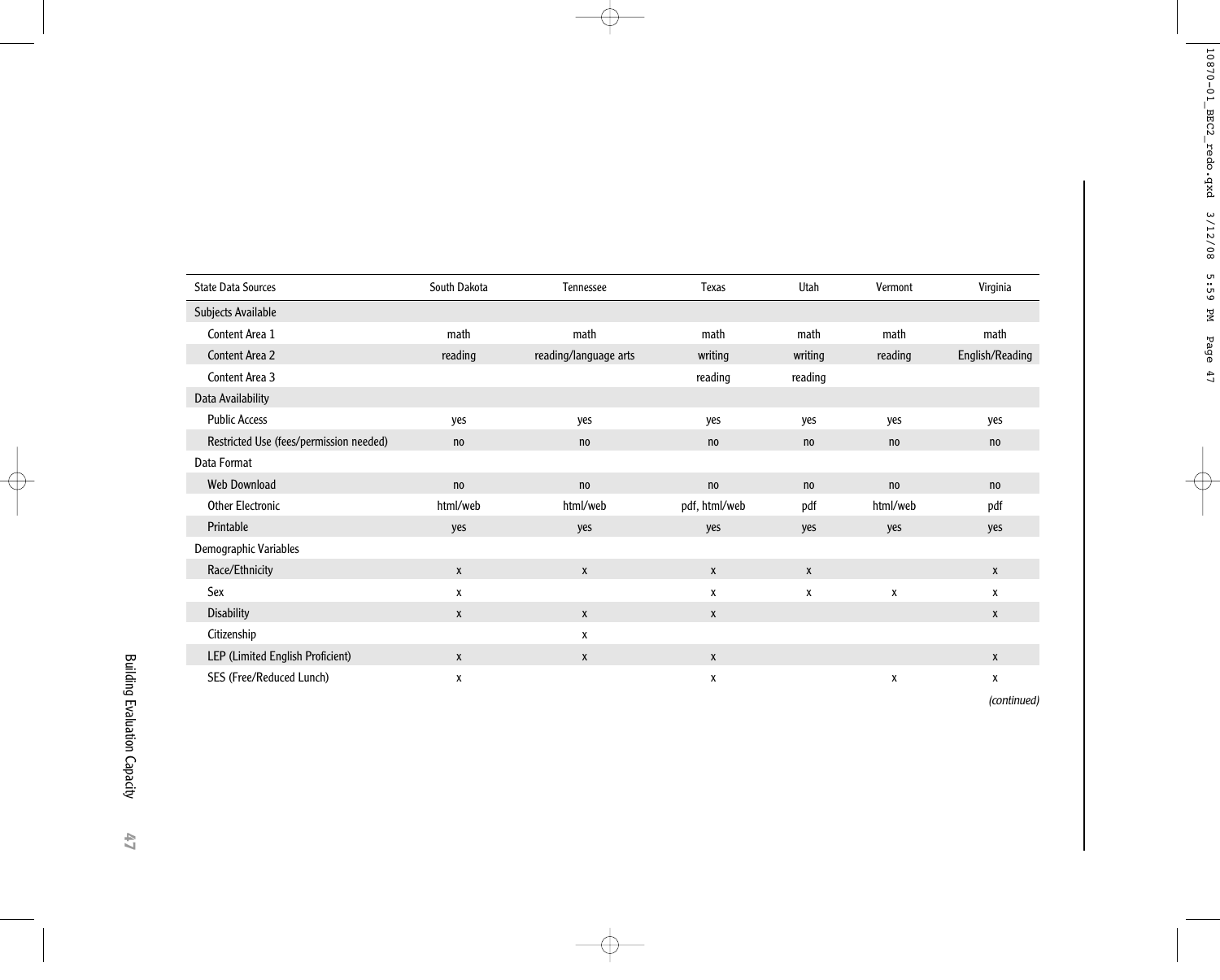| <b>Appendix A. Continued</b>          |              |                       |                  |              |              |              |
|---------------------------------------|--------------|-----------------------|------------------|--------------|--------------|--------------|
| <b>State Data Sources</b>             | South Dakota | Tennessee             | <b>Texas</b>     | Utah         | Vermont      | Virginia     |
| Data Level                            |              |                       |                  |              |              |              |
| National                              |              |                       |                  |              |              |              |
| <b>State</b>                          | $\mathsf{X}$ | $\mathsf{X}$          | $\boldsymbol{X}$ | $\mathsf{X}$ | $\mathsf{X}$ | $\mathsf{X}$ |
| Institution (School)                  | $\pmb{\chi}$ | $\pmb{\chi}$          | $\mathsf{x}$     | X            | $\pmb{\chi}$ | X            |
| Student                               |              |                       |                  |              |              |              |
| <b>Student Population</b>             |              |                       |                  |              |              |              |
| Pre-College                           | $\mathsf{X}$ | $\pmb{\chi}$          | X                | $\mathbf{x}$ | $\mathbf{x}$ | X            |
| College                               |              |                       |                  |              |              |              |
| <b>Graduate School</b>                |              |                       |                  |              |              |              |
| Employment                            |              |                       |                  |              |              |              |
| <b>Years Covered</b>                  |              |                       |                  |              |              |              |
| <b>First Year</b>                     | 2003         | 2004-05               | 1993-94          | $2002 - 03$  | $2001 - 02$  | 2002         |
| Most Recent Year Available            | current      | current               | current          | current      | current      | current      |
| <b>Other Variables</b>                |              |                       |                  |              |              |              |
| Achievement                           | $\mathsf{x}$ | whether met benchmark | $\boldsymbol{X}$ | $\mathsf{x}$ | $\mathsf{X}$ | X            |
| Retention (Drop-out/Graduation Rates) | X            | whether met benchmark | X                |              | X            |              |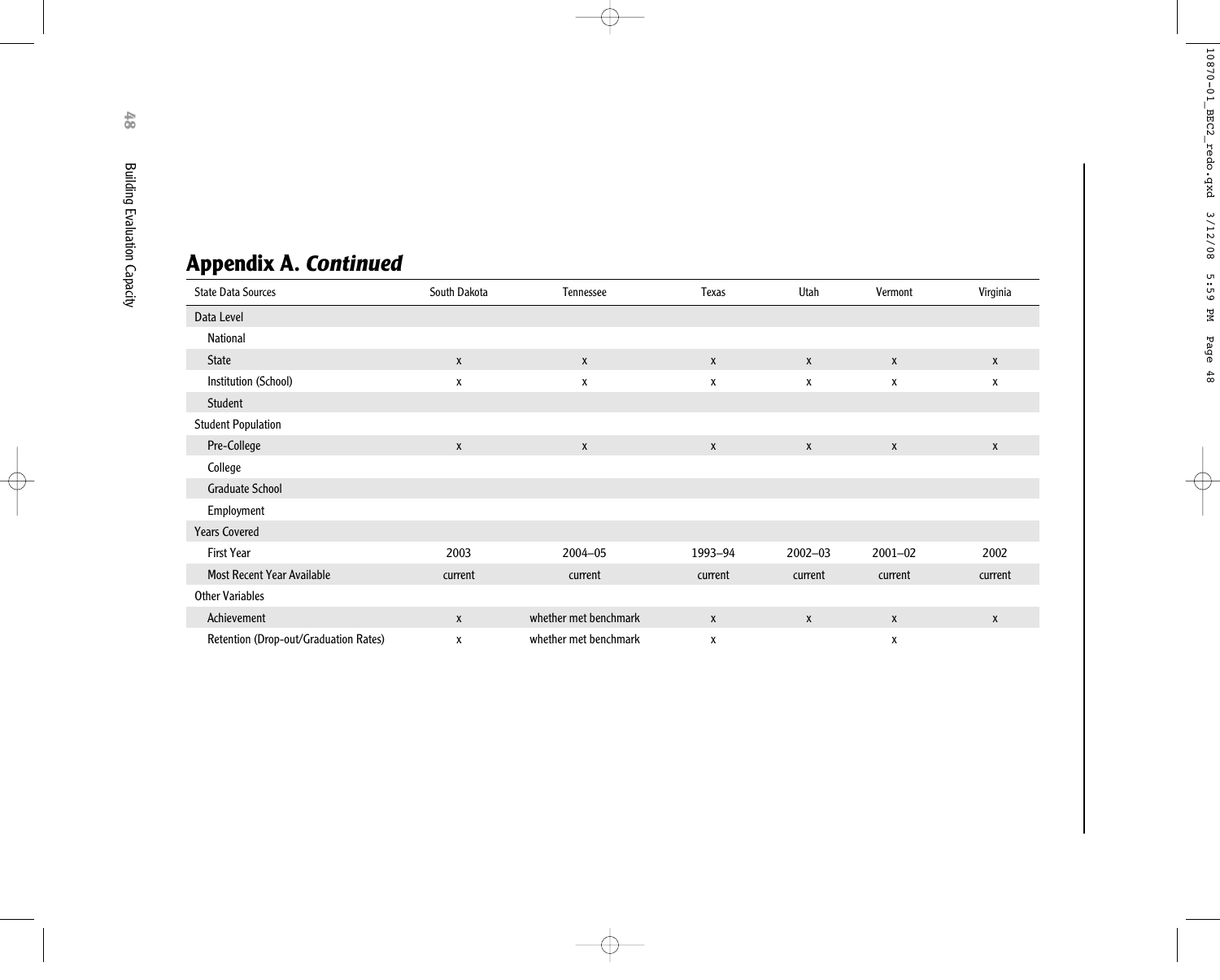| <b>State Data Sources</b>               | Washington, D.C. | West Virginia         | Wisconsin | Wyoming        |
|-----------------------------------------|------------------|-----------------------|-----------|----------------|
| Subjects Available                      |                  |                       |           |                |
| Content Area 1                          | math             | math                  | math      | math           |
| Content Area 2                          | reading          | english/language arts | reading   | Language Arts  |
| Content Area 3                          |                  |                       |           |                |
| Data Availability                       |                  |                       |           |                |
| <b>Public Access</b>                    | yes              | yes                   | yes       | yes            |
| Restricted Use (fees/permission needed) | no               | no                    | no        | yes            |
| Data Format                             |                  |                       |           |                |
| Web Download                            | no               | no                    | no        | svg from adobe |
| <b>Other Electronic</b>                 | html/web         | pdf                   | html/web  | no             |
| Printable                               | yes              | yes                   | yes       | yes            |
| Demographic Variables                   |                  |                       |           |                |
| Race/Ethnicity                          | $\mathsf{X}$     | X                     |           | X              |
| Sex                                     | X                | X                     |           |                |
| <b>Disability</b>                       | $\mathsf{x}$     | X                     |           |                |
| Citizenship                             |                  |                       |           |                |
| LEP (Limited English Proficient)        | $\mathsf{x}$     | X                     |           | X              |
| SES (Free/Reduced Lunch)                |                  |                       |           | x              |

*(continued)*

**49**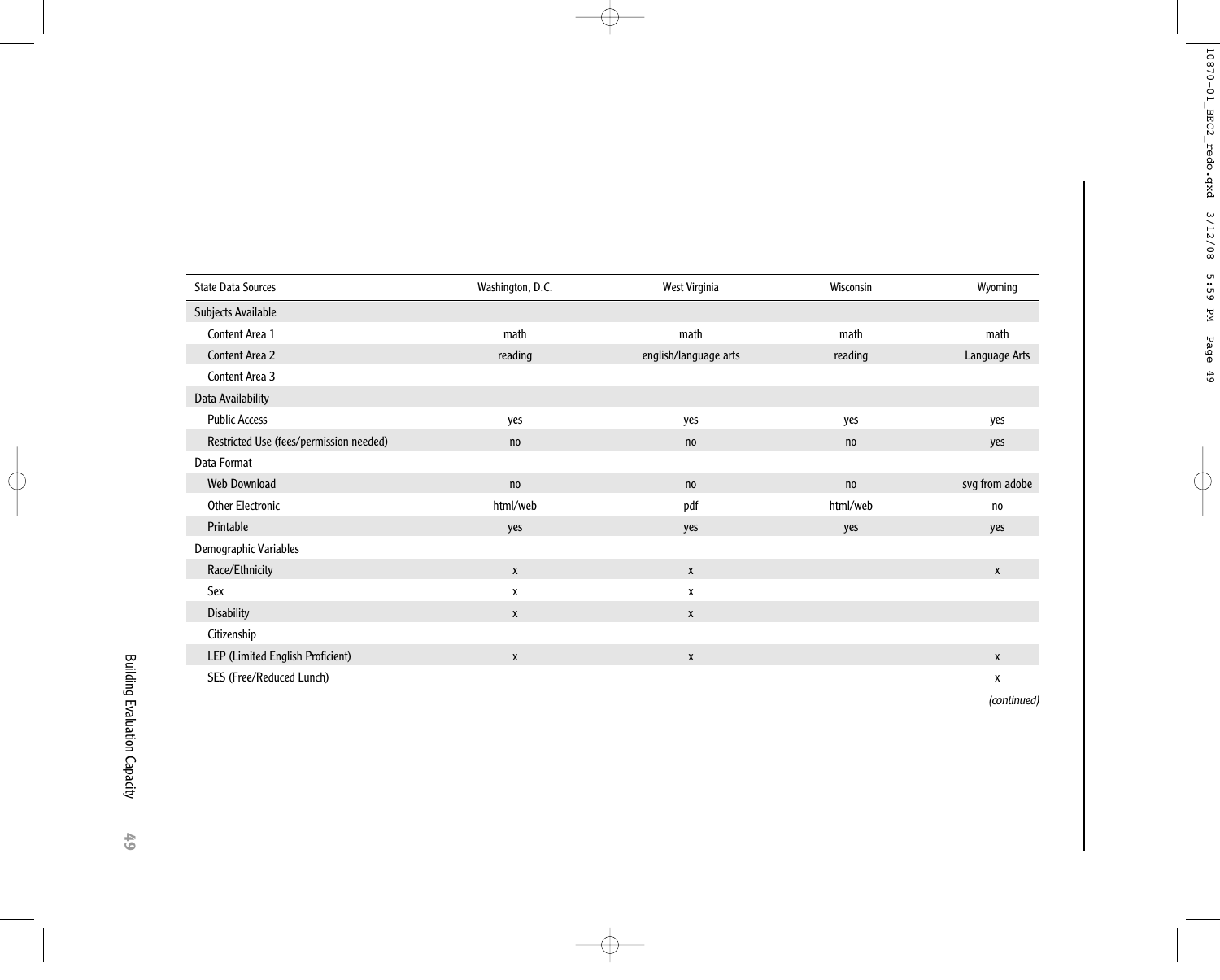# **Appendix A.** *Continued*

| <b>State Data Sources</b>             | Washington, D.C. | West Virginia             | Wisconsin    | Wyoming      |
|---------------------------------------|------------------|---------------------------|--------------|--------------|
| Data Level                            |                  |                           |              |              |
| National                              |                  |                           |              |              |
| <b>State</b>                          | $\mathsf{x}$     | X                         | $\mathsf{x}$ | $\mathsf{x}$ |
| Institution (School)                  | X                | X                         | x            | X            |
| Student                               |                  |                           |              |              |
| <b>Student Population</b>             |                  |                           |              |              |
| Pre-College                           | $\mathsf{X}$     | $\boldsymbol{\mathsf{X}}$ | X            | X            |
| College                               |                  |                           |              |              |
| <b>Graduate School</b>                |                  |                           |              |              |
| Employment                            |                  |                           |              |              |
| <b>Years Covered</b>                  |                  |                           |              |              |
| <b>First Year</b>                     | 2003             | 1997-98                   | 1998-99      | $2001 - 02$  |
| <b>Most Recent Year Available</b>     | current          | current                   | current      | current      |
| <b>Other Variables</b>                |                  |                           |              |              |
| Achievement                           | $\mathsf{x}$     | $\pmb{\chi}$              | X            | X            |
| Retention (Drop-out/Graduation Rates) | X                |                           | X            |              |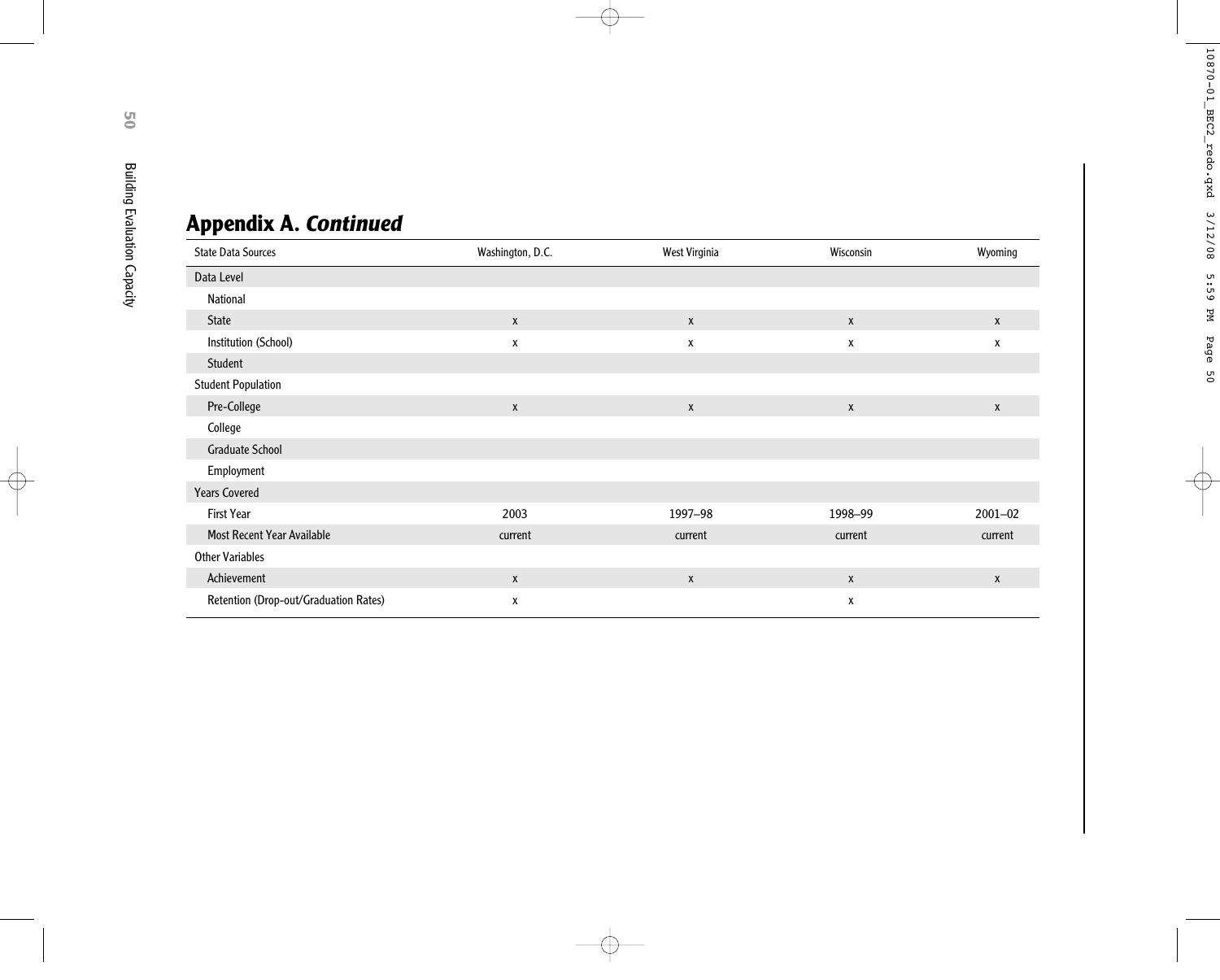# **Appendix B. State Web Sites**

| <b>State</b>                                                            | url                                                                                                                          |  |
|-------------------------------------------------------------------------|------------------------------------------------------------------------------------------------------------------------------|--|
| Alabama                                                                 | http://www.alsde.edu/html/reports_menu.asp                                                                                   |  |
| Alaska                                                                  | http://www.eed.state.ak.us/DOE_Rolodex/AYP/2004/search.cfm                                                                   |  |
| Arizona                                                                 | http://www.ade.az.gov/srcs/find_school.asp?rdoYear=2004                                                                      |  |
| Arkansas                                                                | http://arkansased.org/testing/test_scores.html                                                                               |  |
| California                                                              | http://star.cde.ca.gov/                                                                                                      |  |
| Colorado                                                                | http://reportcard.cde.state.co.us/reportcard/CommandHandler.jsp                                                              |  |
| Connecticut                                                             | http://www.csde.state.ct.us/public/der/ssp/sch0001/school.htm                                                                |  |
| <b>Delaware</b>                                                         | http://issm.doe.state.de.us/profiles/                                                                                        |  |
| Florida                                                                 | http://schoolgrades.fldoe.org/                                                                                               |  |
| Georgia                                                                 | http://reportcard.gaosa.org/yr2004/k12/                                                                                      |  |
| Hawaii                                                                  | http://arch.k12.hi.us/index.html                                                                                             |  |
| Idaho                                                                   | http://www.sde.state.id.us/ipd/reportcard/SchoolReportCard.asp                                                               |  |
| Illinois Board of Education                                             | http://webprod1.isbe.net/ereportcard/publicsite/getsearchcriteria.aspx                                                       |  |
| Illinois Interactive<br>Report card                                     | http://iirc.niu.edu/                                                                                                         |  |
| Indiana                                                                 | http://mustang.doe.state.in.us/SEARCH/search.cfm                                                                             |  |
| Iowa                                                                    | http://www.iowaschoolprofiles.com/                                                                                           |  |
| Kansas                                                                  | http://online.ksde.org/rcard/                                                                                                |  |
| Kentucky Commonwealth<br><b>Accountability Testing</b><br>System (CATS) | http://app1.kde.state.ky.us/secure%5Fcats%5Freports%5F03/                                                                    |  |
| Kentucky School<br><b>Report Card</b>                                   | http://apps.kde.state.ky.us/report_card/                                                                                     |  |
| Louisiana                                                               | http://www.doe.state.la.us/lde/pair/1639.html                                                                                |  |
| <b>Maine</b>                                                            | http://www.state.me.us/education/profiles/profilehome.htm                                                                    |  |
| Maryland                                                                | http://www.mdreportcard.org/                                                                                                 |  |
| <b>Massachusetts</b>                                                    | http://profiles.doe.mass.edu/home.asp?mode=o&view=&mcasyear=&ot=5&o=0                                                        |  |
| Michigan                                                                | http://www.michigan.gov/mde/0,1607,7-140-22709-,00.html                                                                      |  |
| Minnesota                                                               | http://education.state.mn.us/MDE/Data/Data_Downloads/Accountability_Data/<br>Assessment_MCA_II/MCA_II_Excel_files/index.html |  |
| <b>Mississippi</b>                                                      | http://www.mde.k12.ms.us/acad/osa/testdata.html                                                                              |  |
| Missouri                                                                | http://www.dese.mo.gov/commissioner/statereportcard/                                                                         |  |
| Montana                                                                 | http://data.opi.state.mt.us/IRISReports/                                                                                     |  |
| <b>Nebraska</b>                                                         | http://reportcard.nde.state.ne.us/                                                                                           |  |
| Nevada                                                                  | http://www.nevadatestreports.com/                                                                                            |  |
| New Hampshire                                                           | http://www.measuredprogress.org/nhprofile/                                                                                   |  |
| New Jersey                                                              | http://education.state.nj.us/rc/                                                                                             |  |
| <b>New Mexico</b>                                                       | http://www.ped.state.nm.us/div/acc.assess/accountability/2004.school.desig.report.html                                       |  |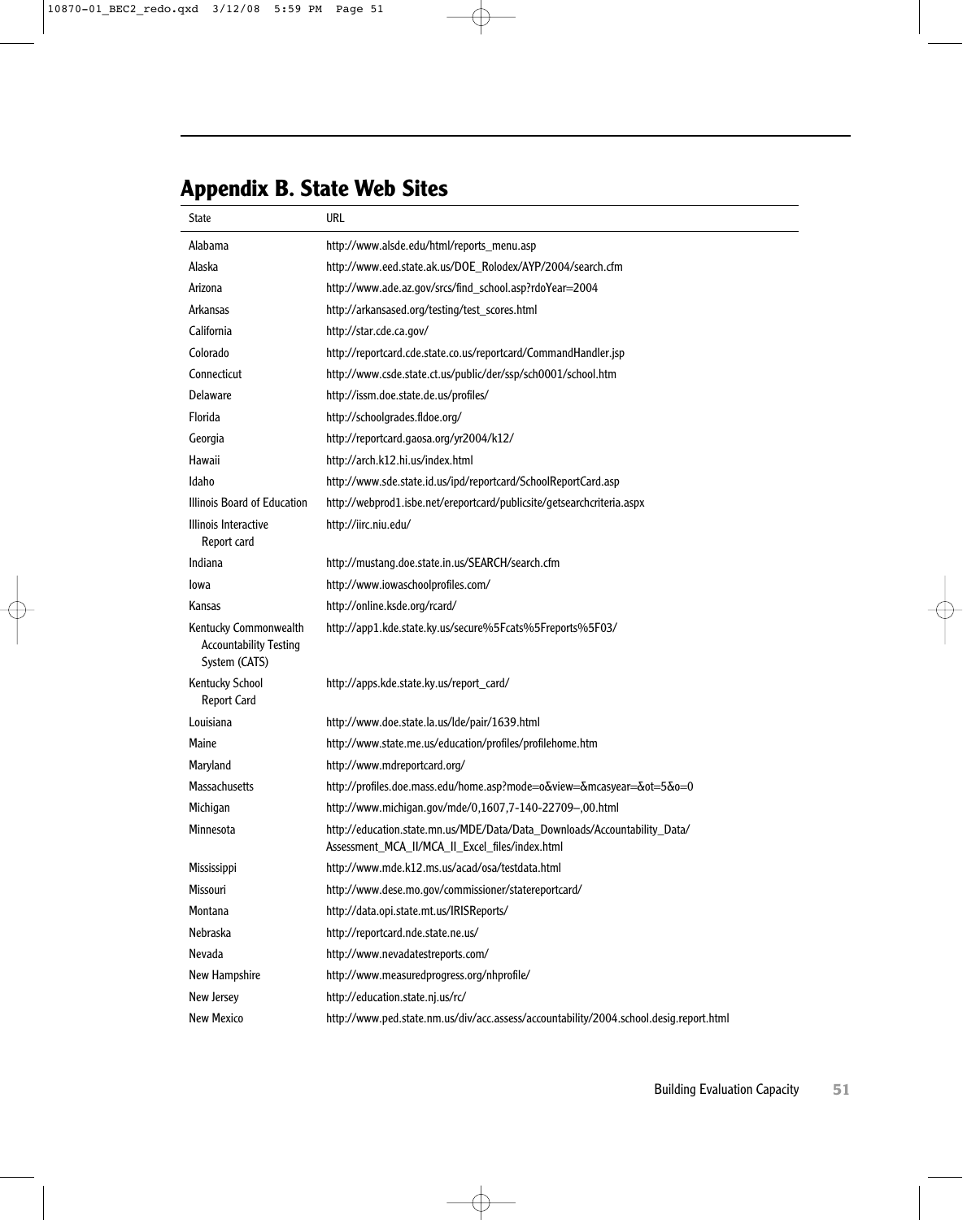# **Appendix B.** *Continued*

| <b>State</b>                                         | <b>URL</b>                                                                   |
|------------------------------------------------------|------------------------------------------------------------------------------|
| <b>New York State</b><br><b>Education Department</b> | http://www.emsc.nysed.gov/irts/reportcard/                                   |
| North Carolina                                       | http://www.ncreportcards.org/src/main.jsp                                    |
| North Dakota                                         | http://www.dpi.state.nd.us/dpi/reports/profile/index.shtm                    |
| Ohio                                                 | http://www.ode.state.oh.us/GD/Templates/Pages/ODE/ODEDefaultPage.aspx?page=1 |
| Oklahoma                                             | http://www.schoolreportcards.org/reports.htm                                 |
| Oregon                                               | http://www.ode.state.or.us/search/results/?id=116                            |
| Pennsylvania                                         | http://www.paprofiles.org/                                                   |
| Rhode Island                                         | http://www.infoworks.ride.uri.edu/                                           |
| South Carolina                                       | http://www.myscschools.com/reports/                                          |
| South Dakota                                         | https://sis.ddncampus.net:8081/nclb/index.html                               |
| <b>Tennessee</b>                                     | http://www2.state.tn.us/k-12/ayp05.asp                                       |
| Texas                                                | http://www.tea.state.tx.us/perfreport/aeis/index.html                        |
| Utah                                                 | http://www.schools.utah.gov/assessment/Default.aspx                          |
| Vermont                                              | http://crs.uvm.edu/schlrpt/                                                  |
| Virginia                                             | http://www.pen.k12.va.us/VDOE/src/SOLassessments.shtml                       |
| Washington                                           | http://reportcard.ospi.k12.wa.us/default.aspx                                |
| Washington, D.C.                                     | http://www.k12.dc.us/dcps/data/dcdatahome.html                               |
| West Virginia                                        | http://wvde.state.wv.us/data/report_cards/                                   |
| Wisconsin                                            | http://www.dpi.state.wi.us/sig/usetips_data.html                             |
| Wyoming                                              | https://wdesecure.k12.wy.us/stats/wde.esc.show_menu?school_year=2002-03      |